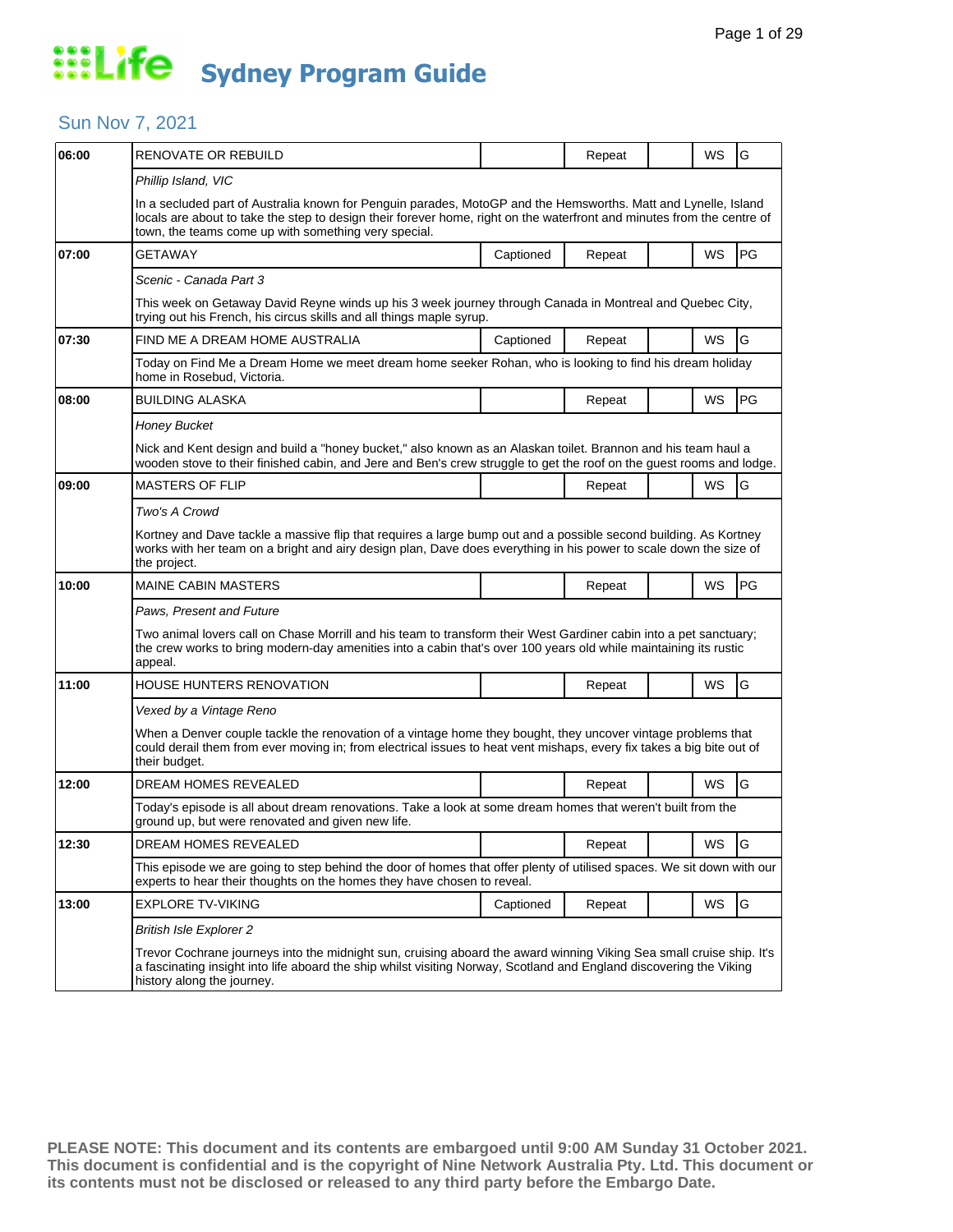### Sun Nov 7, 2021

| 13:30 | FIND ME A DREAM HOME AUSTRALIA                                                                                                                                                                                                                                                                                     | Captioned | Repeat |  | WS        | G  |  |  |
|-------|--------------------------------------------------------------------------------------------------------------------------------------------------------------------------------------------------------------------------------------------------------------------------------------------------------------------|-----------|--------|--|-----------|----|--|--|
|       | Today on Find Me a Dream Home we meet dream home seeker Rohan, who is looking to find his dream holiday<br>home in Rosebud, Victoria.                                                                                                                                                                              |           |        |  |           |    |  |  |
| 14:00 | GOOD FOOD KITCHEN                                                                                                                                                                                                                                                                                                  | Captioned | Repeat |  | <b>WS</b> | G  |  |  |
|       | Adam opens the episode with a simple make-ahead dinner party showstopper – Strawberry, white chocolate and<br>ricotta parfait. Head chef of The Old Fitz, Anna Ugarte-Carral joins the kitchen brigade with a staff meal of mussels<br>and fregola, and Adam turns back the clock on a classic Chicken Stroganoff. |           |        |  |           |    |  |  |
| 14:30 | <b>RENOVATE OR REBUILD</b>                                                                                                                                                                                                                                                                                         |           | Repeat |  | <b>WS</b> | G  |  |  |
|       | Phillip Island, VIC                                                                                                                                                                                                                                                                                                |           |        |  |           |    |  |  |
|       | In a secluded part of Australia known for Penguin parades, MotoGP and the Hemsworths. Matt and Lynelle, Island<br>locals are about to take the step to design their forever home, right on the waterfront and minutes from the centre of<br>town, the teams come up with something very special.                   |           |        |  |           |    |  |  |
| 15:30 | LOG CABIN LIVING                                                                                                                                                                                                                                                                                                   |           | Repeat |  | WS        | G  |  |  |
|       | <b>Blue Ridge Cabin Hunt</b>                                                                                                                                                                                                                                                                                       |           |        |  |           |    |  |  |
|       | California couple Paul and Susie have done a lot of travelling together and they've always loved the Lake Adger<br>area of western North Carolina.                                                                                                                                                                 |           |        |  |           |    |  |  |
| 16:00 | LOG CABIN LIVING                                                                                                                                                                                                                                                                                                   |           | Repeat |  | <b>WS</b> | G  |  |  |
|       | Indiana Private Paradise                                                                                                                                                                                                                                                                                           |           |        |  |           |    |  |  |
|       | After 20 years of being on the move with a military career Scott and Chrystal are finally looking to buy their first<br>home with their two daughters.                                                                                                                                                             |           |        |  |           |    |  |  |
| 16:30 | <b>FIXER UPPER</b>                                                                                                                                                                                                                                                                                                 |           | Repeat |  | WS        | PG |  |  |
|       | Coastal Calm in the Country                                                                                                                                                                                                                                                                                        |           |        |  |           |    |  |  |
|       | Chris and Lindy Ermoian feel like nomads - after living in five homes in six years, they are more than ready to settle<br>down into a forever home. They like the Hewitt area of Texas because of its close proximity to jobs and family.                                                                          |           |        |  |           |    |  |  |
| 17:30 | <b>HOUSE HUNTERS</b>                                                                                                                                                                                                                                                                                               |           | Repeat |  | <b>WS</b> | G  |  |  |
|       | South-facing Blues in the Bay                                                                                                                                                                                                                                                                                      |           |        |  |           |    |  |  |
|       | A family searches for their first home together in the ultra-competitive Bay Area of San Francisco. Further<br>complicating their search is her insistence on finding a home that faces in the right direction based on the Hindu<br>architectural system of Vaastu.                                               |           |        |  |           |    |  |  |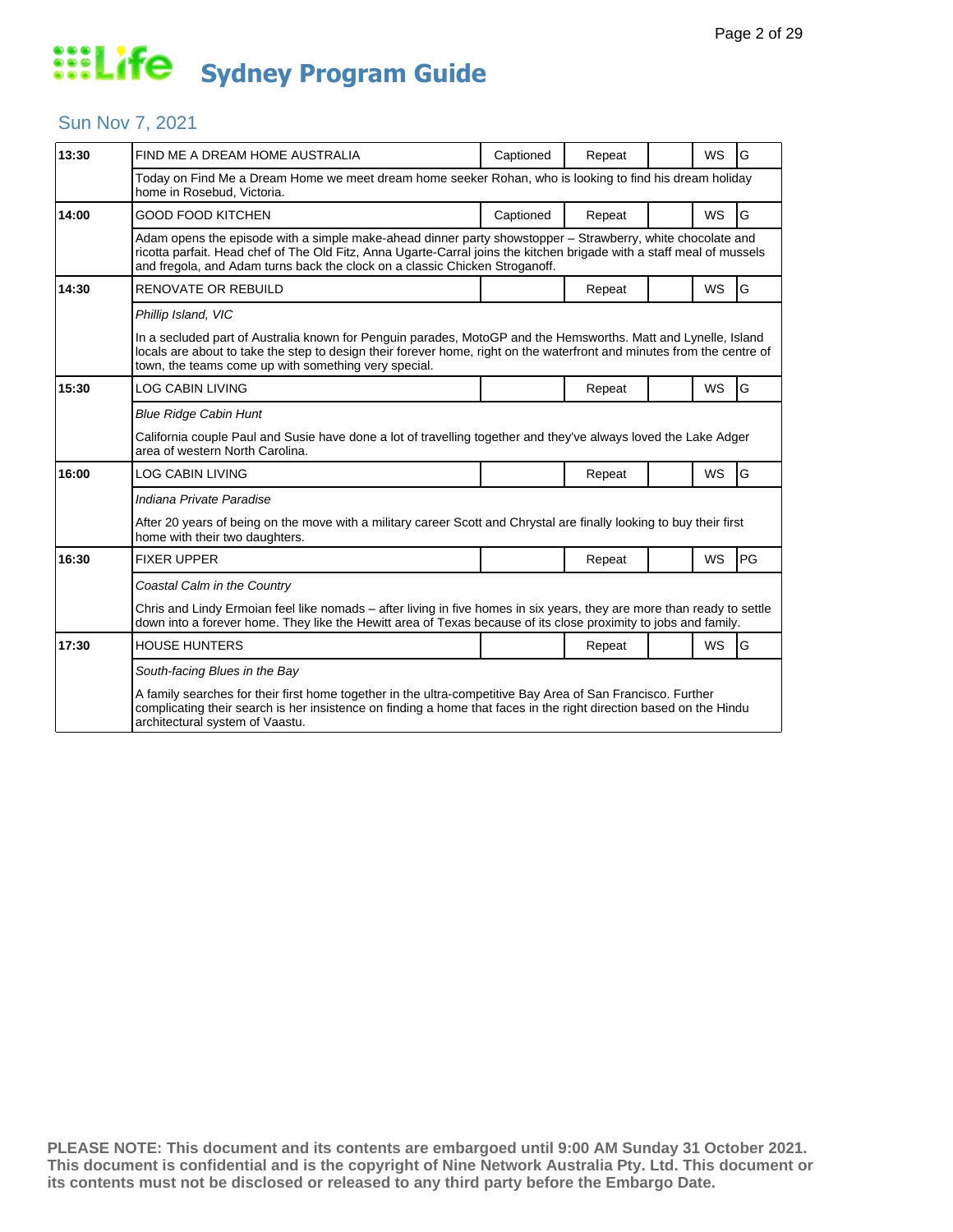### Sun Nov 7, 2021

| 18:00 | <b>HOUSE HUNTERS</b>                                                                                                                                                                                                                                                                |           | Repeat |  | WS        | G  |  |  |
|-------|-------------------------------------------------------------------------------------------------------------------------------------------------------------------------------------------------------------------------------------------------------------------------------------|-----------|--------|--|-----------|----|--|--|
|       | A Dash of L.A. Abracadabra                                                                                                                                                                                                                                                          |           |        |  |           |    |  |  |
|       | A single man is finally ready to become an adult and buy his first home in Los Angeles. He's looking for two<br>bedrooms for a potential roommate and something that's turnkey, but that might be a tall order for his budget.                                                      |           |        |  |           |    |  |  |
| 18:30 | HOUSE HUNTERS INTERNATIONAL                                                                                                                                                                                                                                                         |           | Repeat |  | <b>WS</b> | G  |  |  |
|       | A Free Spirit in Bangkok                                                                                                                                                                                                                                                            |           |        |  |           |    |  |  |
|       | A free-spirited young woman is tired of the production lifestyle of Los Angeles and follows a friend's advice to try<br>Bangkok. After getting her teaching certification, she starts the house hunt with a fellow teacher who is also looking<br>for a home.                       |           |        |  |           |    |  |  |
| 19:00 | <b>HOUSE HUNTERS INTERNATIONAL</b>                                                                                                                                                                                                                                                  |           | Repeat |  | WS        | G  |  |  |
|       | Picky Hunting in Nice, France                                                                                                                                                                                                                                                       |           |        |  |           |    |  |  |
|       | New York newlyweds follow his dream of living abroad by moving to Nice, France. He's passionate about having a<br>dedicated office where he can teach linguistics, while she's hoping for peace, quiet and a stove for cooking.                                                     |           |        |  |           |    |  |  |
| 19:30 | <b>GOOD BONES</b>                                                                                                                                                                                                                                                                   |           | Repeat |  | WS        | PG |  |  |
|       | Beautifying a Boring Boxy Home                                                                                                                                                                                                                                                      |           |        |  |           |    |  |  |
|       | Mina has second thoughts that a charmless boxy house bought from the city for \$4000 might have been a bad idea.<br>But Karen sees the potential and convinces Mina that they'll be able to transform this giant cube into an adorable<br>home.                                     |           |        |  |           |    |  |  |
| 20:30 | A SALE OF TWO CITIES                                                                                                                                                                                                                                                                |           |        |  | <b>WS</b> | G  |  |  |
|       | <b>Nashville and Seattle</b>                                                                                                                                                                                                                                                        |           |        |  |           |    |  |  |
|       | Find out how much location really matters as two families search for homes in different cities on the same budget.<br>Do you actually get more for the money if you sacrifice living in a prime location? See who comes out on top when<br>our home seekers explore new properties. |           |        |  |           |    |  |  |
| 21:30 | MY LOTTERY DREAM HOME                                                                                                                                                                                                                                                               |           |        |  | WS        | PG |  |  |
|       | A Mansion for Mom                                                                                                                                                                                                                                                                   |           |        |  |           |    |  |  |
|       | A man's hard work paid off when he won \$7 million after playing the same set of numbers for three years. Instead of<br>buying a home for himself, he hopes David Bromstad can help him find a Texas mansion for his mom where she<br>can enjoy her twilight years.                 |           |        |  |           |    |  |  |
| 22:00 | TBA                                                                                                                                                                                                                                                                                 | Captioned |        |  | WS        | G  |  |  |
|       | Information To Follow.                                                                                                                                                                                                                                                              |           |        |  |           |    |  |  |
| 22:30 | <b>FIXER TO FABULOUS</b>                                                                                                                                                                                                                                                            |           | Repeat |  | WS        | G  |  |  |
|       | A Home to Love                                                                                                                                                                                                                                                                      |           |        |  |           |    |  |  |
|       | A woman made an offer on a 1902 house before her husband could see it, and he believes it's too outdated to be<br>their forever home. Dave and Jenny work to renovate and update the spaces while preserving its original charm that<br>she loves.                                  |           |        |  |           |    |  |  |
| 23:30 | HOUSE HUNTERS                                                                                                                                                                                                                                                                       |           | Repeat |  | WS        | G  |  |  |
|       | A Dash of L.A. Abracadabra                                                                                                                                                                                                                                                          |           |        |  |           |    |  |  |
|       | A single man is finally ready to become an adult and buy his first home in Los Angeles. He's looking for two<br>bedrooms for a potential roommate and something that's turnkey, but that might be a tall order for his budget.                                                      |           |        |  |           |    |  |  |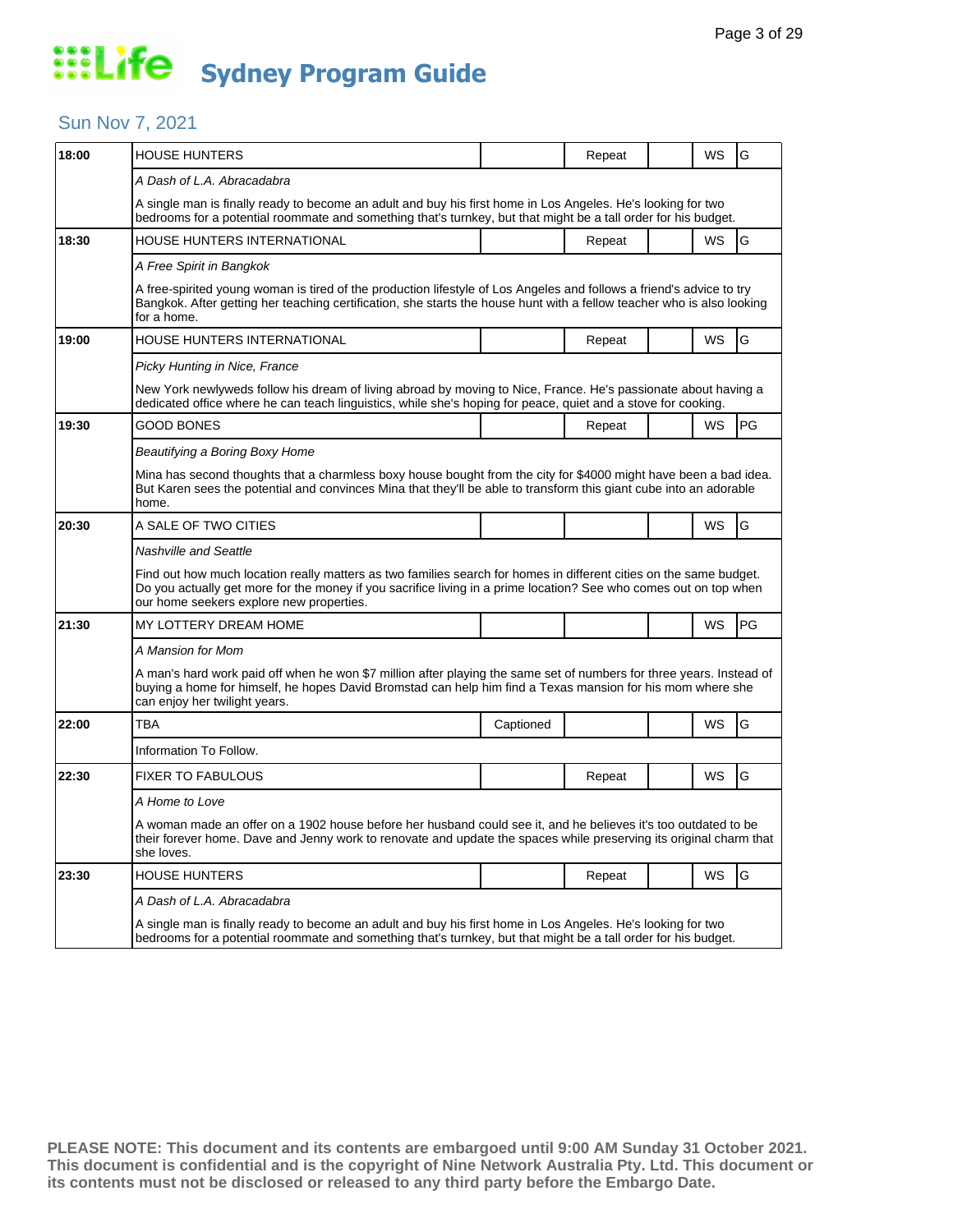### Sun Nov 7, 2021

| 00:00 | THE REAL HOUSEWIVES OF ORANGE<br>COUNTY                                                                                                                                                                                                                                                                                                                                                           |  |        |  | WS        | м  |  |  |  |
|-------|---------------------------------------------------------------------------------------------------------------------------------------------------------------------------------------------------------------------------------------------------------------------------------------------------------------------------------------------------------------------------------------------------|--|--------|--|-----------|----|--|--|--|
|       | Whooping It Up For Wedding Bells                                                                                                                                                                                                                                                                                                                                                                  |  |        |  |           |    |  |  |  |
|       | Shannon goes on a date with a man who she plans to invite to Vicki's engagement party. Emily helps Gina pack up<br>her Coto house. Braunwyn and her mom Dr. Deb meet for yoga while continuing to avoid their unresolved issues.<br>Emily is surprised at a medical diagnosis. The ladies celebrate Vicki's engagement with a "farmhouse chic" party,<br>but Tamra melts down after seeing Kelly. |  |        |  |           |    |  |  |  |
|       | Cons.Advice: Some Coarse Language, Sexual References                                                                                                                                                                                                                                                                                                                                              |  |        |  |           |    |  |  |  |
| 01:00 | THE REAL HOUSEWIVES OF ORANGE<br>COUNTY                                                                                                                                                                                                                                                                                                                                                           |  |        |  | WS        | M  |  |  |  |
|       | Reunion - Part One                                                                                                                                                                                                                                                                                                                                                                                |  |        |  |           |    |  |  |  |
|       | The OC ladies conclude the season with a reunion get together of drama and giggles as Alexis demands an apology<br>and Gretchen calls Vicki a hypocrite.                                                                                                                                                                                                                                          |  |        |  |           |    |  |  |  |
|       | Cons. Advice: Some Coarse Language, Sexual References                                                                                                                                                                                                                                                                                                                                             |  |        |  |           |    |  |  |  |
| 02:00 | MILLION DOLLAR LISTING LOS ANGELES                                                                                                                                                                                                                                                                                                                                                                |  | Repeat |  | <b>WS</b> | M  |  |  |  |
|       | <b>Two Tops Never Work</b>                                                                                                                                                                                                                                                                                                                                                                        |  |        |  |           |    |  |  |  |
|       | Flagg is forced to co-list with rival realtor Mauricio Umansky. Tracy lands a dream listing in Brentwood that quickly<br>turns into a nightmare, as Altman gets an offer on his mansion in the Bradbury Estates that just might work                                                                                                                                                              |  |        |  |           |    |  |  |  |
|       | Cons.Advice: Some Coarse Language                                                                                                                                                                                                                                                                                                                                                                 |  |        |  |           |    |  |  |  |
| 03:00 | BUILDING ALASKA                                                                                                                                                                                                                                                                                                                                                                                   |  | Repeat |  | <b>WS</b> | PG |  |  |  |
|       | <b>Honey Bucket</b>                                                                                                                                                                                                                                                                                                                                                                               |  |        |  |           |    |  |  |  |
|       | Nick and Kent design and build a "honey bucket," also known as an Alaskan toilet. Brannon and his team haul a<br>wooden stove to their finished cabin, and Jere and Ben's crew struggle to get the roof on the guest rooms and lodge.                                                                                                                                                             |  |        |  |           |    |  |  |  |
| 04:00 | <b>FIXER TO FABULOUS</b>                                                                                                                                                                                                                                                                                                                                                                          |  | Repeat |  | <b>WS</b> | G  |  |  |  |
|       | A Home to Love                                                                                                                                                                                                                                                                                                                                                                                    |  |        |  |           |    |  |  |  |
|       | A woman made an offer on a 1902 house before her husband could see it, and he believes it's too outdated to be<br>their forever home. Dave and Jenny work to renovate and update the spaces while preserving its original charm that<br>she loves.                                                                                                                                                |  |        |  |           |    |  |  |  |
| 05:00 | <b>MAINE CABIN MASTERS</b>                                                                                                                                                                                                                                                                                                                                                                        |  | Repeat |  | <b>WS</b> | PG |  |  |  |
|       | Paws, Present and Future                                                                                                                                                                                                                                                                                                                                                                          |  |        |  |           |    |  |  |  |
|       | Two animal lovers call on Chase Morrill and his team to transform their West Gardiner cabin into a pet sanctuary;<br>the crew works to bring modern-day amenities into a cabin that's over 100 years old while maintaining its rustic<br>appeal.                                                                                                                                                  |  |        |  |           |    |  |  |  |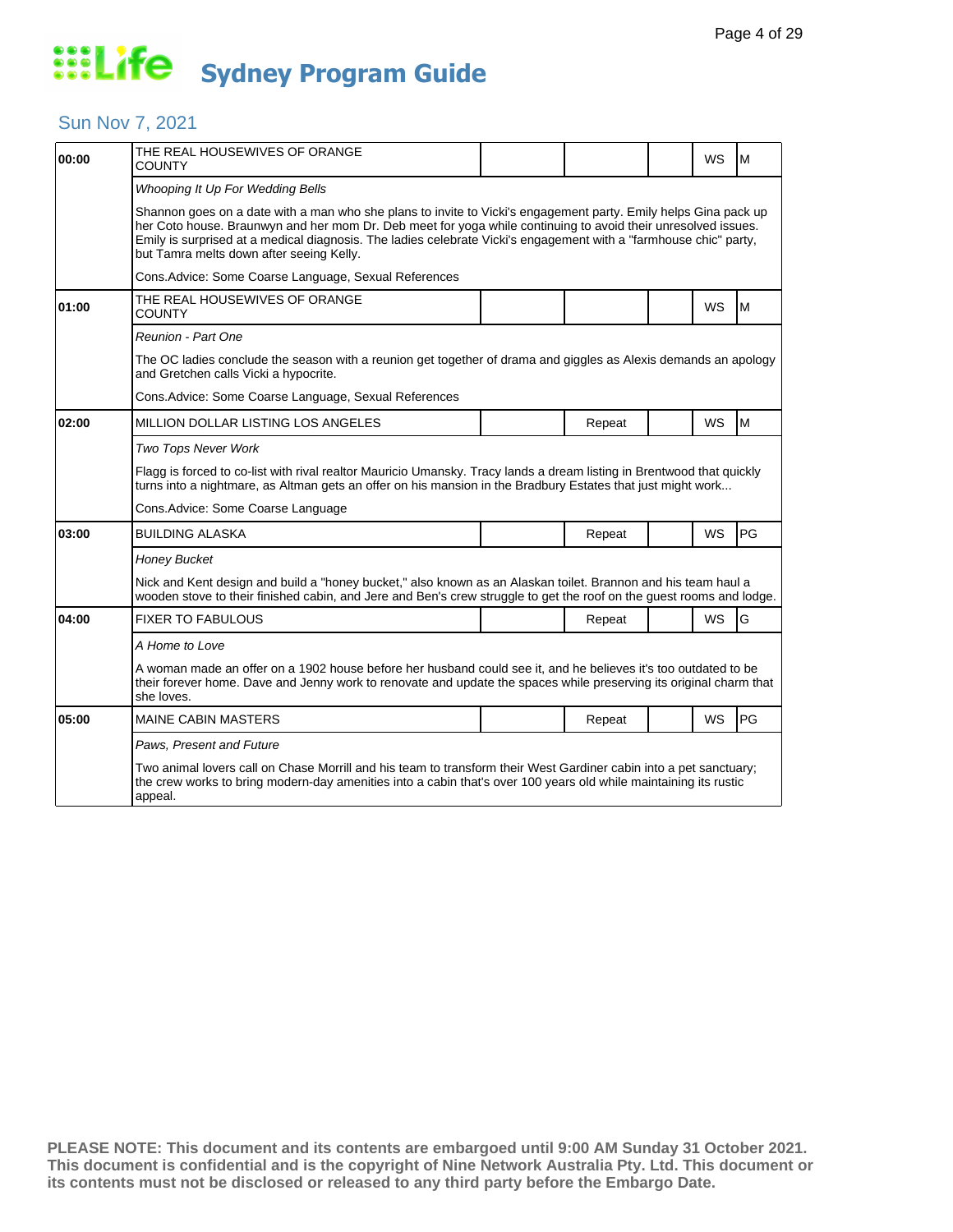### Mon Nov 8, 2021

| 06:00 | MY LOTTERY DREAM HOME                                                                                                                                                                                                                                                               |           | Repeat |  | WS        | PG         |  |  |
|-------|-------------------------------------------------------------------------------------------------------------------------------------------------------------------------------------------------------------------------------------------------------------------------------------|-----------|--------|--|-----------|------------|--|--|
|       | A Mansion for Mom                                                                                                                                                                                                                                                                   |           |        |  |           |            |  |  |
|       | A man's hard work paid off when he won \$7 million after playing the same set of numbers for three years. Instead of<br>buying a home for himself, he hopes David Bromstad can help him find a Texas mansion for his mom where she<br>can enjoy her twilight years.                 |           |        |  |           |            |  |  |
| 06:30 | TBA                                                                                                                                                                                                                                                                                 | Captioned |        |  | WS        | G          |  |  |
|       | Information To Follow.                                                                                                                                                                                                                                                              |           |        |  |           |            |  |  |
| 07:00 | <b>FIXER TO FABULOUS</b>                                                                                                                                                                                                                                                            |           | Repeat |  | WS        | G          |  |  |
|       | A Home to Love                                                                                                                                                                                                                                                                      |           |        |  |           |            |  |  |
|       | A woman made an offer on a 1902 house before her husband could see it, and he believes it's too outdated to be<br>their forever home. Dave and Jenny work to renovate and update the spaces while preserving its original charm that<br>she loves.                                  |           |        |  |           |            |  |  |
| 08:00 | GOOD BONES                                                                                                                                                                                                                                                                          |           | Repeat |  | WS        | PG         |  |  |
|       | Beautifying a Boring Boxy Home                                                                                                                                                                                                                                                      |           |        |  |           |            |  |  |
|       | Mina has second thoughts that a charmless boxy house bought from the city for \$4000 might have been a bad idea.<br>But Karen sees the potential and convinces Mina that they'll be able to transform this giant cube into an adorable<br>home.                                     |           |        |  |           |            |  |  |
| 09:00 | A SALE OF TWO CITIES                                                                                                                                                                                                                                                                |           | Repeat |  | WS        | G          |  |  |
|       | Nashville and Seattle                                                                                                                                                                                                                                                               |           |        |  |           |            |  |  |
|       | Find out how much location really matters as two families search for homes in different cities on the same budget.<br>Do you actually get more for the money if you sacrifice living in a prime location? See who comes out on top when<br>our home seekers explore new properties. |           |        |  |           |            |  |  |
| 10:00 | DREAM HOMES REVEALED                                                                                                                                                                                                                                                                |           | Repeat |  | WS        | G          |  |  |
|       | Today's episode is all about dream renovations. Take a look at some dream homes that weren't built from the<br>ground up, but were renovated and given new life.                                                                                                                    |           |        |  |           |            |  |  |
| 10:30 | DREAM HOMES REVEALED                                                                                                                                                                                                                                                                |           | Repeat |  | WS        | G          |  |  |
|       | This episode we are going to step behind the door of homes that offer plenty of utilised spaces. We sit down with our<br>experts to hear their thoughts on the homes they have chosen to reveal.                                                                                    |           |        |  |           |            |  |  |
| 11:00 | <b>POSTCARDS</b>                                                                                                                                                                                                                                                                    | Captioned |        |  | WS        | PG         |  |  |
|       | Shane goes birdwatching at Melbourne's Western Treatment Plant, Brodie discovers the mussel capital of the state<br>- Portarlington, Madeline grabs a bite in lush Eltham, and Sam visits Victoria's oldest Gardens in Burnley.                                                     |           |        |  |           |            |  |  |
| 11:30 | FIND ME A DREAM HOME AUSTRALIA                                                                                                                                                                                                                                                      | Captioned | Repeat |  | WS        | G          |  |  |
|       | Today on Find Me a Dream Home we meet dream home seeker Rohan, who is looking to find his dream holiday<br>home in Rosebud, Victoria.                                                                                                                                               |           |        |  |           |            |  |  |
| 12:00 | <b>BUILDING ALASKA</b>                                                                                                                                                                                                                                                              |           | Repeat |  | WS        | <b>IPG</b> |  |  |
|       | <b>Honey Bucket</b>                                                                                                                                                                                                                                                                 |           |        |  |           |            |  |  |
|       | Nick and Kent design and build a "honey bucket," also known as an Alaskan toilet. Brannon and his team haul a<br>wooden stove to their finished cabin, and Jere and Ben's crew struggle to get the roof on the guest rooms and lodge.                                               |           |        |  |           |            |  |  |
| 13:00 | A SALE OF TWO CITIES                                                                                                                                                                                                                                                                |           | Repeat |  | <b>WS</b> | G          |  |  |
|       | <b>Nashville and Seattle</b>                                                                                                                                                                                                                                                        |           |        |  |           |            |  |  |
|       | Find out how much location really matters as two families search for homes in different cities on the same budget.<br>Do you actually get more for the money if you sacrifice living in a prime location? See who comes out on top when<br>our home seekers explore new properties. |           |        |  |           |            |  |  |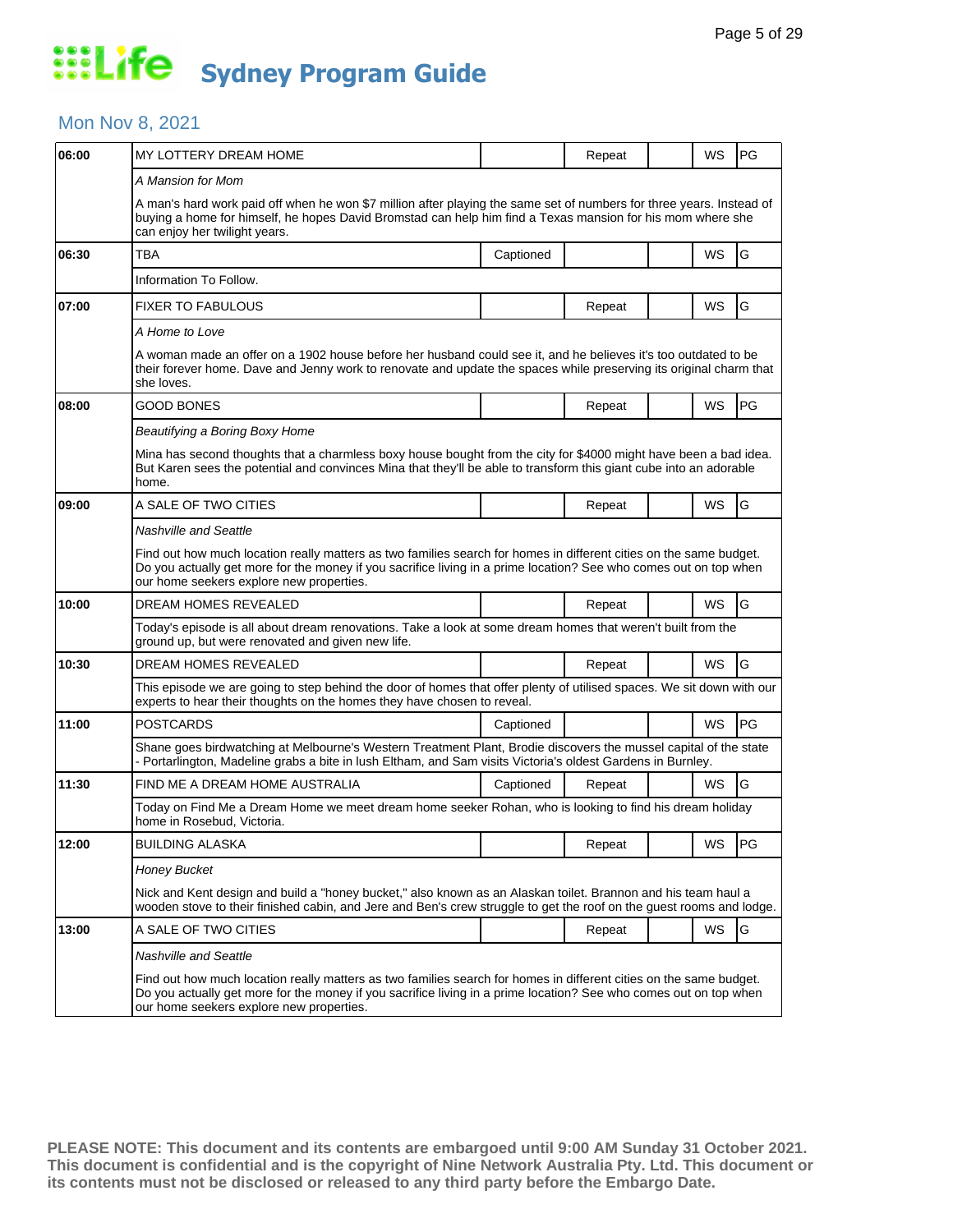### Mon Nov 8, 2021

| 14:00 | MY LOTTERY DREAM HOME                                                                                                                                                                                                                                               |           | Repeat |  | WS        | PG |  |
|-------|---------------------------------------------------------------------------------------------------------------------------------------------------------------------------------------------------------------------------------------------------------------------|-----------|--------|--|-----------|----|--|
|       | A Mansion for Mom                                                                                                                                                                                                                                                   |           |        |  |           |    |  |
|       | A man's hard work paid off when he won \$7 million after playing the same set of numbers for three years. Instead of<br>buying a home for himself, he hopes David Bromstad can help him find a Texas mansion for his mom where she<br>can enjoy her twilight years. |           |        |  |           |    |  |
| 14:30 | <b>TBA</b>                                                                                                                                                                                                                                                          | Captioned |        |  | <b>WS</b> | G  |  |
|       | Information To Follow.                                                                                                                                                                                                                                              |           |        |  |           |    |  |
| 15:00 | THE BLOCK: FANS V FAVES                                                                                                                                                                                                                                             | Captioned | Repeat |  | <b>WS</b> | PG |  |
|       | <b>Tensions Rise</b>                                                                                                                                                                                                                                                |           |        |  |           |    |  |
|       | There's plenty of tension tonight on The Block. Keith and Steve are not seeing eye to eye, and neither are the twins.<br>One team is fast running out of time to complete grand plans for their master suite.                                                       |           |        |  |           |    |  |
| 16:00 | LAWN & ORDER                                                                                                                                                                                                                                                        |           | Repeat |  | <b>WS</b> | G  |  |
|       | Overgrown and Outdated                                                                                                                                                                                                                                              |           |        |  |           |    |  |
|       | Two sisters inherited their childhood home and all of its problems. Chris and Sara get to work by overhauling the<br>eyesore exterior, adding an appealing patio and removing dead trees.                                                                           |           |        |  |           |    |  |
| 16:30 | <b>GARAGE GOLD</b>                                                                                                                                                                                                                                                  |           | Repeat |  | <b>WS</b> | PG |  |
|       | Kicks, Picks and Rock 'n' Roll                                                                                                                                                                                                                                      |           |        |  |           |    |  |
|       | A photographer's garage is packed with cool finds, including an Atari video game system, a pair of Air Jordan<br>sneakers and a guitar pick used by musician Bob Dylan.                                                                                             |           |        |  |           |    |  |
| 17:00 | <b>GOOD BONES</b>                                                                                                                                                                                                                                                   |           | Repeat |  | <b>WS</b> | PG |  |
|       | Beautifying a Boring Boxy Home                                                                                                                                                                                                                                      |           |        |  |           |    |  |
|       | Mina has second thoughts that a charmless boxy house bought from the city for \$4000 might have been a bad idea.<br>But Karen sees the potential and convinces Mina that they'll be able to transform this giant cube into an adorable<br>home.                     |           |        |  |           |    |  |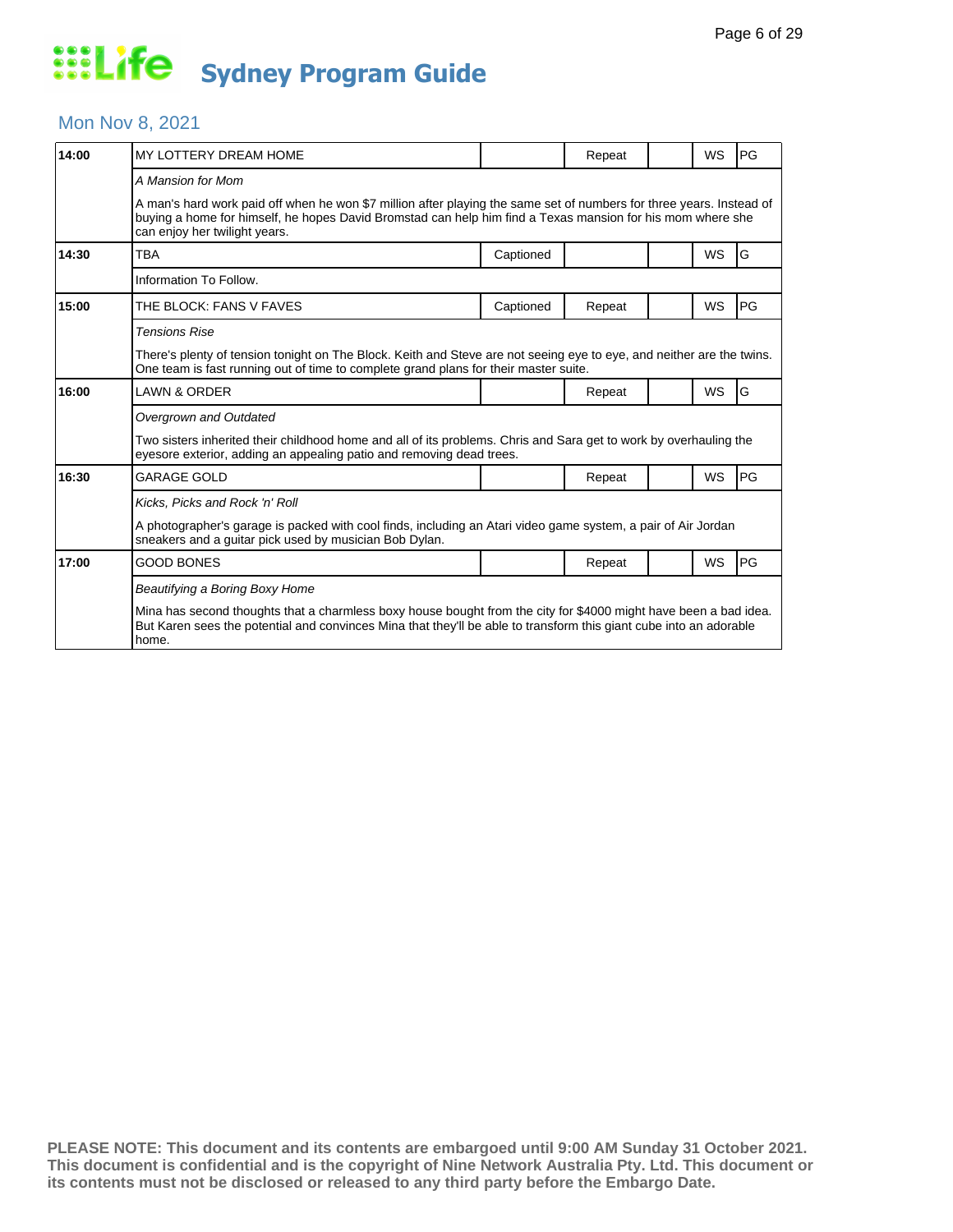### Mon Nov 8, 2021

| 18:00 |                                                                                                                                                                                                                                                                      |  |        |  |           |            |  |  |
|-------|----------------------------------------------------------------------------------------------------------------------------------------------------------------------------------------------------------------------------------------------------------------------|--|--------|--|-----------|------------|--|--|
|       | HOUSE HUNTERS INTERNATIONAL                                                                                                                                                                                                                                          |  | Repeat |  | WS        | G          |  |  |
|       | Putting Down Roots in Croatia                                                                                                                                                                                                                                        |  |        |  |           |            |  |  |
|       | A man is ready to put down roots in Croatia.                                                                                                                                                                                                                         |  |        |  |           |            |  |  |
| 18:30 | HOUSE HUNTERS INTERNATIONAL                                                                                                                                                                                                                                          |  | Repeat |  | WS        | G          |  |  |
|       | Amsterdam                                                                                                                                                                                                                                                            |  |        |  |           |            |  |  |
|       | A young woman moves with her boyfriend to Amsterdam; she wants to downsize and use the money they save to<br>travel.                                                                                                                                                 |  |        |  |           |            |  |  |
| 19:00 | <b>HOUSE HUNTERS</b>                                                                                                                                                                                                                                                 |  | Repeat |  | <b>WS</b> | G          |  |  |
|       | Not Another Victorian                                                                                                                                                                                                                                                |  |        |  |           |            |  |  |
|       | Busy parents are hunting for a home in the picturesque town of Cooperstown, N.Y; finding a downtown location is<br>important for work, but options are limited as he wants a Victorian and is terrified by fixer-uppers.                                             |  |        |  |           |            |  |  |
| 19:30 | <b>HOUSE HUNTERS</b>                                                                                                                                                                                                                                                 |  |        |  | <b>WS</b> | G          |  |  |
|       | Finding Home Sweet Home in Sugar Land                                                                                                                                                                                                                                |  |        |  |           |            |  |  |
|       | A fashion blogger and a personal trainer set out to upgrade to a larger family home in Sugar Land, Texas; She<br>wants an office and he hopes for a man cave, but on a modest budget, the couple must make some uncomfortable<br>sacrifices.                         |  |        |  |           |            |  |  |
| 20:30 | <b>RENOVATE OR REBUILD</b>                                                                                                                                                                                                                                           |  |        |  | WS        | <b>TBC</b> |  |  |
|       | Newcastle, NSW                                                                                                                                                                                                                                                       |  |        |  |           |            |  |  |
|       | In an extremely fast growing area of NSW, Norm and Jess must take on Andy and Deb in a design battle for the<br>ages to create a family home that's efficient, affordable and practical.                                                                             |  |        |  |           |            |  |  |
| 21:30 | 100 DAY DREAM HOME                                                                                                                                                                                                                                                   |  |        |  | WS        | G          |  |  |
|       | Seventh Time's the Charm                                                                                                                                                                                                                                             |  |        |  |           |            |  |  |
|       | A family of four has lived in six homes over the past ten years while trying to find their perfect fit. Brian and Mika<br>help them build a home that they think is just right, but when their plans fall through, they'll have to double down to<br>not disappoint. |  |        |  |           |            |  |  |
| 22:30 | MY BIG FAMILY RENOVATION                                                                                                                                                                                                                                             |  |        |  | WS        | <b>TBC</b> |  |  |
|       | The Big Move                                                                                                                                                                                                                                                         |  |        |  |           |            |  |  |
|       | The Hatmakers are on a hunt for a fixer upper house in Buda, Texas, that will fit their growing family of seven. They<br>tour two houses, but decide to purchase a 1908 farmhouse that they can reconfigure to fit six bedrooms.                                     |  |        |  |           |            |  |  |
| 23:00 | MY BIG FAMILY RENOVATION                                                                                                                                                                                                                                             |  |        |  | <b>WS</b> | <b>TBC</b> |  |  |
|       | <b>First Floor Fixes</b>                                                                                                                                                                                                                                             |  |        |  |           |            |  |  |
|       | This family of seven is getting settled in their new farmhouse, but only the two girls are sleeping inside! Jen and<br>Brandon are in the garage apartment, and the boys are camped out in an RV in the backyard while the renovation<br>kicks off.                  |  |        |  |           |            |  |  |
|       |                                                                                                                                                                                                                                                                      |  |        |  |           |            |  |  |
| 23:30 | HOUSE HUNTERS INTERNATIONAL                                                                                                                                                                                                                                          |  | Repeat |  | <b>WS</b> | G          |  |  |
|       | Putting Down Roots in Croatia                                                                                                                                                                                                                                        |  |        |  |           |            |  |  |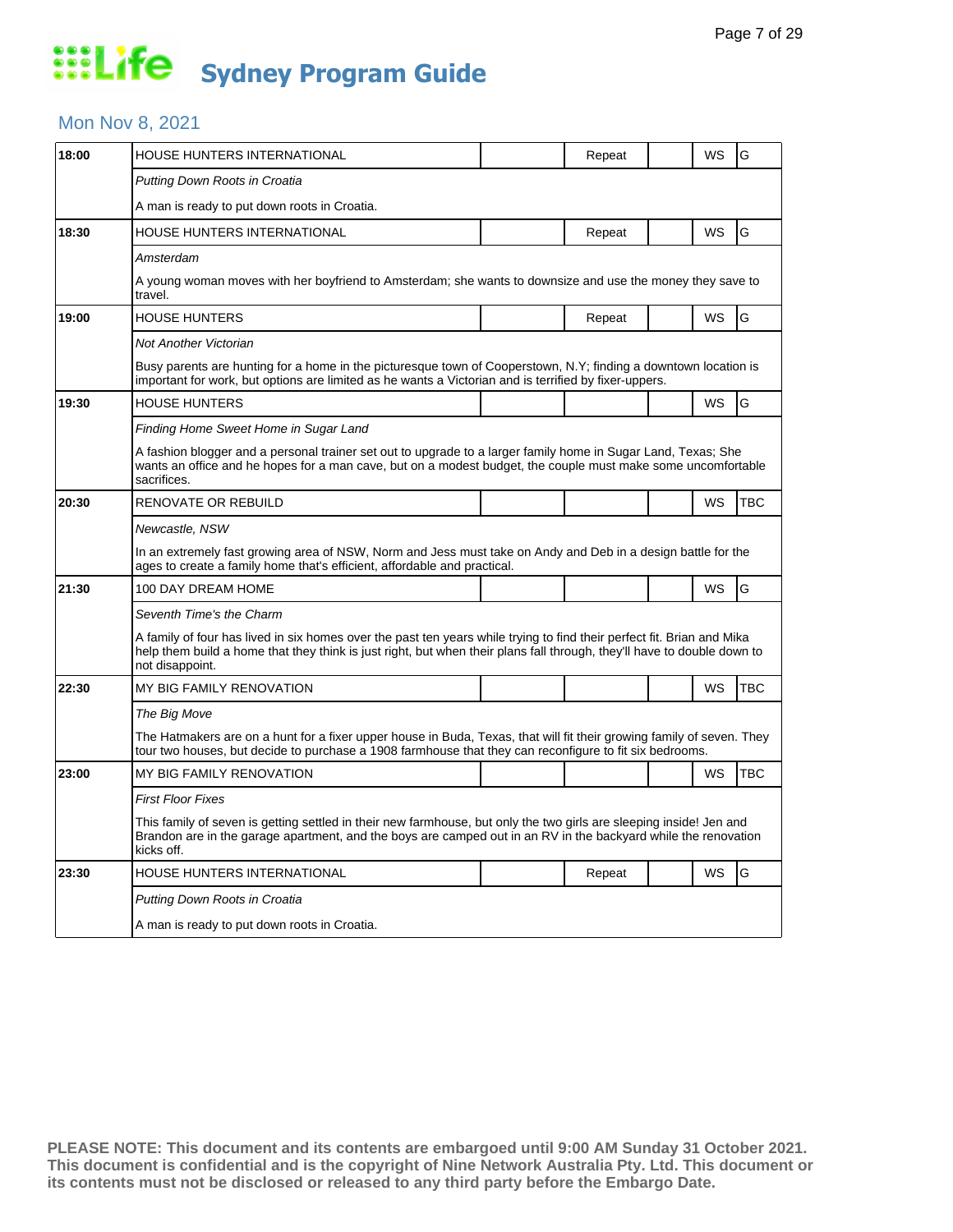### Mon Nov 8, 2021

| 00:00 | <b>SUMMER HOUSE</b>                                                                                                                                                                                                                                                                                                                                                                               |  |        |  | WS | MA |  |  |  |
|-------|---------------------------------------------------------------------------------------------------------------------------------------------------------------------------------------------------------------------------------------------------------------------------------------------------------------------------------------------------------------------------------------------------|--|--------|--|----|----|--|--|--|
|       | <b>Epic Grand Gesture</b>                                                                                                                                                                                                                                                                                                                                                                         |  |        |  |    |    |  |  |  |
|       | The house throws a Christmas in July party and exchanges secret Santa gifts, but Kyle has a special present for<br>Amanda. Hannah invites her British beau to the party and he brings a friend for Paige, but Danielle's the one who<br>makes the Christmas connection.                                                                                                                           |  |        |  |    |    |  |  |  |
|       | Cons.Advice: Adult Themes, Some Coarse Language, Sexual References                                                                                                                                                                                                                                                                                                                                |  |        |  |    |    |  |  |  |
| 01:00 | <b>RELATIVELY NAT &amp; LIV</b>                                                                                                                                                                                                                                                                                                                                                                   |  |        |  | WS | M  |  |  |  |
|       | Crossing The Fashion Line                                                                                                                                                                                                                                                                                                                                                                         |  |        |  |    |    |  |  |  |
|       | As Nat and Liv's fashion show approaches, Stephanie decides to find her long lost sister.                                                                                                                                                                                                                                                                                                         |  |        |  |    |    |  |  |  |
|       | Cons.Advice: Sexual References, Some Coarse Language                                                                                                                                                                                                                                                                                                                                              |  |        |  |    |    |  |  |  |
| 02:00 | THE REAL HOUSEWIVES OF ORANGE<br>COUNTY                                                                                                                                                                                                                                                                                                                                                           |  | Repeat |  | WS | M  |  |  |  |
|       | Whooping It Up For Wedding Bells                                                                                                                                                                                                                                                                                                                                                                  |  |        |  |    |    |  |  |  |
|       | Shannon goes on a date with a man who she plans to invite to Vicki's engagement party. Emily helps Gina pack up<br>her Coto house. Braunwyn and her mom Dr. Deb meet for yoga while continuing to avoid their unresolved issues.<br>Emily is surprised at a medical diagnosis. The ladies celebrate Vicki's engagement with a "farmhouse chic" party,<br>but Tamra melts down after seeing Kelly. |  |        |  |    |    |  |  |  |
|       | Cons. Advice: Some Coarse Language, Sexual References                                                                                                                                                                                                                                                                                                                                             |  |        |  |    |    |  |  |  |
| 03:00 | THE REAL HOUSEWIVES OF ORANGE<br>COUNTY                                                                                                                                                                                                                                                                                                                                                           |  | Repeat |  | WS | M  |  |  |  |
|       | <b>Reunion - Part One</b>                                                                                                                                                                                                                                                                                                                                                                         |  |        |  |    |    |  |  |  |
|       | The OC ladies conclude the season with a reunion get together of drama and giggles as Alexis demands an apology<br>and Gretchen calls Vicki a hypocrite.                                                                                                                                                                                                                                          |  |        |  |    |    |  |  |  |
|       | Cons. Advice: Some Coarse Language, Sexual References                                                                                                                                                                                                                                                                                                                                             |  |        |  |    |    |  |  |  |
| 04:00 | 100 DAY DREAM HOME                                                                                                                                                                                                                                                                                                                                                                                |  | Repeat |  | WS | G  |  |  |  |
|       | Seventh Time's the Charm                                                                                                                                                                                                                                                                                                                                                                          |  |        |  |    |    |  |  |  |
|       | A family of four has lived in six homes over the past ten years while trying to find their perfect fit. Brian and Mika<br>help them build a home that they think is just right, but when their plans fall through, they'll have to double down to<br>not disappoint.                                                                                                                              |  |        |  |    |    |  |  |  |
| 05:00 | LAWN & ORDER                                                                                                                                                                                                                                                                                                                                                                                      |  | Repeat |  | WS | G  |  |  |  |
|       | Overgrown and Outdated                                                                                                                                                                                                                                                                                                                                                                            |  |        |  |    |    |  |  |  |
|       | Two sisters inherited their childhood home and all of its problems. Chris and Sara get to work by overhauling the<br>eyesore exterior, adding an appealing patio and removing dead trees.                                                                                                                                                                                                         |  |        |  |    |    |  |  |  |
| 05:30 | <b>GARAGE GOLD</b>                                                                                                                                                                                                                                                                                                                                                                                |  | Repeat |  | WS | PG |  |  |  |
|       | Kicks, Picks and Rock 'n' Roll                                                                                                                                                                                                                                                                                                                                                                    |  |        |  |    |    |  |  |  |
|       | A photographer's garage is packed with cool finds, including an Atari video game system, a pair of Air Jordan<br>sneakers and a guitar pick used by musician Bob Dylan.                                                                                                                                                                                                                           |  |        |  |    |    |  |  |  |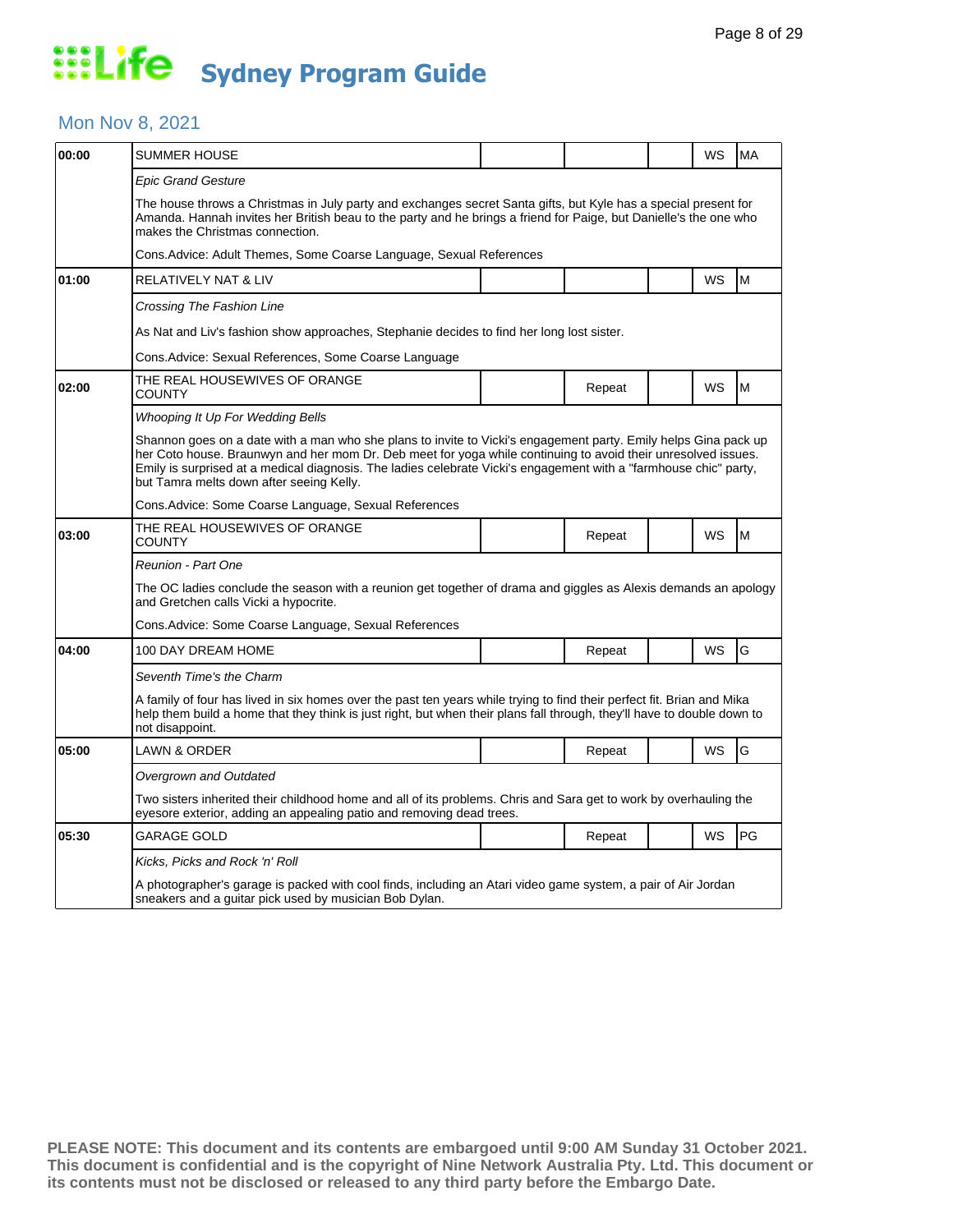### Tue Nov 9, 2021

| 06:00 | HOUSE HUNTERS INTERNATIONAL                                                                                                                                                                                                                                                                                        |           | Repeat | WS        | G  |  |  |  |
|-------|--------------------------------------------------------------------------------------------------------------------------------------------------------------------------------------------------------------------------------------------------------------------------------------------------------------------|-----------|--------|-----------|----|--|--|--|
|       | Amsterdam                                                                                                                                                                                                                                                                                                          |           |        |           |    |  |  |  |
|       | A young woman moves with her boyfriend to Amsterdam; she wants to downsize and use the money they save to<br>travel.                                                                                                                                                                                               |           |        |           |    |  |  |  |
| 06:30 | <b>HOUSE HUNTERS</b>                                                                                                                                                                                                                                                                                               |           | Repeat | WS        | G  |  |  |  |
|       | Not Another Victorian                                                                                                                                                                                                                                                                                              |           |        |           |    |  |  |  |
|       | Busy parents are hunting for a home in the picturesque town of Cooperstown, N.Y; finding a downtown location is<br>important for work, but options are limited as he wants a Victorian and is terrified by fixer-uppers.                                                                                           |           |        |           |    |  |  |  |
| 07:00 | ТВА                                                                                                                                                                                                                                                                                                                | Captioned |        | WS        | G  |  |  |  |
|       | Information To Follow.                                                                                                                                                                                                                                                                                             |           |        |           |    |  |  |  |
| 08:00 | <b>EXPLORE TV-VIKING</b>                                                                                                                                                                                                                                                                                           | Captioned | Repeat | <b>WS</b> | G  |  |  |  |
|       | <b>British Isle Explorer 2</b>                                                                                                                                                                                                                                                                                     |           |        |           |    |  |  |  |
|       | Trevor Cochrane journeys into the midnight sun, cruising aboard the award winning Viking Sea small cruise ship. It's<br>a fascinating insight into life aboard the ship whilst visiting Norway, Scotland and England discovering the Viking<br>history along the journey.                                          |           |        |           |    |  |  |  |
| 08:30 | THE BLOCK: FANS V FAVES                                                                                                                                                                                                                                                                                            | Captioned | Repeat | WS        | PG |  |  |  |
|       | <b>Tensions Rise</b>                                                                                                                                                                                                                                                                                               |           |        |           |    |  |  |  |
|       | There's plenty of tension tonight on The Block. Keith and Steve are not seeing eye to eye, and neither are the twins.<br>One team is fast running out of time to complete grand plans for their master suite.                                                                                                      |           |        |           |    |  |  |  |
| 09:30 | GOOD FOOD KITCHEN                                                                                                                                                                                                                                                                                                  | Captioned | Repeat | WS        | G  |  |  |  |
|       | Adam opens the episode with a simple make-ahead dinner party showstopper - Strawberry, white chocolate and<br>ricotta parfait. Head chef of The Old Fitz, Anna Ugarte-Carral joins the kitchen brigade with a staff meal of mussels<br>and fregola, and Adam turns back the clock on a classic Chicken Stroganoff. |           |        |           |    |  |  |  |
| 10:00 | HOUSE HUNTERS INTERNATIONAL                                                                                                                                                                                                                                                                                        |           | Repeat | <b>WS</b> | G  |  |  |  |
|       | Amsterdam                                                                                                                                                                                                                                                                                                          |           |        |           |    |  |  |  |
|       | A young woman moves with her boyfriend to Amsterdam; she wants to downsize and use the money they save to<br>travel.                                                                                                                                                                                               |           |        |           |    |  |  |  |
| 10:30 | <b>HOUSE HUNTERS</b>                                                                                                                                                                                                                                                                                               |           | Repeat | <b>WS</b> | G  |  |  |  |
|       | Not Another Victorian                                                                                                                                                                                                                                                                                              |           |        |           |    |  |  |  |
|       | Busy parents are hunting for a home in the picturesque town of Cooperstown, N.Y; finding a downtown location is<br>important for work, but options are limited as he wants a Victorian and is terrified by fixer-uppers.                                                                                           |           |        |           |    |  |  |  |
| 11:00 | <b>LAWN &amp; ORDER</b>                                                                                                                                                                                                                                                                                            |           | Repeat | WS        | G  |  |  |  |
|       | Overgrown and Outdated                                                                                                                                                                                                                                                                                             |           |        |           |    |  |  |  |
|       | Two sisters inherited their childhood home and all of its problems. Chris and Sara get to work by overhauling the<br>eyesore exterior, adding an appealing patio and removing dead trees.                                                                                                                          |           |        |           |    |  |  |  |
| 11:30 | GARAGE GOLD                                                                                                                                                                                                                                                                                                        |           | Repeat | WS        | PG |  |  |  |
|       | Kicks, Picks and Rock 'n' Roll                                                                                                                                                                                                                                                                                     |           |        |           |    |  |  |  |
|       | A photographer's garage is packed with cool finds, including an Atari video game system, a pair of Air Jordan<br>sneakers and a guitar pick used by musician Bob Dylan.                                                                                                                                            |           |        |           |    |  |  |  |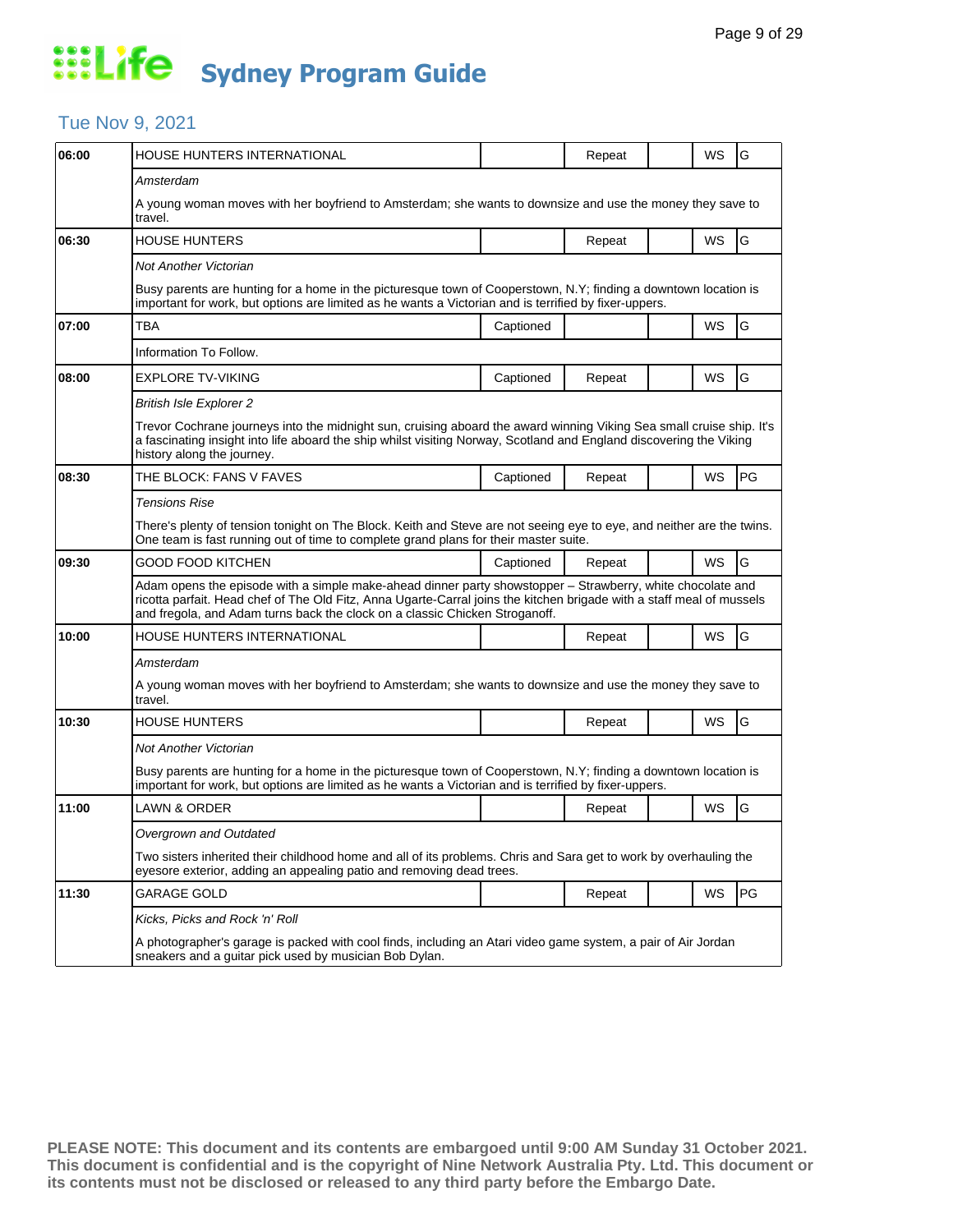### Tue Nov 9, 2021

| 12:00 | <b>HOUSE HUNTERS</b>                                                                                                                                                                                                                                                 |           | Repeat |  | WS        | G          |  |  |
|-------|----------------------------------------------------------------------------------------------------------------------------------------------------------------------------------------------------------------------------------------------------------------------|-----------|--------|--|-----------|------------|--|--|
|       | Finding Home Sweet Home in Sugar Land                                                                                                                                                                                                                                |           |        |  |           |            |  |  |
|       | A fashion blogger and a personal trainer set out to upgrade to a larger family home in Sugar Land, Texas; She<br>wants an office and he hopes for a man cave, but on a modest budget, the couple must make some uncomfortable<br>sacrifices.                         |           |        |  |           |            |  |  |
| 12:30 | <b>HOUSE HUNTERS</b>                                                                                                                                                                                                                                                 |           | Repeat |  | WS        | G          |  |  |
|       | <b>Big Ballin' In Seattle</b>                                                                                                                                                                                                                                        |           |        |  |           |            |  |  |
|       | A pro football player and his wife are ready to upgrade to a bigger home for their growing family in Seattle; He's<br>looking for luxuries like heated floors and a huge game room, but she wants something more homey and practical.                                |           |        |  |           |            |  |  |
| 13:00 | MY BIG FAMILY RENOVATION                                                                                                                                                                                                                                             |           | Repeat |  | WS        | TBC        |  |  |
|       | The Big Move                                                                                                                                                                                                                                                         |           |        |  |           |            |  |  |
|       | The Hatmakers are on a hunt for a fixer upper house in Buda, Texas, that will fit their growing family of seven. They<br>tour two houses, but decide to purchase a 1908 farmhouse that they can reconfigure to fit six bedrooms.                                     |           |        |  |           |            |  |  |
| 13:30 | MY BIG FAMILY RENOVATION                                                                                                                                                                                                                                             |           | Repeat |  | WS        | <b>TBC</b> |  |  |
|       | <b>First Floor Fixes</b>                                                                                                                                                                                                                                             |           |        |  |           |            |  |  |
|       | This family of seven is getting settled in their new farmhouse, but only the two girls are sleeping inside! Jen and<br>Brandon are in the garage apartment, and the boys are camped out in an RV in the backyard while the renovation<br>kicks off.                  |           |        |  |           |            |  |  |
| 14:00 | RENOVATE OR REBUILD                                                                                                                                                                                                                                                  |           | Repeat |  | WS        | <b>TBC</b> |  |  |
|       | Newcastle, NSW                                                                                                                                                                                                                                                       |           |        |  |           |            |  |  |
|       | In an extremely fast growing area of NSW, Norm and Jess must take on Andy and Deb in a design battle for the<br>ages to create a family home that's efficient, affordable and practical.                                                                             |           |        |  |           |            |  |  |
| 15:00 | THE BLOCK: FANS V FAVES                                                                                                                                                                                                                                              | Captioned | Repeat |  | WS        | PG         |  |  |
|       | Master Suites Revealed                                                                                                                                                                                                                                               |           |        |  |           |            |  |  |
|       | The fans and faves hand over the master bedrooms and ensuites for judging, which means their interior spaces are<br>now complete. Shaynna Blaze is moved to tears by the efforts of one team and disappointed with how another team<br>has completed their room.     |           |        |  |           |            |  |  |
| 16:00 | LAWN & ORDER                                                                                                                                                                                                                                                         |           | Repeat |  | WS        | G          |  |  |
|       | Orlando Eyesore                                                                                                                                                                                                                                                      |           |        |  |           |            |  |  |
|       | A neglected, unappealing exterior has kept Bill and Tricia's property on the market for two months. Chris and Sara<br>give the house a fresh colour and improve the exterior layout to increase the overall property value.                                          |           |        |  |           |            |  |  |
| 16:30 | GARAGE GOLD                                                                                                                                                                                                                                                          |           | Repeat |  | WS        | PG         |  |  |
|       | <b>Haul of Fame</b>                                                                                                                                                                                                                                                  |           |        |  |           |            |  |  |
|       | A garage is packed with baseball memorabilia and more than 100,000 trading cards; Kraig finds a Louisville Slugger<br>signed by baseball player Hank Aaron.                                                                                                          |           |        |  |           |            |  |  |
| 17:00 | 100 DAY DREAM HOME                                                                                                                                                                                                                                                   |           | Repeat |  | <b>WS</b> | G          |  |  |
|       | Seventh Time's the Charm                                                                                                                                                                                                                                             |           |        |  |           |            |  |  |
|       | A family of four has lived in six homes over the past ten years while trying to find their perfect fit. Brian and Mika<br>help them build a home that they think is just right, but when their plans fall through, they'll have to double down to<br>not disappoint. |           |        |  |           |            |  |  |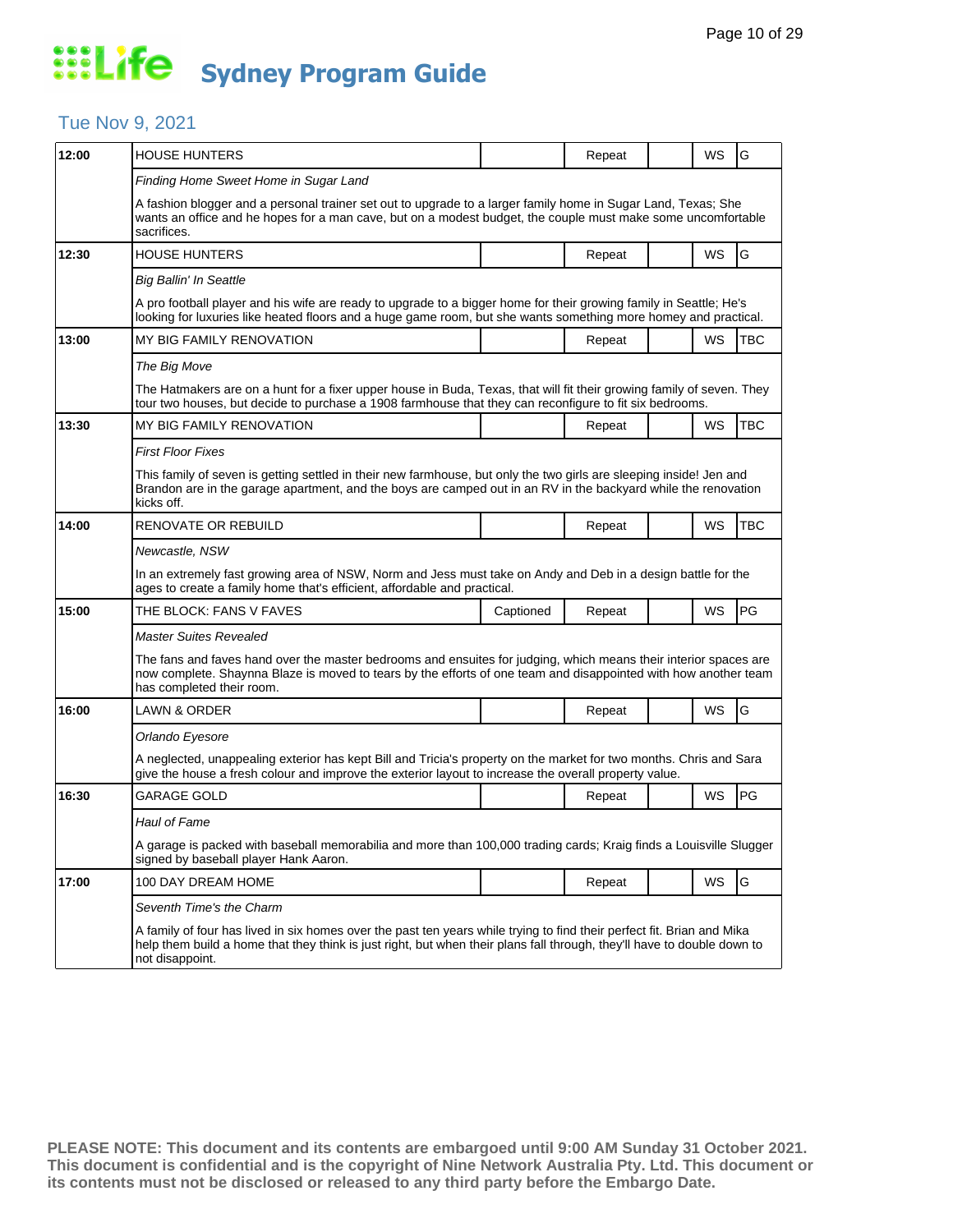### Tue Nov 9, 2021

| HOUSE HUNTERS INTERNATIONAL                                                                                                                                                                                                                                                        |           | Repeat |  | WS                                                                                                     | G                                                                                                                                                                                                                                                                                                                                                                                                                                                                      |  |  |  |
|------------------------------------------------------------------------------------------------------------------------------------------------------------------------------------------------------------------------------------------------------------------------------------|-----------|--------|--|--------------------------------------------------------------------------------------------------------|------------------------------------------------------------------------------------------------------------------------------------------------------------------------------------------------------------------------------------------------------------------------------------------------------------------------------------------------------------------------------------------------------------------------------------------------------------------------|--|--|--|
| <b>First Home in Tel Aviv</b>                                                                                                                                                                                                                                                      |           |        |  |                                                                                                        |                                                                                                                                                                                                                                                                                                                                                                                                                                                                        |  |  |  |
| Chen is ready to leave her mother's home for a more centralised apartment.                                                                                                                                                                                                         |           |        |  |                                                                                                        |                                                                                                                                                                                                                                                                                                                                                                                                                                                                        |  |  |  |
| HOUSE HUNTERS INTERNATIONAL                                                                                                                                                                                                                                                        |           | Repeat |  | WS                                                                                                     | G                                                                                                                                                                                                                                                                                                                                                                                                                                                                      |  |  |  |
| Sydney                                                                                                                                                                                                                                                                             |           |        |  |                                                                                                        |                                                                                                                                                                                                                                                                                                                                                                                                                                                                        |  |  |  |
|                                                                                                                                                                                                                                                                                    |           |        |  |                                                                                                        |                                                                                                                                                                                                                                                                                                                                                                                                                                                                        |  |  |  |
| <b>HOUSE HUNTERS</b>                                                                                                                                                                                                                                                               |           | Repeat |  | WS                                                                                                     | G                                                                                                                                                                                                                                                                                                                                                                                                                                                                      |  |  |  |
| Seeking Space in Walden, New York                                                                                                                                                                                                                                                  |           |        |  |                                                                                                        |                                                                                                                                                                                                                                                                                                                                                                                                                                                                        |  |  |  |
| family, she is ready for a little more privacy.                                                                                                                                                                                                                                    |           |        |  |                                                                                                        |                                                                                                                                                                                                                                                                                                                                                                                                                                                                        |  |  |  |
| ESCAPE TO THE CHATEAU: MAKE DO AND<br>MEND                                                                                                                                                                                                                                         | Captioned | Repeat |  | <b>WS</b>                                                                                              | G                                                                                                                                                                                                                                                                                                                                                                                                                                                                      |  |  |  |
| Dick and Angel meet Xuxa and Simon who are keen to transform the Second World War Air Raid shelter in their<br>garden – into a beautiful craft room. The problem is the space isn't even big enough to play table tennis, so Angel<br>needs some ingenious space saving solutions. |           |        |  |                                                                                                        |                                                                                                                                                                                                                                                                                                                                                                                                                                                                        |  |  |  |
| <b>FARMHOUSE FIXER</b>                                                                                                                                                                                                                                                             |           |        |  | WS                                                                                                     | <b>TBC</b>                                                                                                                                                                                                                                                                                                                                                                                                                                                             |  |  |  |
| Got Bored and Bought a Farm                                                                                                                                                                                                                                                        |           |        |  |                                                                                                        |                                                                                                                                                                                                                                                                                                                                                                                                                                                                        |  |  |  |
| half of the home.                                                                                                                                                                                                                                                                  |           |        |  |                                                                                                        |                                                                                                                                                                                                                                                                                                                                                                                                                                                                        |  |  |  |
| <b>BUILDING OFF THE GRID</b>                                                                                                                                                                                                                                                       |           |        |  | WS                                                                                                     | <b>PG</b>                                                                                                                                                                                                                                                                                                                                                                                                                                                              |  |  |  |
| Flathead Lake Pontoon                                                                                                                                                                                                                                                              |           |        |  |                                                                                                        |                                                                                                                                                                                                                                                                                                                                                                                                                                                                        |  |  |  |
| A Montana carpenter has big plans to build a unique pontoon houseboat so he can live on Flathead Lake year-<br>round. As both a builder and artist, he has the skills to turn his vision into a reality but an early winter threatens the<br>whole project.                        |           |        |  |                                                                                                        |                                                                                                                                                                                                                                                                                                                                                                                                                                                                        |  |  |  |
| <b>BEACHFRONT BARGAIN HUNT</b>                                                                                                                                                                                                                                                     |           | Repeat |  | WS                                                                                                     | G                                                                                                                                                                                                                                                                                                                                                                                                                                                                      |  |  |  |
| At Home in Hampton Beach                                                                                                                                                                                                                                                           |           |        |  |                                                                                                        |                                                                                                                                                                                                                                                                                                                                                                                                                                                                        |  |  |  |
| Chris and Rowena live in East Kingston, N.H. with their three children and love Hampton Beach, but are tired of<br>sitting in traffic during the commute, so owning beachfront property would give them more time together as a family.                                            |           |        |  |                                                                                                        |                                                                                                                                                                                                                                                                                                                                                                                                                                                                        |  |  |  |
| HOUSE HUNTERS INTERNATIONAL                                                                                                                                                                                                                                                        |           | Repeat |  | WS                                                                                                     | G                                                                                                                                                                                                                                                                                                                                                                                                                                                                      |  |  |  |
| First Home in Tel Aviv                                                                                                                                                                                                                                                             |           |        |  |                                                                                                        |                                                                                                                                                                                                                                                                                                                                                                                                                                                                        |  |  |  |
| Chen is ready to leave her mother's home for a more centralised apartment.                                                                                                                                                                                                         |           |        |  |                                                                                                        |                                                                                                                                                                                                                                                                                                                                                                                                                                                                        |  |  |  |
| HOUSE HUNTERS INTERNATIONAL                                                                                                                                                                                                                                                        |           | Repeat |  | WS                                                                                                     | G                                                                                                                                                                                                                                                                                                                                                                                                                                                                      |  |  |  |
| Sydney                                                                                                                                                                                                                                                                             |           |        |  |                                                                                                        |                                                                                                                                                                                                                                                                                                                                                                                                                                                                        |  |  |  |
| Adam and Katelyn are moving from Des Moines, Iowa, to Sydney, Australia, where she'll be a masters student;<br>Adam's new job and Katelyn's school are at opposite ends of the city, so their priorities are at odds.                                                              |           |        |  |                                                                                                        |                                                                                                                                                                                                                                                                                                                                                                                                                                                                        |  |  |  |
| <b>HOUSE HUNTERS</b>                                                                                                                                                                                                                                                               |           | Repeat |  | WS                                                                                                     | G                                                                                                                                                                                                                                                                                                                                                                                                                                                                      |  |  |  |
| Seeking Space in Walden, New York                                                                                                                                                                                                                                                  |           |        |  |                                                                                                        |                                                                                                                                                                                                                                                                                                                                                                                                                                                                        |  |  |  |
| A young couple searches for a home with an office and home spa in Walden, N.Y; while he wants to live near his<br>family, she is ready for a little more privacy.                                                                                                                  |           |        |  |                                                                                                        |                                                                                                                                                                                                                                                                                                                                                                                                                                                                        |  |  |  |
|                                                                                                                                                                                                                                                                                    |           |        |  | Adam's new job and Katelyn's school are at opposite ends of the city, so their priorities are at odds. | Adam and Katelyn are moving from Des Moines, Iowa, to Sydney, Australia, where she'll be a masters student;<br>A young couple searches for a home with an office and home spa in Walden, N.Y; while he wants to live near his<br>Jon Knight must preserve the history of a 280-year-old farmhouse while also making it feasible for modern living;<br>when he learns that part of the foundation is beyond saving, he makes the proposition to the owners to tear down |  |  |  |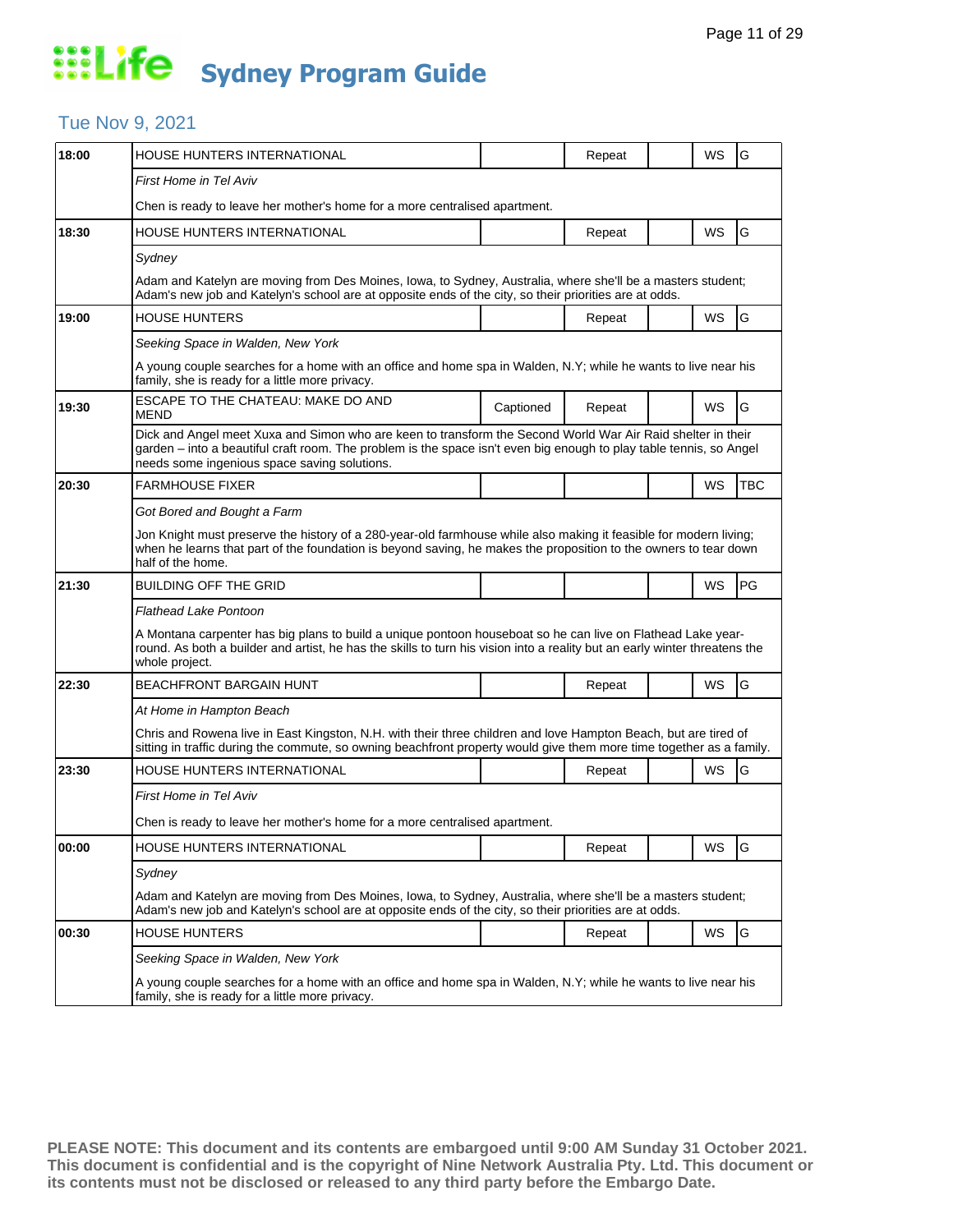### Tue Nov 9, 2021

| 01:00 | <b>RENOVATE OR REBUILD</b>                                                                                                                                                                                                                                  |           | Repeat |  | WS        | <b>TBC</b> |  |  |
|-------|-------------------------------------------------------------------------------------------------------------------------------------------------------------------------------------------------------------------------------------------------------------|-----------|--------|--|-----------|------------|--|--|
|       | Newcastle, NSW                                                                                                                                                                                                                                              |           |        |  |           |            |  |  |
|       | In an extremely fast growing area of NSW, Norm and Jess must take on Andy and Deb in a design battle for the<br>ages to create a family home that's efficient, affordable and practical.                                                                    |           |        |  |           |            |  |  |
| 02:00 | <b>BUILDING OFF THE GRID</b>                                                                                                                                                                                                                                |           | Repeat |  | WS        | PG         |  |  |
|       | <b>Flathead Lake Pontoon</b>                                                                                                                                                                                                                                |           |        |  |           |            |  |  |
|       | A Montana carpenter has big plans to build a unique pontoon houseboat so he can live on Flathead Lake year-<br>round. As both a builder and artist, he has the skills to turn his vision into a reality but an early winter threatens the<br>whole project. |           |        |  |           |            |  |  |
| 03:00 | <b>POSTCARDS</b>                                                                                                                                                                                                                                            | Captioned | Repeat |  | <b>WS</b> | PG         |  |  |
|       | Shane goes birdwatching at Melbourne's Western Treatment Plant, Brodie discovers the mussel capital of the state<br>- Portarlington, Madeline grabs a bite in lush Eltham, and Sam visits Victoria's oldest Gardens in Burnley.                             |           |        |  |           |            |  |  |
| 03:30 | <b>GETAWAY</b>                                                                                                                                                                                                                                              | Captioned | Repeat |  | <b>WS</b> | PG         |  |  |
|       | Scenic - Canada Part 3                                                                                                                                                                                                                                      |           |        |  |           |            |  |  |
|       | This week on Getaway David Reyne winds up his 3 week journey through Canada in Montreal and Quebec City,<br>trying out his French, his circus skills and all things maple syrup.                                                                            |           |        |  |           |            |  |  |
| 04:00 | <b>BEACHFRONT BARGAIN HUNT</b>                                                                                                                                                                                                                              |           | Repeat |  | <b>WS</b> | G          |  |  |
|       | At Home in Hampton Beach                                                                                                                                                                                                                                    |           |        |  |           |            |  |  |
|       | Chris and Rowena live in East Kingston, N.H. with their three children and love Hampton Beach, but are tired of<br>sitting in traffic during the commute, so owning beachfront property would give them more time together as a family.                     |           |        |  |           |            |  |  |
| 04:30 | <b>BEACHFRONT BARGAIN HUNT</b>                                                                                                                                                                                                                              |           | Repeat |  | <b>WS</b> | G          |  |  |
|       | No Qualms on the Isle of Palms                                                                                                                                                                                                                              |           |        |  |           |            |  |  |
|       | San Francisco couple Frank and Margaret have always wanted a beachfront home, but cool Pacific waters and<br>expensive real estate prices have prevented this dream from becoming a reality, until they extended their search to<br>South Carolina.         |           |        |  |           |            |  |  |
| 05:00 | <b>LAWN &amp; ORDER</b>                                                                                                                                                                                                                                     |           | Repeat |  | <b>WS</b> | G          |  |  |
|       | Orlando Eyesore                                                                                                                                                                                                                                             |           |        |  |           |            |  |  |
|       | A neglected, unappealing exterior has kept Bill and Tricia's property on the market for two months. Chris and Sara<br>give the house a fresh colour and improve the exterior layout to increase the overall property value.                                 |           |        |  |           |            |  |  |
| 05:30 | <b>GARAGE GOLD</b>                                                                                                                                                                                                                                          |           | Repeat |  | <b>WS</b> | PG         |  |  |
|       | Haul of Fame                                                                                                                                                                                                                                                |           |        |  |           |            |  |  |
|       | A garage is packed with baseball memorabilia and more than 100,000 trading cards; Kraig finds a Louisville Slugger<br>signed by baseball player Hank Aaron.                                                                                                 |           |        |  |           |            |  |  |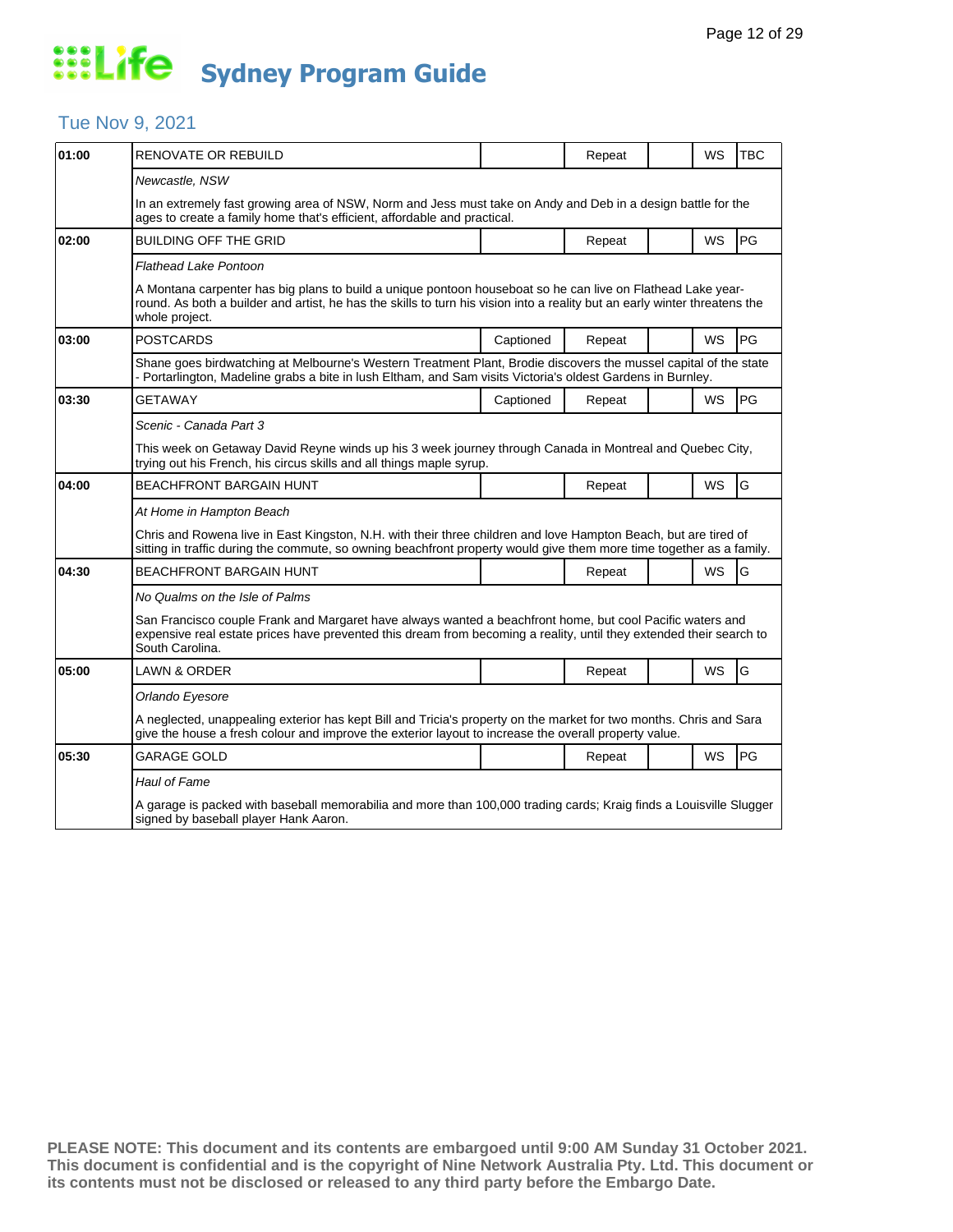## Wed Nov 10, 2021

| 06:00 | <b>HOUSE HUNTERS INTERNATIONAL</b>                                                                                                                                                                                                                               |           | Repeat |  | WS | G             |  |  |  |
|-------|------------------------------------------------------------------------------------------------------------------------------------------------------------------------------------------------------------------------------------------------------------------|-----------|--------|--|----|---------------|--|--|--|
|       | Sydney                                                                                                                                                                                                                                                           |           |        |  |    |               |  |  |  |
|       | Adam and Katelyn are moving from Des Moines, Iowa, to Sydney, Australia, where she'll be a masters student;<br>Adam's new job and Katelyn's school are at opposite ends of the city, so their priorities are at odds.                                            |           |        |  |    |               |  |  |  |
| 06:30 | <b>HOUSE HUNTERS</b>                                                                                                                                                                                                                                             |           | Repeat |  | WS | G             |  |  |  |
|       | Seeking Space in Walden, New York                                                                                                                                                                                                                                |           |        |  |    |               |  |  |  |
|       | A young couple searches for a home with an office and home spa in Walden, N.Y; while he wants to live near his<br>family, she is ready for a little more privacy.                                                                                                |           |        |  |    |               |  |  |  |
| 07:00 | <b>BEACHFRONT BARGAIN HUNT</b>                                                                                                                                                                                                                                   |           | Repeat |  | WS | G             |  |  |  |
|       | At Home in Hampton Beach                                                                                                                                                                                                                                         |           |        |  |    |               |  |  |  |
|       | Chris and Rowena live in East Kingston, N.H. with their three children and love Hampton Beach, but are tired of<br>sitting in traffic during the commute, so owning beachfront property would give them more time together as a family.                          |           |        |  |    |               |  |  |  |
| 07:30 | BEACHFRONT BARGAIN HUNT                                                                                                                                                                                                                                          |           | Repeat |  | WS | G             |  |  |  |
|       | No Qualms on the Isle of Palms                                                                                                                                                                                                                                   |           |        |  |    |               |  |  |  |
|       | San Francisco couple Frank and Margaret have always wanted a beachfront home, but cool Pacific waters and<br>expensive real estate prices have prevented this dream from becoming a reality, until they extended their search to<br>South Carolina.              |           |        |  |    |               |  |  |  |
| 08:00 | THE GARDEN GURUS                                                                                                                                                                                                                                                 | Captioned | Repeat |  | WS | G             |  |  |  |
|       | Today on the Garden Gurus, Bonnie has great ways to boost your veggies and herbs, Trevor shows you a fun<br>project you can do at home, and Nigel gives the hot tip on keeping your soil healthy.                                                                |           |        |  |    |               |  |  |  |
| 08:30 | THE BLOCK: FANS V FAVES                                                                                                                                                                                                                                          | Captioned | Repeat |  | WS | PG            |  |  |  |
|       | Master Suites Revealed                                                                                                                                                                                                                                           |           |        |  |    |               |  |  |  |
|       | The fans and faves hand over the master bedrooms and ensuites for judging, which means their interior spaces are<br>now complete. Shaynna Blaze is moved to tears by the efforts of one team and disappointed with how another team<br>has completed their room. |           |        |  |    |               |  |  |  |
| 09:30 | <b>POSTCARDS</b>                                                                                                                                                                                                                                                 | Captioned | Repeat |  | WS | PG            |  |  |  |
|       | Shane goes birdwatching at Melbourne's Western Treatment Plant, Brodie discovers the mussel capital of the state<br>- Portarlington, Madeline grabs a bite in lush Eltham, and Sam visits Victoria's oldest Gardens in Burnley.                                  |           |        |  |    |               |  |  |  |
| 10:00 | HOUSE HUNTERS INTERNATIONAL                                                                                                                                                                                                                                      |           | Repeat |  | WS | ${\mathsf G}$ |  |  |  |
|       | First Home in Tel Aviv                                                                                                                                                                                                                                           |           |        |  |    |               |  |  |  |
|       | Chen is ready to leave her mother's home for a more centralised apartment.                                                                                                                                                                                       |           |        |  |    |               |  |  |  |
| 10:30 | HOUSE HUNTERS INTERNATIONAL                                                                                                                                                                                                                                      |           | Repeat |  | WS | G             |  |  |  |
|       | Sydney                                                                                                                                                                                                                                                           |           |        |  |    |               |  |  |  |
|       | Adam and Katelyn are moving from Des Moines, Iowa, to Sydney, Australia, where she'll be a masters student;<br>Adam's new job and Katelyn's school are at opposite ends of the city, so their priorities are at odds.                                            |           |        |  |    |               |  |  |  |
| 11:00 | <b>HOUSE HUNTERS</b>                                                                                                                                                                                                                                             |           | Repeat |  | WS | G             |  |  |  |
|       | Seeking Space in Walden, New York                                                                                                                                                                                                                                |           |        |  |    |               |  |  |  |
|       | A young couple searches for a home with an office and home spa in Walden, N.Y; while he wants to live near his<br>family, she is ready for a little more privacy.                                                                                                |           |        |  |    |               |  |  |  |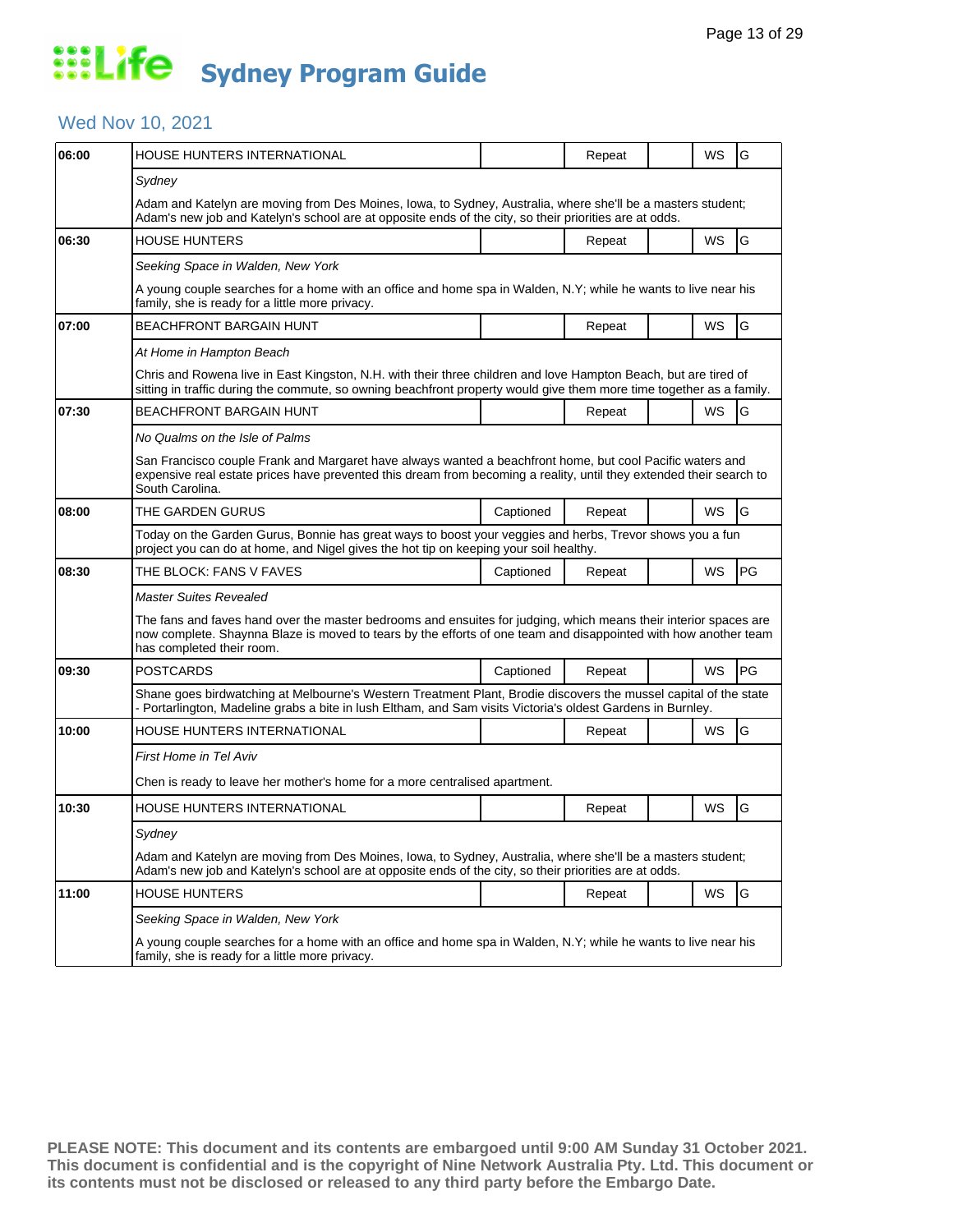## Wed Nov 10, 2021

| 11:30 | BUILDING OFF THE GRID                                                                                                                                                                                                                                                              |           | Repeat |  | WS        | PG         |  |  |
|-------|------------------------------------------------------------------------------------------------------------------------------------------------------------------------------------------------------------------------------------------------------------------------------------|-----------|--------|--|-----------|------------|--|--|
|       | Flathead Lake Pontoon                                                                                                                                                                                                                                                              |           |        |  |           |            |  |  |
|       | A Montana carpenter has big plans to build a unique pontoon houseboat so he can live on Flathead Lake year-<br>round. As both a builder and artist, he has the skills to turn his vision into a reality but an early winter threatens the<br>whole project.                        |           |        |  |           |            |  |  |
| 12:30 | <b>DREAM HOMES REVEALED</b>                                                                                                                                                                                                                                                        |           | Repeat |  | WS        | G          |  |  |
|       | Today's episode is all about dream renovations. Take a look at some dream homes that weren't built from the<br>ground up, but were renovated and given new life.                                                                                                                   |           |        |  |           |            |  |  |
| 13:00 | <b>DREAM HOMES REVEALED</b>                                                                                                                                                                                                                                                        |           | Repeat |  | <b>WS</b> | G          |  |  |
|       | This episode we are going to step behind the door of homes that offer plenty of utilised spaces. We sit down with our<br>experts to hear their thoughts on the homes they have chosen to reveal.                                                                                   |           |        |  |           |            |  |  |
| 13:30 | GETAWAY                                                                                                                                                                                                                                                                            | Captioned | Repeat |  | <b>WS</b> | PG         |  |  |
|       | Scenic - Canada Part 3                                                                                                                                                                                                                                                             |           |        |  |           |            |  |  |
|       | This week on Getaway David Reyne winds up his 3 week journey through Canada in Montreal and Quebec City,<br>trying out his French, his circus skills and all things maple syrup.                                                                                                   |           |        |  |           |            |  |  |
| 14:00 | <b>FARMHOUSE FIXER</b>                                                                                                                                                                                                                                                             |           | Repeat |  | WS        | <b>TBC</b> |  |  |
|       | Got Bored and Bought a Farm                                                                                                                                                                                                                                                        |           |        |  |           |            |  |  |
|       | Jon Knight must preserve the history of a 280-year-old farmhouse while also making it feasible for modern living;<br>when he learns that part of the foundation is beyond saving, he makes the proposition to the owners to tear down<br>half of the home.                         |           |        |  |           |            |  |  |
| 15:00 | THE BLOCK: FANS V FAVES                                                                                                                                                                                                                                                            | Captioned | Repeat |  | WS        | PG         |  |  |
|       | Scores Are Revealed                                                                                                                                                                                                                                                                |           |        |  |           |            |  |  |
|       | Scotty reveals the scores for the master bedrooms and ensuites and there's just half a point between first and<br>second place. This week the teams need to finish the exterior terraces and they'll also receive \$5000 to fix up the<br>worst room in their apartments.          |           |        |  |           |            |  |  |
| 16:00 | LAWN & ORDER                                                                                                                                                                                                                                                                       |           |        |  | WS        | G          |  |  |
|       | From Bland to Bright                                                                                                                                                                                                                                                               |           |        |  |           |            |  |  |
|       | A couple trying to sell their house can't stand out with a brand new house being built next door. Chris Lambton and<br>Sara Bendrick step in to fix the walkway, garage door and more so this house can compete in a crowded market.                                               |           |        |  |           |            |  |  |
| 16:30 | GARAGE GOLD                                                                                                                                                                                                                                                                        |           | Repeat |  | WS        | PG         |  |  |
|       | Little Shed on the Prairie                                                                                                                                                                                                                                                         |           |        |  |           |            |  |  |
|       | Kraig and his team tackle an antique shop owner's storage shed which is packed with Dale Earnhardt memorabilia.                                                                                                                                                                    |           |        |  |           |            |  |  |
| 17:00 | ESCAPE TO THE CHATEAU: MAKE DO AND<br>MEND                                                                                                                                                                                                                                         | Captioned | Repeat |  | WS        | G          |  |  |
|       | Dick and Angel meet Xuxa and Simon who are keen to transform the Second World War Air Raid shelter in their<br>garden – into a beautiful craft room. The problem is the space isn't even big enough to play table tennis, so Angel<br>needs some ingenious space saving solutions. |           |        |  |           |            |  |  |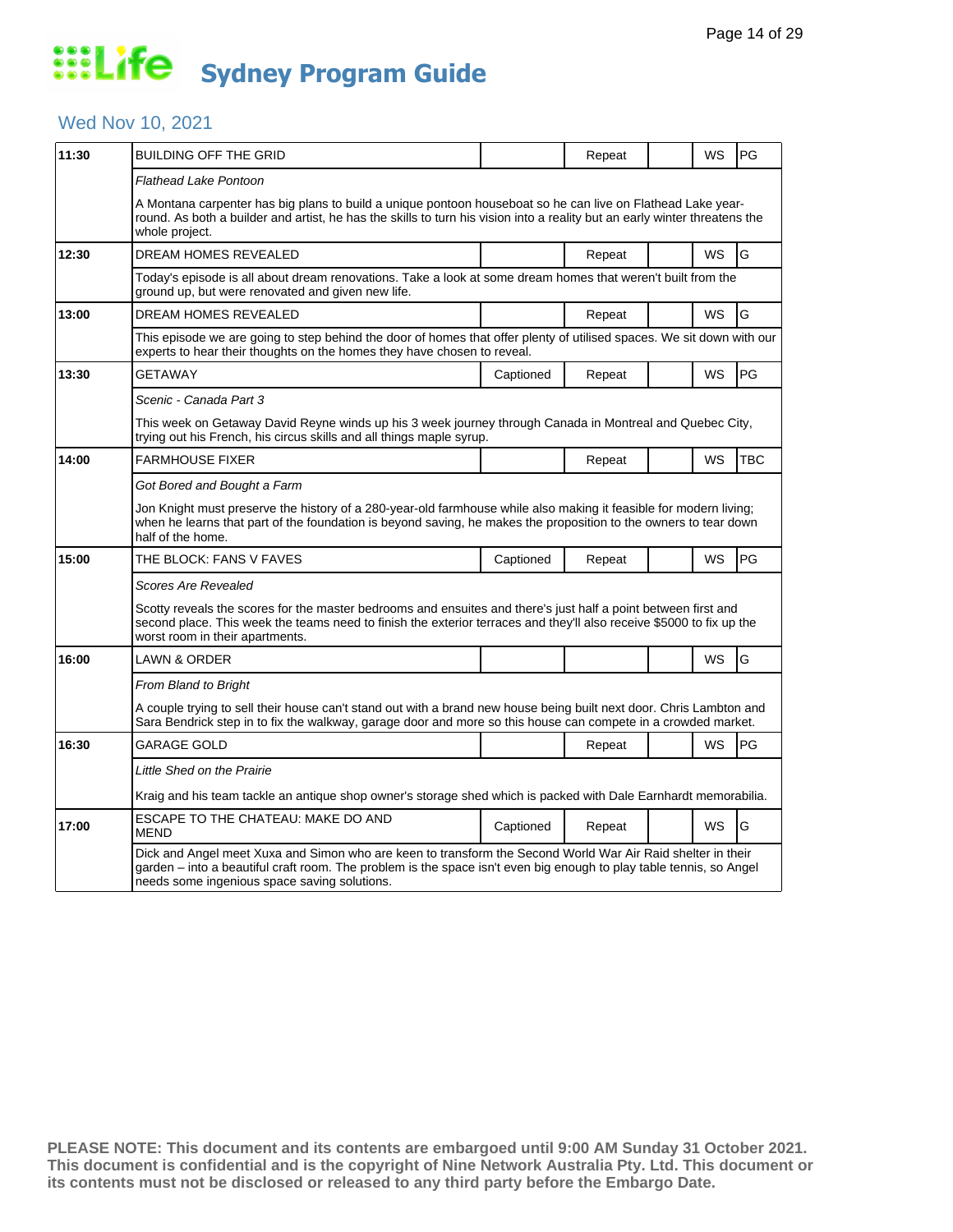## Wed Nov 10, 2021

| 18:00 | HOUSE HUNTERS INTERNATIONAL                                                                                                                                                                                                                                              |  | Repeat |  | WS        | G |  |  |
|-------|--------------------------------------------------------------------------------------------------------------------------------------------------------------------------------------------------------------------------------------------------------------------------|--|--------|--|-----------|---|--|--|
|       | British Expats Look for a Condo in Varna, Bulgaria                                                                                                                                                                                                                       |  |        |  |           |   |  |  |
|       | British expats want to buy a condo in Varna, Bulgaria.                                                                                                                                                                                                                   |  |        |  |           |   |  |  |
| 18:30 | <b>HOUSE HUNTERS INTERNATIONAL</b>                                                                                                                                                                                                                                       |  | Repeat |  | WS        | G |  |  |
|       | Perth                                                                                                                                                                                                                                                                    |  |        |  |           |   |  |  |
|       | A British couple enticed by Australian sunshine decides to settle down in Perth to live near her family. Together they<br>will look for a poolside paradise that doesn't cannon-ball their finances.                                                                     |  |        |  |           |   |  |  |
| 19:00 | HOUSE HUNTERS                                                                                                                                                                                                                                                            |  | Repeat |  | WS        | G |  |  |
|       | Close to Family in Chicago                                                                                                                                                                                                                                               |  |        |  |           |   |  |  |
|       | A couple seeks a first home in Chicago, and while he insists on living within walking distance of his parents, she<br>thinks some distance would be better; while he wants a brick bungalow, she prefers a Craftsman with tons of charm<br>and character.                |  |        |  |           |   |  |  |
| 19:30 | <b>MASTERS OF FLIP</b>                                                                                                                                                                                                                                                   |  | Repeat |  | <b>WS</b> | G |  |  |
|       | As History Would Have It                                                                                                                                                                                                                                                 |  |        |  |           |   |  |  |
|       | Kortney and Dave take on the challenge of flipping a century classic. While Dave remains cautious about the risks<br>that come with flipping an older home, Kortney sees its as an opportunity for great design potential.                                               |  |        |  |           |   |  |  |
| 20:30 | <b>HOME TOWN</b>                                                                                                                                                                                                                                                         |  | Repeat |  | <b>WS</b> | G |  |  |
|       | A Town To Call Home                                                                                                                                                                                                                                                      |  |        |  |           |   |  |  |
|       | Kristen dreams of watching her kids grow up in a small town like she did, but as a military family, they are always on<br>the move. Now that husband Kelvin is close to retirement, they've decided to settle down so their young children<br>have a place to call home. |  |        |  |           |   |  |  |
| 21:30 | <b>BEACHFRONT BARGAIN HUNT:</b><br><b>RENOVATION</b>                                                                                                                                                                                                                     |  | Repeat |  | <b>WS</b> | G |  |  |
|       | Living Through Renovations                                                                                                                                                                                                                                               |  |        |  |           |   |  |  |
|       | A family wants to renovate their dream canal-front home on North Padre Island, Texas, as quickly as possible.                                                                                                                                                            |  |        |  |           |   |  |  |
| 22:30 | <b>ISLAND LIFE</b>                                                                                                                                                                                                                                                       |  |        |  | WS        | G |  |  |
|       | Easy Living                                                                                                                                                                                                                                                              |  |        |  |           |   |  |  |
|       | A young couple with a baby is ready for a lifestyle change with a move to Long Beach, NY. They want an oasis<br>outside of Manhattan that's close to the beach, has plenty of space and has easy access to trains for their commute.                                     |  |        |  |           |   |  |  |
| 23:30 | HOUSE HUNTERS INTERNATIONAL                                                                                                                                                                                                                                              |  | Repeat |  | WS        | G |  |  |
|       | British Expats Look for a Condo in Varna, Bulgaria                                                                                                                                                                                                                       |  |        |  |           |   |  |  |
|       | British expats want to buy a condo in Varna, Bulgaria.                                                                                                                                                                                                                   |  |        |  |           |   |  |  |
| 00:00 | HOUSE HUNTERS INTERNATIONAL                                                                                                                                                                                                                                              |  | Repeat |  | WS        | G |  |  |
|       | Perth                                                                                                                                                                                                                                                                    |  |        |  |           |   |  |  |
|       | A British couple enticed by Australian sunshine decides to settle down in Perth to live near her family. Together they<br>will look for a poolside paradise that doesn't cannon-ball their finances.                                                                     |  |        |  |           |   |  |  |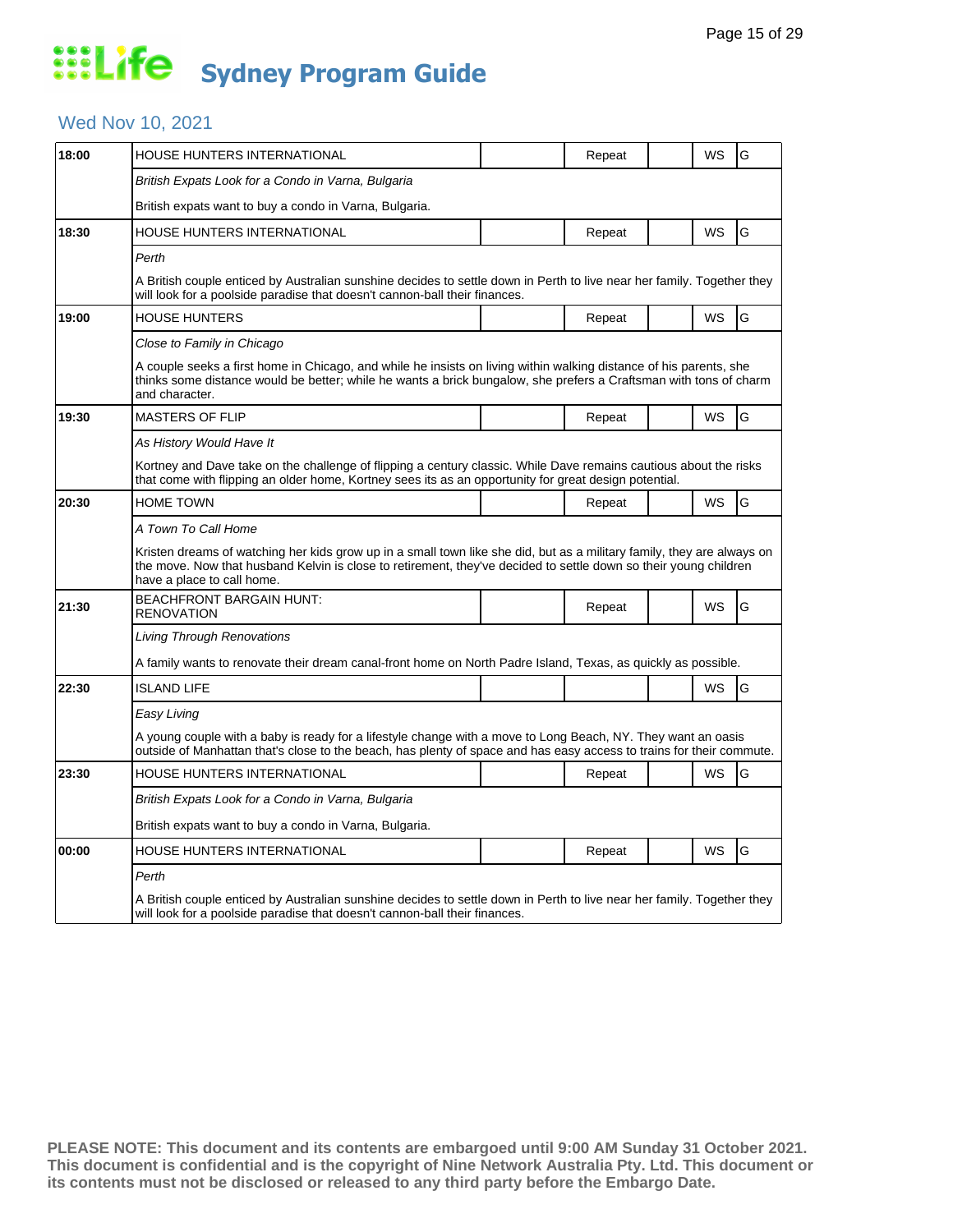## Wed Nov 10, 2021

| 00:30 | <b>HOUSE HUNTERS</b>                                                                                                                                                                                                                                                                    |  | Repeat |  | WS        | G  |  |  |  |
|-------|-----------------------------------------------------------------------------------------------------------------------------------------------------------------------------------------------------------------------------------------------------------------------------------------|--|--------|--|-----------|----|--|--|--|
|       | Close to Family in Chicago<br>A couple seeks a first home in Chicago, and while he insists on living within walking distance of his parents, she<br>thinks some distance would be better; while he wants a brick bungalow, she prefers a Craftsman with tons of charm<br>and character. |  |        |  |           |    |  |  |  |
| 01:00 | <b>MASTERS OF FLIP</b>                                                                                                                                                                                                                                                                  |  | Repeat |  | WS        | G  |  |  |  |
|       | As History Would Have It                                                                                                                                                                                                                                                                |  |        |  |           |    |  |  |  |
|       | Kortney and Dave take on the challenge of flipping a century classic. While Dave remains cautious about the risks<br>that come with flipping an older home, Kortney sees its as an opportunity for great design potential.                                                              |  |        |  |           |    |  |  |  |
| 02:00 | <b>HOME TOWN</b>                                                                                                                                                                                                                                                                        |  | Repeat |  | WS        | G  |  |  |  |
|       | A Town To Call Home                                                                                                                                                                                                                                                                     |  |        |  |           |    |  |  |  |
|       | Kristen dreams of watching her kids grow up in a small town like she did, but as a military family, they are always on<br>the move. Now that husband Kelvin is close to retirement, they've decided to settle down so their young children<br>have a place to call home.                |  |        |  |           |    |  |  |  |
| 03:00 | <b>BEACHFRONT BARGAIN HUNT:</b><br><b>RENOVATION</b>                                                                                                                                                                                                                                    |  | Repeat |  | WS        | G  |  |  |  |
|       | <b>Living Through Renovations</b>                                                                                                                                                                                                                                                       |  |        |  |           |    |  |  |  |
|       | A family wants to renovate their dream canal-front home on North Padre Island, Texas, as quickly as possible.                                                                                                                                                                           |  |        |  |           |    |  |  |  |
| 04:00 | <b>ISLAND LIFE</b>                                                                                                                                                                                                                                                                      |  | Repeat |  | WS        | G  |  |  |  |
|       | Easy Living                                                                                                                                                                                                                                                                             |  |        |  |           |    |  |  |  |
|       | A young couple with a baby is ready for a lifestyle change with a move to Long Beach, NY. They want an oasis<br>outside of Manhattan that's close to the beach, has plenty of space and has easy access to trains for their commute.                                                    |  |        |  |           |    |  |  |  |
| 04:30 | <b>ISLAND LIFE</b>                                                                                                                                                                                                                                                                      |  | Repeat |  | <b>WS</b> | G  |  |  |  |
|       | <b>Funnel Cakes and Ferris Wheels</b>                                                                                                                                                                                                                                                   |  |        |  |           |    |  |  |  |
|       | With her two kids out of the house, a CPA is packing up her life and moving to Ventnor City, NJ. She wants to<br>downsize with a home that's close to the beach and boardwalk so she can enjoy the entertainment.                                                                       |  |        |  |           |    |  |  |  |
| 05:00 | LAWN & ORDER                                                                                                                                                                                                                                                                            |  | Repeat |  | WS        | G  |  |  |  |
|       | <b>From Bland to Bright</b>                                                                                                                                                                                                                                                             |  |        |  |           |    |  |  |  |
|       | A couple trying to sell their house can't stand out with a brand new house being built next door. Chris Lambton and<br>Sara Bendrick step in to fix the walkway, garage door and more so this house can compete in a crowded market.                                                    |  |        |  |           |    |  |  |  |
| 05:30 | <b>GARAGE GOLD</b>                                                                                                                                                                                                                                                                      |  | Repeat |  | WS        | PG |  |  |  |
|       | Little Shed on the Prairie                                                                                                                                                                                                                                                              |  |        |  |           |    |  |  |  |
|       | Kraig and his team tackle an antique shop owner's storage shed which is packed with Dale Earnhardt memorabilia.                                                                                                                                                                         |  |        |  |           |    |  |  |  |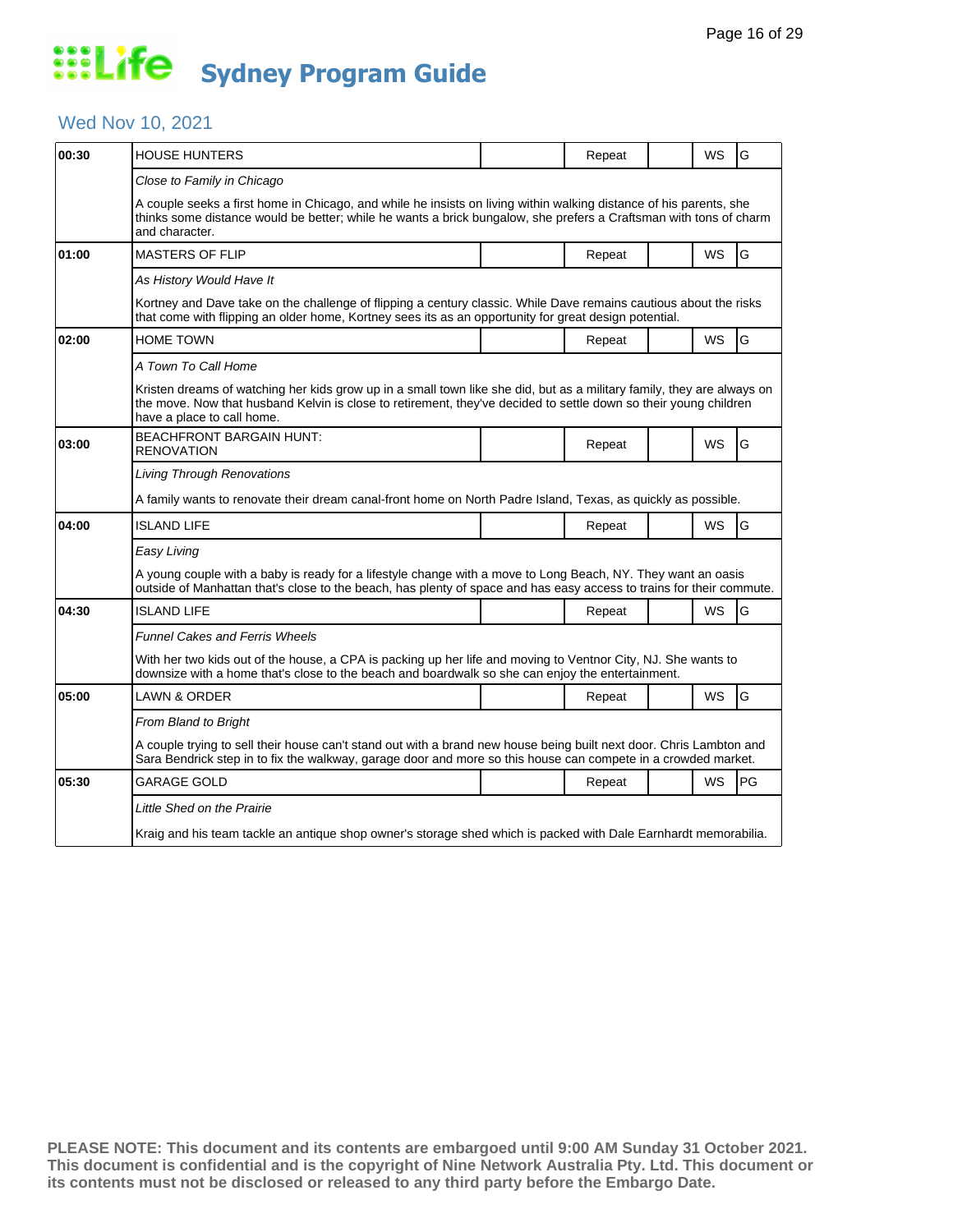#### Thu Nov 11, 2021

| 06:00 | HOUSE HUNTERS INTERNATIONAL                                                                                                                                                                                                                                               |           | Repeat |  | WS | G  |  |  |
|-------|---------------------------------------------------------------------------------------------------------------------------------------------------------------------------------------------------------------------------------------------------------------------------|-----------|--------|--|----|----|--|--|
|       | Perth<br>A British couple enticed by Australian sunshine decides to settle down in Perth to live near her family. Together they                                                                                                                                           |           |        |  |    |    |  |  |
|       | will look for a poolside paradise that doesn't cannon-ball their finances.                                                                                                                                                                                                |           |        |  |    |    |  |  |
| 06:30 | <b>HOUSE HUNTERS</b>                                                                                                                                                                                                                                                      |           | Repeat |  | WS | G  |  |  |
|       | Close to Family in Chicago                                                                                                                                                                                                                                                |           |        |  |    |    |  |  |
|       | A couple seeks a first home in Chicago, and while he insists on living within walking distance of his parents, she<br>thinks some distance would be better; while he wants a brick bungalow, she prefers a Craftsman with tons of charm<br>and character.                 |           |        |  |    |    |  |  |
| 07:00 | <b>HOME TOWN</b>                                                                                                                                                                                                                                                          |           | Repeat |  | WS | G  |  |  |
|       | A Town To Call Home                                                                                                                                                                                                                                                       |           |        |  |    |    |  |  |
|       | Kristen dreams of watching her kids grow up in a small town like she did, but as a military family, they are always on<br>the move. Now that husband Kelvin is close to retirement, they've decided to settle down so their young children<br>have a place to call home.  |           |        |  |    |    |  |  |
| 08:00 | THE GARDEN GURUS                                                                                                                                                                                                                                                          | Captioned | Repeat |  | WS | G  |  |  |
|       | On the Garden Gurus today Bonnie gives you her Top 5 flowering indoor plants and keeping your roses happy, and<br>Trevor has some hanging basket strategies for your home. Dr Shy is back with more nutritional herbal tips.                                              |           |        |  |    |    |  |  |
| 08:30 | THE BLOCK: FANS V FAVES                                                                                                                                                                                                                                                   | Captioned | Repeat |  | WS | PG |  |  |
|       | Scores Are Revealed                                                                                                                                                                                                                                                       |           |        |  |    |    |  |  |
|       | Scotty reveals the scores for the master bedrooms and ensuites and there's just half a point between first and<br>second place. This week the teams need to finish the exterior terraces and they'll also receive \$5000 to fix up the<br>worst room in their apartments. |           |        |  |    |    |  |  |
| 09:30 | HOUSE HUNTERS INTERNATIONAL                                                                                                                                                                                                                                               |           | Repeat |  | WS | G  |  |  |
|       | British Expats Look for a Condo in Varna, Bulgaria                                                                                                                                                                                                                        |           |        |  |    |    |  |  |
|       | British expats want to buy a condo in Varna, Bulgaria.                                                                                                                                                                                                                    |           |        |  |    |    |  |  |
| 10:00 | HOUSE HUNTERS INTERNATIONAL                                                                                                                                                                                                                                               |           | Repeat |  | WS | G  |  |  |
|       | Perth                                                                                                                                                                                                                                                                     |           |        |  |    |    |  |  |
|       | A British couple enticed by Australian sunshine decides to settle down in Perth to live near her family. Together they<br>will look for a poolside paradise that doesn't cannon-ball their finances.                                                                      |           |        |  |    |    |  |  |
| 10:30 | <b>HOUSE HUNTERS</b>                                                                                                                                                                                                                                                      |           | Repeat |  | WS | G  |  |  |
|       | Close to Family in Chicago                                                                                                                                                                                                                                                |           |        |  |    |    |  |  |
|       | A couple seeks a first home in Chicago, and while he insists on living within walking distance of his parents, she<br>thinks some distance would be better; while he wants a brick bungalow, she prefers a Craftsman with tons of charm<br>and character.                 |           |        |  |    |    |  |  |
| 11:00 | MASTERS OF FLIP                                                                                                                                                                                                                                                           |           | Repeat |  | WS | G  |  |  |
|       | As History Would Have It                                                                                                                                                                                                                                                  |           |        |  |    |    |  |  |
|       | Kortney and Dave take on the challenge of flipping a century classic. While Dave remains cautious about the risks<br>that come with flipping an older home, Kortney sees its as an opportunity for great design potential.                                                |           |        |  |    |    |  |  |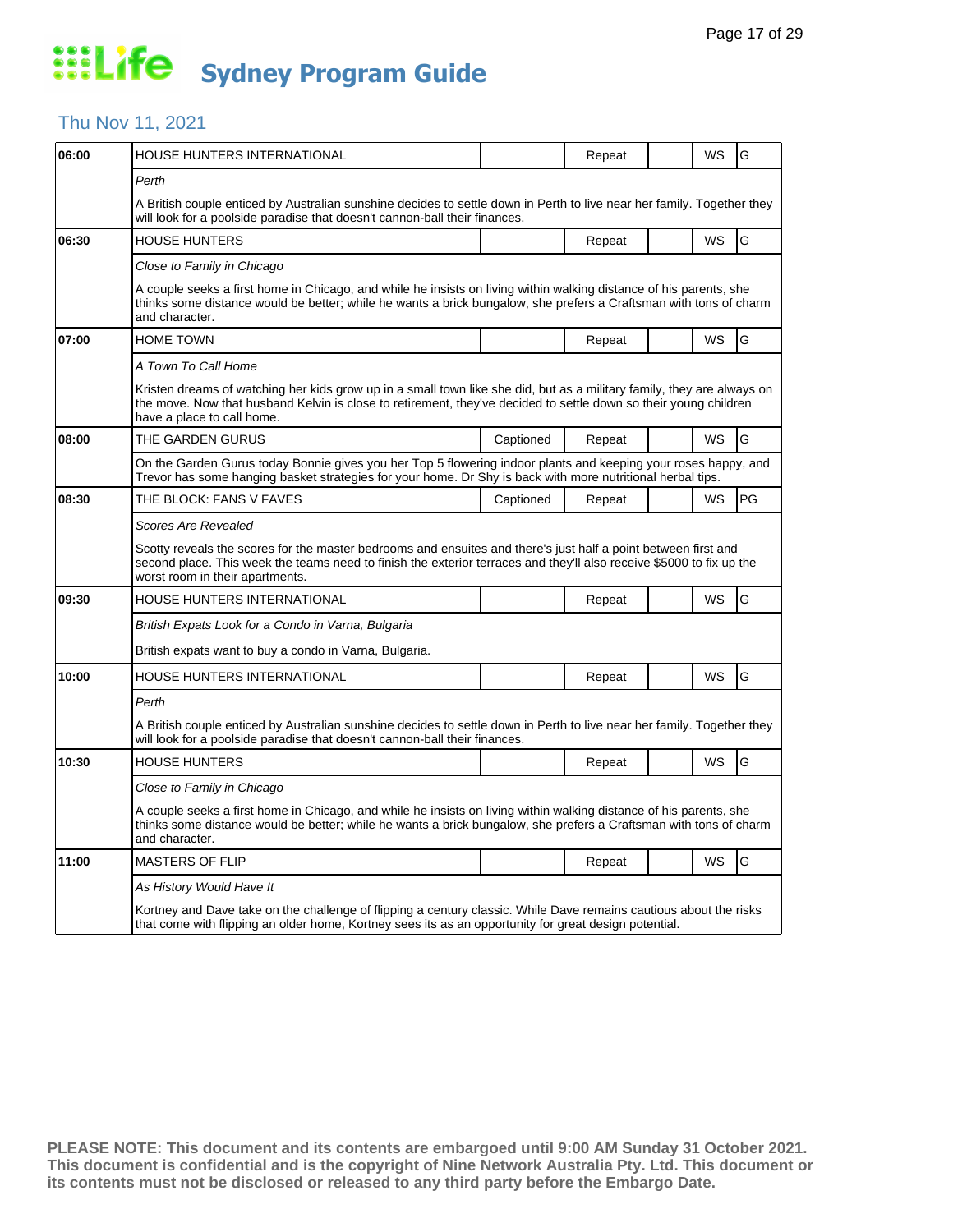#### Thu Nov 11, 2021

| 12:00 | <b>HOME TOWN</b>                                                                                                                                                                                                                                                                                                   |           | Repeat |  | WS | G  |  |  |
|-------|--------------------------------------------------------------------------------------------------------------------------------------------------------------------------------------------------------------------------------------------------------------------------------------------------------------------|-----------|--------|--|----|----|--|--|
|       | A Town To Call Home                                                                                                                                                                                                                                                                                                |           |        |  |    |    |  |  |
|       | Kristen dreams of watching her kids grow up in a small town like she did, but as a military family, they are always on<br>the move. Now that husband Kelvin is close to retirement, they've decided to settle down so their young children<br>have a place to call home.                                           |           |        |  |    |    |  |  |
| 13:00 | GOOD FOOD KITCHEN                                                                                                                                                                                                                                                                                                  | Captioned | Repeat |  | WS | G  |  |  |
|       | Adam opens the episode with a simple make-ahead dinner party showstopper – Strawberry, white chocolate and<br>ricotta parfait. Head chef of The Old Fitz, Anna Ugarte-Carral joins the kitchen brigade with a staff meal of mussels<br>and fregola, and Adam turns back the clock on a classic Chicken Stroganoff. |           |        |  |    |    |  |  |
| 13:30 | GARAGE GOLD                                                                                                                                                                                                                                                                                                        |           | Repeat |  | WS | PG |  |  |
|       | Little Shed on the Prairie                                                                                                                                                                                                                                                                                         |           |        |  |    |    |  |  |
|       | Kraig and his team tackle an antique shop owner's storage shed which is packed with Dale Earnhardt memorabilia.                                                                                                                                                                                                    |           |        |  |    |    |  |  |
| 14:00 | <b>ISLAND LIFE</b>                                                                                                                                                                                                                                                                                                 |           | Repeat |  | WS | G  |  |  |
|       | Easy Living                                                                                                                                                                                                                                                                                                        |           |        |  |    |    |  |  |
|       | A young couple with a baby is ready for a lifestyle change with a move to Long Beach, NY. They want an oasis<br>outside of Manhattan that's close to the beach, has plenty of space and has easy access to trains for their commute.                                                                               |           |        |  |    |    |  |  |
| 14:30 | <b>ISLAND LIFE</b>                                                                                                                                                                                                                                                                                                 |           | Repeat |  | WS | G  |  |  |
|       | <b>Funnel Cakes and Ferris Wheels</b>                                                                                                                                                                                                                                                                              |           |        |  |    |    |  |  |
|       | With her two kids out of the house, a CPA is packing up her life and moving to Ventnor City, NJ. She wants to<br>downsize with a home that's close to the beach and boardwalk so she can enjoy the entertainment.                                                                                                  |           |        |  |    |    |  |  |
| 15:00 | THE BLOCK: FANS V FAVES                                                                                                                                                                                                                                                                                            | Captioned | Repeat |  | WS | PG |  |  |
|       | Last Rooms On The Block                                                                                                                                                                                                                                                                                            |           |        |  |    |    |  |  |
|       | The exterior terraces begin to take shape while changes to the re-do rooms take a smashing. Budgets are tight, so<br>while some work smarter, others work harder. And the Keithenator pulls no punches with a new builder on site.                                                                                 |           |        |  |    |    |  |  |
| 16:00 | <b>TINY PARADISE</b>                                                                                                                                                                                                                                                                                               |           | Repeat |  | WS | G  |  |  |
|       | Tiny Natural Tropical Refuge                                                                                                                                                                                                                                                                                       |           |        |  |    |    |  |  |
|       | A furniture builder and master craftsman uses foraged and reclaimed materials to build a special indoor-outdoor tiny<br>house for his family of four in Kauai.                                                                                                                                                     |           |        |  |    |    |  |  |
| 16:30 | <b>GARAGE GOLD</b>                                                                                                                                                                                                                                                                                                 |           | Repeat |  | WS | PG |  |  |
|       | Real Estate Rescue                                                                                                                                                                                                                                                                                                 |           |        |  |    |    |  |  |
|       | The crew cleans out a garage before a house is put on the real-estate market; Kraig finds night-vision scopes,<br>infrared binoculars, swords, and a crystal dagger, but he's caught off guard by an expert appraisal that could change<br>everything.                                                             |           |        |  |    |    |  |  |
| 17:00 | <b>BEACHFRONT BARGAIN HUNT:</b><br><b>RENOVATION</b>                                                                                                                                                                                                                                                               |           | Repeat |  | WS | G  |  |  |
|       | Living Through Renovations                                                                                                                                                                                                                                                                                         |           |        |  |    |    |  |  |
|       | A family wants to renovate their dream canal-front home on North Padre Island, Texas, as quickly as possible.                                                                                                                                                                                                      |           |        |  |    |    |  |  |
|       |                                                                                                                                                                                                                                                                                                                    |           |        |  |    |    |  |  |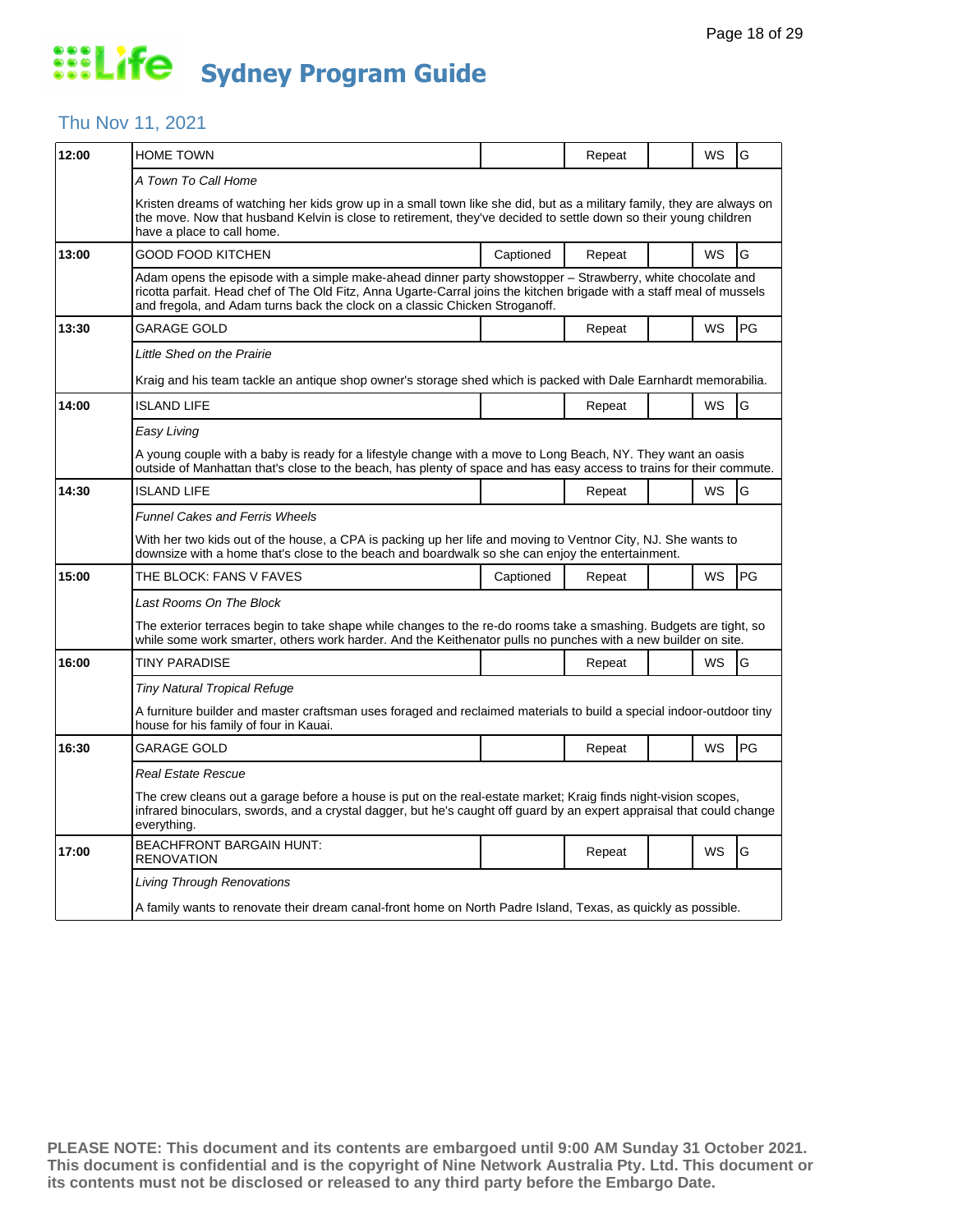#### Thu Nov 11, 2021

| 18:00 | HOUSE HUNTERS INTERNATIONAL                                                                                                                                                                                                                                    |  | Repeat |  | WS | G  |  |  |
|-------|----------------------------------------------------------------------------------------------------------------------------------------------------------------------------------------------------------------------------------------------------------------|--|--------|--|----|----|--|--|
|       | Amour Than They Bargained for in Bordeaux                                                                                                                                                                                                                      |  |        |  |    |    |  |  |
|       | While travelling the world as a flight attendant, Kelly falls in love with the culture, architecture and wine of Bordeaux,<br>France; his attorney husband, Steve, finally agrees to try living abroad and let France plead its case.                          |  |        |  |    |    |  |  |
| 18:30 | HOUSE HUNTERS INTERNATIONAL                                                                                                                                                                                                                                    |  | Repeat |  | WS | G  |  |  |
|       | Frankfurt                                                                                                                                                                                                                                                      |  |        |  |    |    |  |  |
|       | Australian newlyweds are finally reuniting to live together after he left to follow a dream job in Frankfurt, Germany;<br>she struggles with local living, including the food and language, as well as contending with his obsession over fast<br>German cars. |  |        |  |    |    |  |  |
| 19:00 | <b>HOUSE HUNTERS</b>                                                                                                                                                                                                                                           |  | Repeat |  | WS | G  |  |  |
|       | <b>Reluctant to Renovate in Charlotte</b>                                                                                                                                                                                                                      |  |        |  |    |    |  |  |
|       | A couple is buying a new home in Charlotte, N.C; while she leans toward midcentury modern, he prefers a modern<br>look; she's reluctant to renovate, but because they're set on a specific neighborhood, he's willing to buy an older<br>home and remodel it.  |  |        |  |    |    |  |  |
| 19:30 | HOUSE HUNTERS INTERNATIONAL                                                                                                                                                                                                                                    |  |        |  | WS | G  |  |  |
|       | They Know the Way to San Jose                                                                                                                                                                                                                                  |  |        |  |    |    |  |  |
|       | Empty nesters have decided San Jose Del Cabo, Mexico, is the perfect place for their winter escape pad. They're<br>looking for a fully-furnished condo with great views, but their wish list may prove to be unrealistic for their price<br>range.             |  |        |  |    |    |  |  |
| 20:30 | <b>FIXER UPPER</b>                                                                                                                                                                                                                                             |  | Repeat |  | WS | PG |  |  |
|       | Chip and Jo Renovate a B+B                                                                                                                                                                                                                                     |  |        |  |    |    |  |  |
|       | Chip and Jo turn a rural home into a beach-style retreat.                                                                                                                                                                                                      |  |        |  |    |    |  |  |
| 21:30 | MY LOTTERY DREAM HOME                                                                                                                                                                                                                                          |  | Repeat |  | WS | G  |  |  |
|       | Scratch Me Lucky California Dream Home                                                                                                                                                                                                                         |  |        |  |    |    |  |  |
|       | After winning money on a scratch-off ticket, jackpot winners search for their dream home by the waterfront.                                                                                                                                                    |  |        |  |    |    |  |  |
| 22:30 | FLIP OR FLOP                                                                                                                                                                                                                                                   |  | Repeat |  | WS | G  |  |  |
|       | Too Small To Fail                                                                                                                                                                                                                                              |  |        |  |    |    |  |  |
|       | Tarek and Christina find a short sale home listed in Whittier, California that's rather small but the asking price of<br>\$275,000 looks enticing next to comparable properties in the area.                                                                   |  |        |  |    |    |  |  |
| 23:30 | <b>HOUSE HUNTERS INTERNATIONAL</b>                                                                                                                                                                                                                             |  | Repeat |  | WS | G  |  |  |
|       | Amour Than They Bargained for in Bordeaux                                                                                                                                                                                                                      |  |        |  |    |    |  |  |
|       | While travelling the world as a flight attendant, Kelly falls in love with the culture, architecture and wine of Bordeaux,<br>France; his attorney husband, Steve, finally agrees to try living abroad and let France plead its case.                          |  |        |  |    |    |  |  |
| 00:00 | BELOW DECK SAILING YACHT                                                                                                                                                                                                                                       |  |        |  | WS | M  |  |  |
|       | <b>Barrie'd Alive</b>                                                                                                                                                                                                                                          |  |        |  |    |    |  |  |
|       | The Parsifal crew is on edge waiting for the results to an important test. But when night falls, they make good use of<br>their unexpected time off with a naughty game of Truth or Dare.                                                                      |  |        |  |    |    |  |  |
|       | Cons. Advice: Sexual References, Some Coarse Language                                                                                                                                                                                                          |  |        |  |    |    |  |  |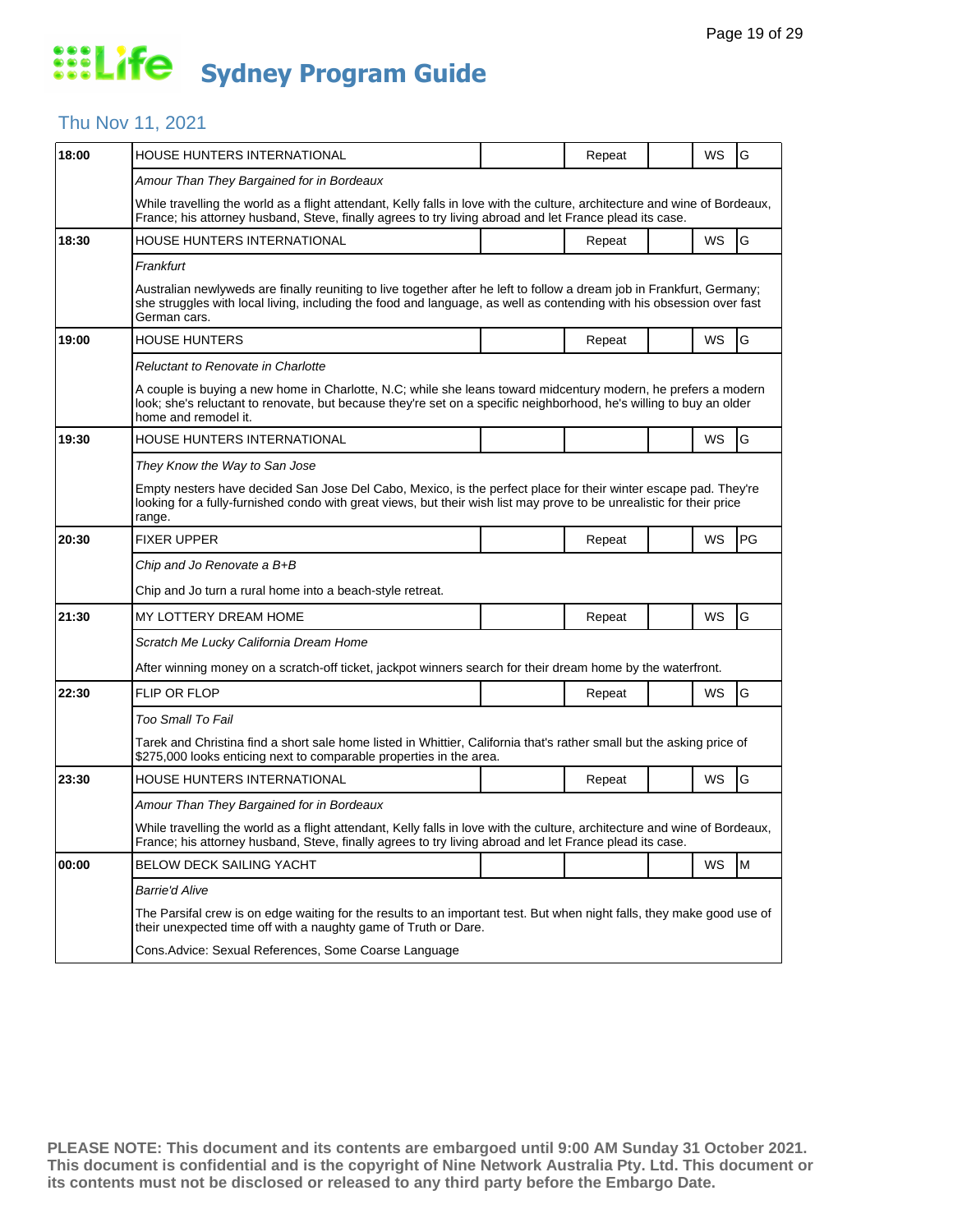#### Thu Nov 11, 2021

| 01:00 | SOUTHERN CHARM                                                                                                                                                                                                                                                       |  |        |  | WS        | M  |  |  |  |
|-------|----------------------------------------------------------------------------------------------------------------------------------------------------------------------------------------------------------------------------------------------------------------------|--|--------|--|-----------|----|--|--|--|
|       | Secrets Revealed                                                                                                                                                                                                                                                     |  |        |  |           |    |  |  |  |
|       | The group celebrates Republic's seventh anniversary, hear the lengths Pat went through to hire Michael and find out<br>what the guys really got up to during lockdown; what Madison and Kathryn really think of Shep; Craig's personal<br>hygiene.                   |  |        |  |           |    |  |  |  |
|       | Cons. Advice: Adult Themes, Sexual References, Some Coarse Language                                                                                                                                                                                                  |  |        |  |           |    |  |  |  |
| 02:00 | MY LOTTERY DREAM HOME                                                                                                                                                                                                                                                |  | Repeat |  | WS        | G  |  |  |  |
|       | Scratch Me Lucky California Dream Home                                                                                                                                                                                                                               |  |        |  |           |    |  |  |  |
|       | After winning money on a scratch-off ticket, jackpot winners search for their dream home by the waterfront.                                                                                                                                                          |  |        |  |           |    |  |  |  |
| 02:30 | MY LOTTERY DREAM HOME                                                                                                                                                                                                                                                |  | Repeat |  | WS        | G  |  |  |  |
|       | Dream Home with a View                                                                                                                                                                                                                                               |  |        |  |           |    |  |  |  |
|       | A Florida real estate agent wants to find his million dollar dream home in Jacksonville, Florida, but may decide to<br>buy more than one property.                                                                                                                   |  |        |  |           |    |  |  |  |
| 03:00 | <b>FLIP OR FLOP</b>                                                                                                                                                                                                                                                  |  | Repeat |  | <b>WS</b> | G  |  |  |  |
|       | Too Small To Fail                                                                                                                                                                                                                                                    |  |        |  |           |    |  |  |  |
|       | Tarek and Christina find a short sale home listed in Whittier, California that's rather small but the asking price of<br>\$275,000 looks enticing next to comparable properties in the area.                                                                         |  |        |  |           |    |  |  |  |
| 03:30 | <b>FLIP OR FLOP</b>                                                                                                                                                                                                                                                  |  | Repeat |  | WS        | G  |  |  |  |
|       | Dirty, Dated And Undesired                                                                                                                                                                                                                                           |  |        |  |           |    |  |  |  |
|       | Tarek and Christina spot a home listing online that's set for an auction that afternoon and based on neighbourhood<br>comps, the dirty and dated house looks like a bargain.                                                                                         |  |        |  |           |    |  |  |  |
| 04:00 | HOUSE HUNTERS INTERNATIONAL                                                                                                                                                                                                                                          |  | Repeat |  | WS        | G  |  |  |  |
|       | They Know the Way to San Jose                                                                                                                                                                                                                                        |  |        |  |           |    |  |  |  |
|       | Empty nesters have decided San Jose Del Cabo, Mexico, is the perfect place for their winter escape pad. They're<br>looking for a fully-furnished condo with great views, but their wish list may prove to be unrealistic for their price<br>range.                   |  |        |  |           |    |  |  |  |
| 04:30 | HOUSE HUNTERS INTERNATIONAL                                                                                                                                                                                                                                          |  | Repeat |  | <b>WS</b> | G  |  |  |  |
|       | An Eye for Design in London                                                                                                                                                                                                                                          |  |        |  |           |    |  |  |  |
|       | Two New York designers go to London to take their careers, and their relationship, to the next level. They share<br>high-end design standards and are both difficult to please, but with only one of them working, money threatens to<br>deflate their expectations. |  |        |  |           |    |  |  |  |
| 05:00 | TINY PARADISE                                                                                                                                                                                                                                                        |  | Repeat |  | WS        | G  |  |  |  |
|       | Tiny Natural Tropical Refuge                                                                                                                                                                                                                                         |  |        |  |           |    |  |  |  |
|       | A furniture builder and master craftsman uses foraged and reclaimed materials to build a special indoor-outdoor tiny<br>house for his family of four in Kauai.                                                                                                       |  |        |  |           |    |  |  |  |
| 05:30 | GARAGE GOLD                                                                                                                                                                                                                                                          |  | Repeat |  | WS        | PG |  |  |  |
|       | Real Estate Rescue                                                                                                                                                                                                                                                   |  |        |  |           |    |  |  |  |
|       | The crew cleans out a garage before a house is put on the real-estate market; Kraig finds night-vision scopes,<br>infrared binoculars, swords, and a crystal dagger, but he's caught off guard by an expert appraisal that could change<br>everything.               |  |        |  |           |    |  |  |  |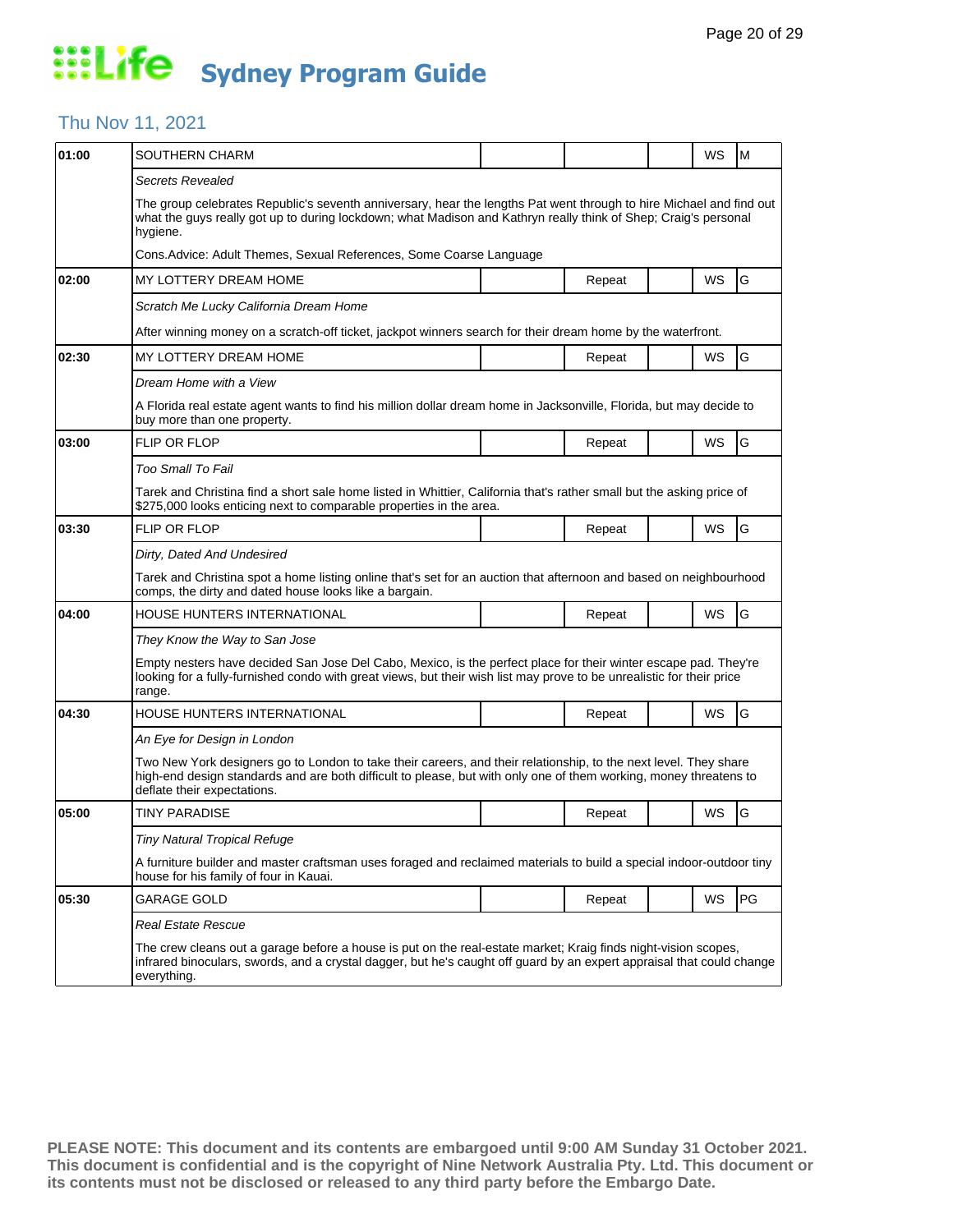### Fri Nov 12, 2021

| 06:00 | HOUSE HUNTERS INTERNATIONAL                                                                                                                                                                                                                                                                                        |           | Repeat |  | WS        | G             |  |  |
|-------|--------------------------------------------------------------------------------------------------------------------------------------------------------------------------------------------------------------------------------------------------------------------------------------------------------------------|-----------|--------|--|-----------|---------------|--|--|
|       | Frankfurt                                                                                                                                                                                                                                                                                                          |           |        |  |           |               |  |  |
|       | Australian newlyweds are finally reuniting to live together after he left to follow a dream job in Frankfurt, Germany;<br>she struggles with local living, including the food and language, as well as contending with his obsession over fast<br>German cars.                                                     |           |        |  |           |               |  |  |
| 06:30 | <b>HOUSE HUNTERS</b>                                                                                                                                                                                                                                                                                               |           | Repeat |  | <b>WS</b> | G             |  |  |
|       | Reluctant to Renovate in Charlotte                                                                                                                                                                                                                                                                                 |           |        |  |           |               |  |  |
|       | A couple is buying a new home in Charlotte, N.C; while she leans toward midcentury modern, he prefers a modern<br>look; she's reluctant to renovate, but because they're set on a specific neighborhood, he's willing to buy an older<br>home and remodel it.                                                      |           |        |  |           |               |  |  |
| 07:00 | TINY PARADISE                                                                                                                                                                                                                                                                                                      |           | Repeat |  | WS        | G             |  |  |
|       | <b>Tiny Natural Tropical Refuge</b>                                                                                                                                                                                                                                                                                |           |        |  |           |               |  |  |
|       | A furniture builder and master craftsman uses foraged and reclaimed materials to build a special indoor-outdoor tiny<br>house for his family of four in Kauai.                                                                                                                                                     |           |        |  |           |               |  |  |
| 07:30 | GOOD FOOD KITCHEN                                                                                                                                                                                                                                                                                                  | Captioned | Repeat |  | WS        | G             |  |  |
|       | Adam opens the episode with a simple make-ahead dinner party showstopper - Strawberry, white chocolate and<br>ricotta parfait. Head chef of The Old Fitz, Anna Ugarte-Carral joins the kitchen brigade with a staff meal of mussels<br>and fregola, and Adam turns back the clock on a classic Chicken Stroganoff. |           |        |  |           |               |  |  |
| 08:00 | THE GARDEN GURUS                                                                                                                                                                                                                                                                                                   | Captioned | Repeat |  | WS        | G             |  |  |
|       | This week on The Garden Gurus, the team show you how to get the most out of Spring in the garden, Nigel visits a<br>local community garden and Trevor takes a sunny trip to the Kings Park Festival.                                                                                                               |           |        |  |           |               |  |  |
| 08:30 | THE BLOCK: FANS V FAVES                                                                                                                                                                                                                                                                                            | Captioned | Repeat |  | WS        | PG            |  |  |
|       | Last Rooms On The Block                                                                                                                                                                                                                                                                                            |           |        |  |           |               |  |  |
|       | The exterior terraces begin to take shape while changes to the re-do rooms take a smashing. Budgets are tight, so<br>while some work smarter, others work harder. And the Keithenator pulls no punches with a new builder on site.                                                                                 |           |        |  |           |               |  |  |
| 09:30 | HOUSE HUNTERS INTERNATIONAL                                                                                                                                                                                                                                                                                        |           | Repeat |  | WS        | G             |  |  |
|       | Amour Than They Bargained for in Bordeaux                                                                                                                                                                                                                                                                          |           |        |  |           |               |  |  |
|       | While travelling the world as a flight attendant, Kelly falls in love with the culture, architecture and wine of Bordeaux,<br>France; his attorney husband, Steve, finally agrees to try living abroad and let France plead its case.                                                                              |           |        |  |           |               |  |  |
| 10:00 | HOUSE HUNTERS INTERNATIONAL                                                                                                                                                                                                                                                                                        |           | Repeat |  | WS        | G             |  |  |
|       | Frankfurt                                                                                                                                                                                                                                                                                                          |           |        |  |           |               |  |  |
|       | Australian newlyweds are finally reuniting to live together after he left to follow a dream job in Frankfurt, Germany;<br>she struggles with local living, including the food and language, as well as contending with his obsession over fast<br>German cars.                                                     |           |        |  |           |               |  |  |
| 10:30 | <b>HOUSE HUNTERS</b>                                                                                                                                                                                                                                                                                               |           | Repeat |  | WS        | G             |  |  |
|       | Reluctant to Renovate in Charlotte                                                                                                                                                                                                                                                                                 |           |        |  |           |               |  |  |
|       | A couple is buying a new home in Charlotte, N.C; while she leans toward midcentury modern, he prefers a modern<br>look; she's reluctant to renovate, but because they're set on a specific neighborhood, he's willing to buy an older<br>home and remodel it.                                                      |           |        |  |           |               |  |  |
| 11:00 | EXPLORE TV-VIKING                                                                                                                                                                                                                                                                                                  | Captioned | Repeat |  | WS        | ${\mathsf G}$ |  |  |
|       | <b>British Isle Explorer 2</b>                                                                                                                                                                                                                                                                                     |           |        |  |           |               |  |  |
|       | Trevor Cochrane journeys into the midnight sun, cruising aboard the award winning Viking Sea small cruise ship. It's<br>a fascinating insight into life aboard the ship whilst visiting Norway, Scotland and England discovering the Viking<br>history along the journey.                                          |           |        |  |           |               |  |  |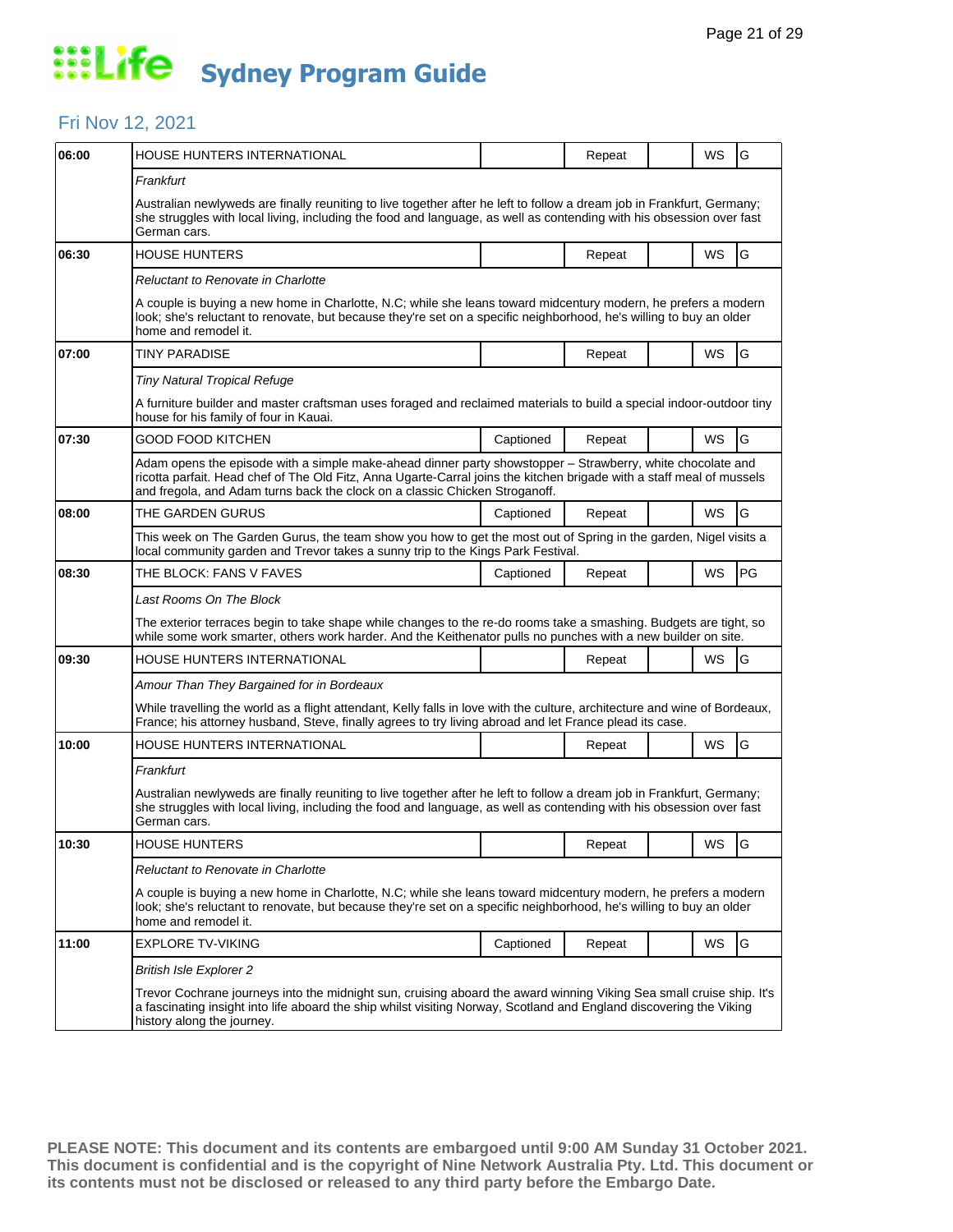### Fri Nov 12, 2021

| 11:30 | FIND ME A DREAM HOME AUSTRALIA                                                                                                                                                                                                                                       | Captioned | Repeat |  | WS    | G  |  |  |
|-------|----------------------------------------------------------------------------------------------------------------------------------------------------------------------------------------------------------------------------------------------------------------------|-----------|--------|--|-------|----|--|--|
|       | Today on Find Me a Dream Home we meet dream home seeker Rohan, who is looking to find his dream holiday<br>home in Rosebud. Victoria.                                                                                                                                |           |        |  |       |    |  |  |
| 12:00 | HOUSE HUNTERS INTERNATIONAL                                                                                                                                                                                                                                          |           | Repeat |  | WS    | G  |  |  |
|       | They Know the Way to San Jose                                                                                                                                                                                                                                        |           |        |  |       |    |  |  |
|       | Empty nesters have decided San Jose Del Cabo, Mexico, is the perfect place for their winter escape pad. They're<br>looking for a fully-furnished condo with great views, but their wish list may prove to be unrealistic for their price<br>range.                   |           |        |  |       |    |  |  |
| 12:30 | HOUSE HUNTERS INTERNATIONAL                                                                                                                                                                                                                                          |           | Repeat |  | WS    | G  |  |  |
|       | An Eye for Design in London                                                                                                                                                                                                                                          |           |        |  |       |    |  |  |
|       | Two New York designers go to London to take their careers, and their relationship, to the next level. They share<br>high-end design standards and are both difficult to please, but with only one of them working, money threatens to<br>deflate their expectations. |           |        |  |       |    |  |  |
| 13:00 | <b>FIXER UPPER</b>                                                                                                                                                                                                                                                   |           | Repeat |  | WS    | PG |  |  |
|       | Chip and Jo Renovate a B+B                                                                                                                                                                                                                                           |           |        |  |       |    |  |  |
|       | Chip and Jo turn a rural home into a beach-style retreat.                                                                                                                                                                                                            |           |        |  |       |    |  |  |
| 14:00 | MY LOTTERY DREAM HOME                                                                                                                                                                                                                                                |           | Repeat |  | WS    | G  |  |  |
|       | Scratch Me Lucky California Dream Home                                                                                                                                                                                                                               |           |        |  |       |    |  |  |
|       | After winning money on a scratch-off ticket, jackpot winners search for their dream home by the waterfront.                                                                                                                                                          |           |        |  |       |    |  |  |
| 14:30 | MY LOTTERY DREAM HOME                                                                                                                                                                                                                                                |           | Repeat |  | WS    | G  |  |  |
|       | Dream Home with a View                                                                                                                                                                                                                                               |           |        |  |       |    |  |  |
|       | A Florida real estate agent wants to find his million dollar dream home in Jacksonville, Florida, but may decide to<br>buy more than one property.                                                                                                                   |           |        |  |       |    |  |  |
| 15:00 | THE BLOCK: FANS V FAVES                                                                                                                                                                                                                                              | Captioned | Repeat |  | WS    | PG |  |  |
|       | <b>Best Worst Room Ever</b>                                                                                                                                                                                                                                          |           |        |  |       |    |  |  |
|       | The twins scheme up a plan to earn some cash while getting a tan. Shelley has a challenge worth \$5000, that will<br>put to test everything our blockheads have learnt about renovating and styling since walking on to The Block nine<br>weeks ago.                 |           |        |  |       |    |  |  |
| 16:00 | <b>TINY PARADISE</b>                                                                                                                                                                                                                                                 |           | Repeat |  | WS    | G  |  |  |
|       | Wine Lovers' Bread Truck                                                                                                                                                                                                                                             |           |        |  |       |    |  |  |
|       | A couple of vineyard workers break the rental cycle by transforming a vintage bread truck into the tiny home of their<br>dreams in the middle of California wine country.                                                                                            |           |        |  |       |    |  |  |
| 16:30 | <b>GARAGE GOLD</b>                                                                                                                                                                                                                                                   |           | Repeat |  | WS PG |    |  |  |
|       | <b>Cleanout Express</b>                                                                                                                                                                                                                                              |           |        |  |       |    |  |  |
|       | A garage is stuffed with vintage toys, such as Lionel trains and Lincoln Logs; Kraig finds animation cels showing the<br>Pink Panther; the guys turn the cleaned-out garage into a dart hall.                                                                        |           |        |  |       |    |  |  |
| 17:00 | FLIP OR FLOP                                                                                                                                                                                                                                                         |           | Repeat |  | WS    | G  |  |  |
|       | Too Small To Fail                                                                                                                                                                                                                                                    |           |        |  |       |    |  |  |
|       | Tarek and Christina find a short sale home listed in Whittier, California that's rather small but the asking price of<br>\$275,000 looks enticing next to comparable properties in the area.                                                                         |           |        |  |       |    |  |  |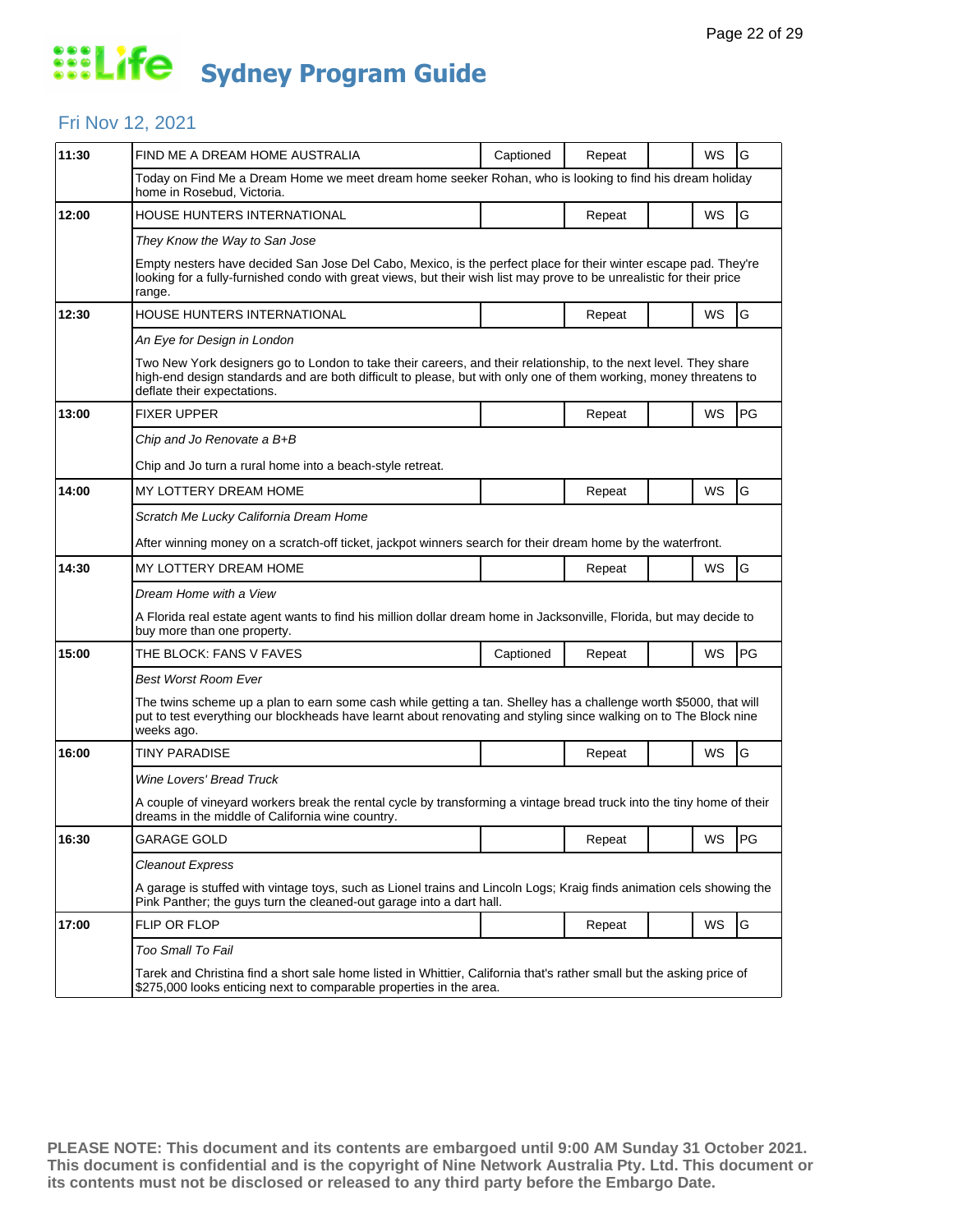### Fri Nov 12, 2021

| 17:30 | <b>IFLIP OR FLOP</b>                                                                                                                                                         | Repeat | <b>WS</b> | 1G |
|-------|------------------------------------------------------------------------------------------------------------------------------------------------------------------------------|--------|-----------|----|
|       | Dirty, Dated And Undesired                                                                                                                                                   |        |           |    |
|       | Tarek and Christina spot a home listing online that's set for an auction that afternoon and based on neighbourhood<br>comps, the dirty and dated house looks like a bargain. |        |           |    |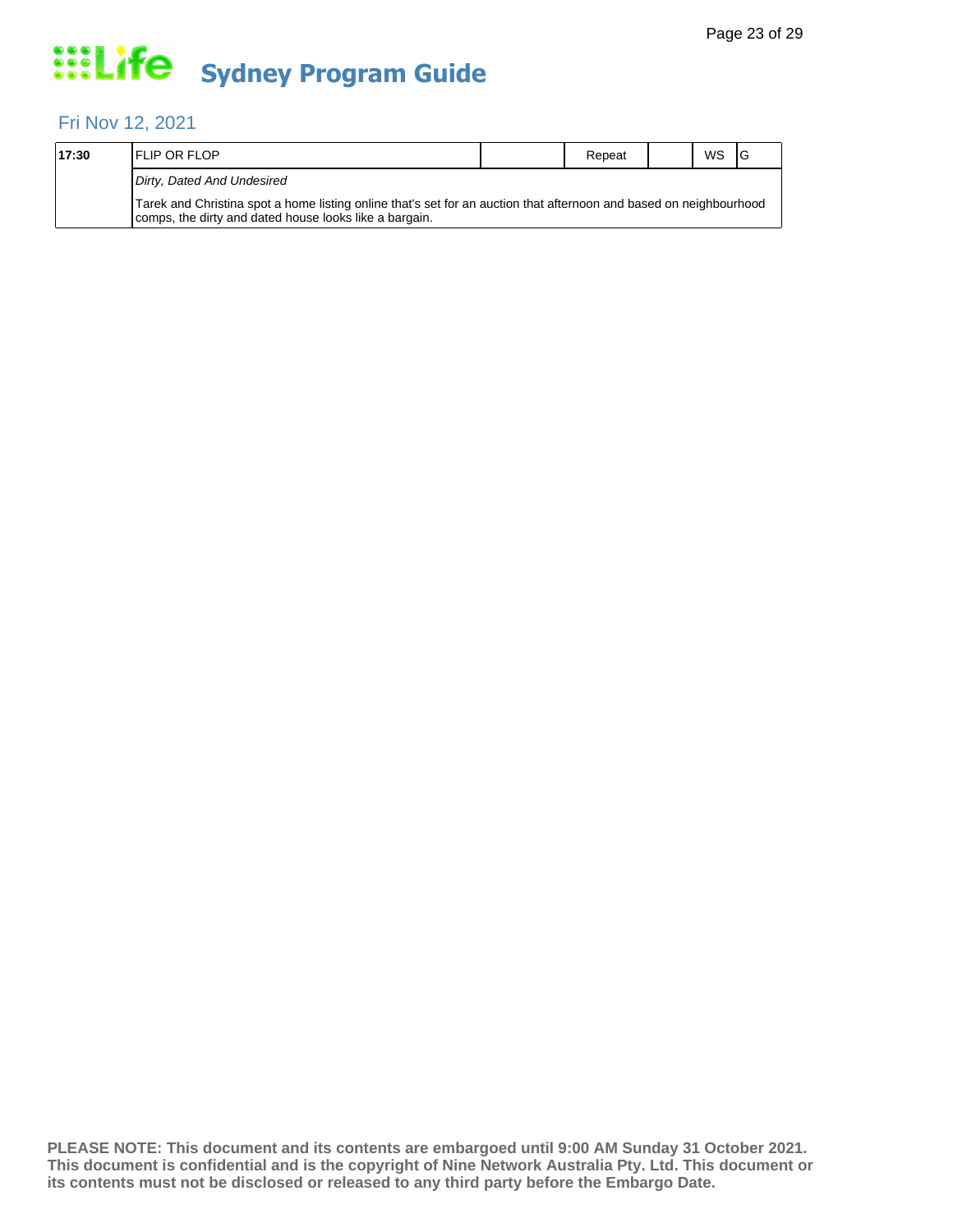#### Fri Nov 12, 2021

| 18:00 | HOUSE HUNTERS INTERNATIONAL                                                                                                                                                                                                                             |  | Repeat |  | WS | G  |  |  |  |
|-------|---------------------------------------------------------------------------------------------------------------------------------------------------------------------------------------------------------------------------------------------------------|--|--------|--|----|----|--|--|--|
|       | Grillin' and Chillin' in Guadalajara                                                                                                                                                                                                                    |  |        |  |    |    |  |  |  |
|       | Three cousins look for a home to share in Guadalajara, Mexico; years after their parents emigrated to Los Angeles,<br>cousins Alex, Marcelo and Gerardo honor their roots by opening a restaurant in their parents' home town.                          |  |        |  |    |    |  |  |  |
| 18:30 | HOUSE HUNTERS INTERNATIONAL                                                                                                                                                                                                                             |  | Repeat |  | WS | G  |  |  |  |
|       | Gothenburg                                                                                                                                                                                                                                              |  |        |  |    |    |  |  |  |
|       | Modern-day Vikings living in Gothenburg, Sweden, need more space for them and their dogs; they want a sturdy<br>home with yard space, but they'll have to battle the circumstances and each other to get a home that will suit their<br>changing needs. |  |        |  |    |    |  |  |  |
| 19:00 | <b>HOUSE HUNTERS</b>                                                                                                                                                                                                                                    |  | Repeat |  | WS | G  |  |  |  |
|       | Hopelessly Impatient in Michigan                                                                                                                                                                                                                        |  |        |  |    |    |  |  |  |
|       | Newlyweds in Grand Rapids, Mich, are on the hunt for their first home; he's hoping to hold onto their downtown<br>lifestyle, while she's ready to transition to a big home in the suburbs and start a family.                                           |  |        |  |    |    |  |  |  |
| 19:30 | <b>MAINE CABIN MASTERS</b>                                                                                                                                                                                                                              |  | Repeat |  | WS | PG |  |  |  |
|       | <b>Stable Family Ties</b>                                                                                                                                                                                                                               |  |        |  |    |    |  |  |  |
|       | Chase and the crew seek to turn a vacation cabin that was originally a 1920s horse barn into a stable building for a<br>large family; drawing from the past, the crew wants to honor the owners' late parents in this emotional build.                  |  |        |  |    |    |  |  |  |
| 20:30 | BARNWOOD BUILDERS                                                                                                                                                                                                                                       |  |        |  | WS | G  |  |  |  |
|       | Double Duty                                                                                                                                                                                                                                             |  |        |  |    |    |  |  |  |
|       | While half the crew builds a secluded hunting cabin in Guyton, Georgia, the other half strips a pre-Civil War cabin in<br>West Virginia; Mark Bowe visits an extraordinary round barn up in Pennsylvania that's unlike anything he's ever<br>seen.      |  |        |  |    |    |  |  |  |
| 21:30 | <b>BUILDING OFF THE GRID</b>                                                                                                                                                                                                                            |  | Repeat |  | WS | PG |  |  |  |
|       | Building Off the Grid: Maine Lighthouse Special                                                                                                                                                                                                         |  |        |  |    |    |  |  |  |
|       | After witnessing the demise of Casco Bay's Halfway Rock Lighthouse, Maine native Ford Reiche has the chance to<br>return this iconic landmark to its former glory; it will take barges full of scaffolding and brave masons to pull it off.             |  |        |  |    |    |  |  |  |
| 22:30 | LAKEFRONT BARGAIN HUNT                                                                                                                                                                                                                                  |  | Repeat |  | WS | G  |  |  |  |
|       | Lounging at Lovely Lake Norman                                                                                                                                                                                                                          |  |        |  |    |    |  |  |  |
|       | A family hopes to buy waterfront property on North Carolina's lovely Lake Norman.                                                                                                                                                                       |  |        |  |    |    |  |  |  |
| 23:30 | HOUSE HUNTERS INTERNATIONAL                                                                                                                                                                                                                             |  | Repeat |  | WS | G  |  |  |  |
|       | Grillin' and Chillin' in Guadalajara                                                                                                                                                                                                                    |  |        |  |    |    |  |  |  |
|       | Three cousins look for a home to share in Guadalajara, Mexico; years after their parents emigrated to Los Angeles,<br>cousins Alex, Marcelo and Gerardo honor their roots by opening a restaurant in their parents' home town.                          |  |        |  |    |    |  |  |  |
| 00:00 | <b>BELOW DECK</b>                                                                                                                                                                                                                                       |  |        |  | WS | M  |  |  |  |
|       | The Devil You Know                                                                                                                                                                                                                                      |  |        |  |    |    |  |  |  |
|       | Rachel attempts to regain Captain Lee's trust; a demotion within the interior department sparks controversy;<br>Francesca feels lonely; bonds on board grow stronger than ever as a romance heats up between Elizabeth and<br>James.                    |  |        |  |    |    |  |  |  |
|       | Cons. Advice: Some Coarse Language, Sexual References                                                                                                                                                                                                   |  |        |  |    |    |  |  |  |
|       |                                                                                                                                                                                                                                                         |  |        |  |    |    |  |  |  |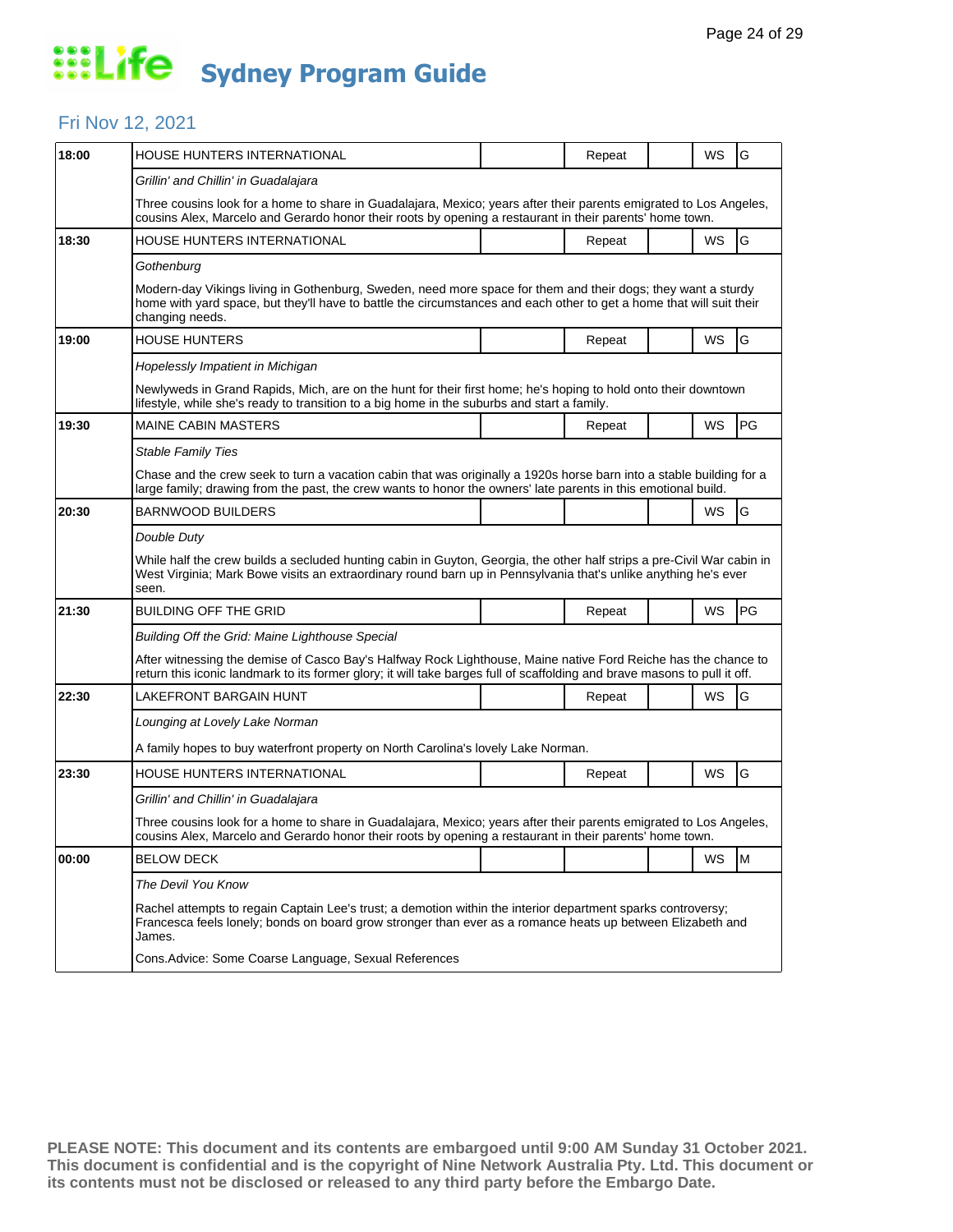### Fri Nov 12, 2021

| 01:00 | <b>BELOW DECK MEDITERRANEAN</b>                                                                                                                                                                                                                                                                                                                                           |  |        |  | <b>WS</b> | l M       |  |  |
|-------|---------------------------------------------------------------------------------------------------------------------------------------------------------------------------------------------------------------------------------------------------------------------------------------------------------------------------------------------------------------------------|--|--------|--|-----------|-----------|--|--|
|       | <b>Whole New Ballgame</b>                                                                                                                                                                                                                                                                                                                                                 |  |        |  |           |           |  |  |
|       | Baseball legend Johnny Damon returns to charter in Ibiza, putting pressure on Tom to rectify the Damons' poor<br>experience with the food they were served last season. With Aesha onboard, Bugsy ups her expectations for the<br>interior team. Meanwhile, Rob's personal life begins to interfere with his work, and Jess notices some red flags with<br>his behaviour. |  |        |  |           |           |  |  |
|       | Cons. Advice: Some Coarse Language, Sexual References                                                                                                                                                                                                                                                                                                                     |  |        |  |           |           |  |  |
| 02:00 | <b>BARNWOOD BUILDERS</b>                                                                                                                                                                                                                                                                                                                                                  |  | Repeat |  | WS        | G         |  |  |
|       | Double Duty                                                                                                                                                                                                                                                                                                                                                               |  |        |  |           |           |  |  |
|       | While half the crew builds a secluded hunting cabin in Guyton, Georgia, the other half strips a pre-Civil War cabin in<br>West Virginia; Mark Bowe visits an extraordinary round barn up in Pennsylvania that's unlike anything he's ever<br>seen.                                                                                                                        |  |        |  |           |           |  |  |
| 03:00 | <b>BUILDING OFF THE GRID</b>                                                                                                                                                                                                                                                                                                                                              |  | Repeat |  | <b>WS</b> | PG        |  |  |
|       | Building Off the Grid: Maine Lighthouse Special                                                                                                                                                                                                                                                                                                                           |  |        |  |           |           |  |  |
|       | After witnessing the demise of Casco Bay's Halfway Rock Lighthouse, Maine native Ford Reiche has the chance to<br>return this iconic landmark to its former glory; it will take barges full of scaffolding and brave masons to pull it off.                                                                                                                               |  |        |  |           |           |  |  |
| 04:00 | <b>LAKEFRONT BARGAIN HUNT</b>                                                                                                                                                                                                                                                                                                                                             |  | Repeat |  | WS        | G         |  |  |
|       | Lounging at Lovely Lake Norman                                                                                                                                                                                                                                                                                                                                            |  |        |  |           |           |  |  |
|       | A family hopes to buy waterfront property on North Carolina's lovely Lake Norman.                                                                                                                                                                                                                                                                                         |  |        |  |           |           |  |  |
| 04:30 | <b>LAKEFRONT BARGAIN HUNT</b>                                                                                                                                                                                                                                                                                                                                             |  | Repeat |  | <b>WS</b> | G         |  |  |
|       | Logan Martin Lake Legacy                                                                                                                                                                                                                                                                                                                                                  |  |        |  |           |           |  |  |
|       | A married couple hopes to purchase a lakefront vacation home on Logan Martin Lake, in Alabama.                                                                                                                                                                                                                                                                            |  |        |  |           |           |  |  |
| 05:00 | TINY PARADISE                                                                                                                                                                                                                                                                                                                                                             |  | Repeat |  | WS        | G         |  |  |
|       | <b>Wine Lovers' Bread Truck</b>                                                                                                                                                                                                                                                                                                                                           |  |        |  |           |           |  |  |
|       | A couple of vineyard workers break the rental cycle by transforming a vintage bread truck into the tiny home of their<br>dreams in the middle of California wine country.                                                                                                                                                                                                 |  |        |  |           |           |  |  |
| 05:30 | <b>GARAGE GOLD</b>                                                                                                                                                                                                                                                                                                                                                        |  | Repeat |  | <b>WS</b> | <b>PG</b> |  |  |
|       | <b>Cleanout Express</b>                                                                                                                                                                                                                                                                                                                                                   |  |        |  |           |           |  |  |
|       | A garage is stuffed with vintage toys, such as Lionel trains and Lincoln Logs; Kraig finds animation cels showing the<br>Pink Panther; the guys turn the cleaned-out garage into a dart hall.                                                                                                                                                                             |  |        |  |           |           |  |  |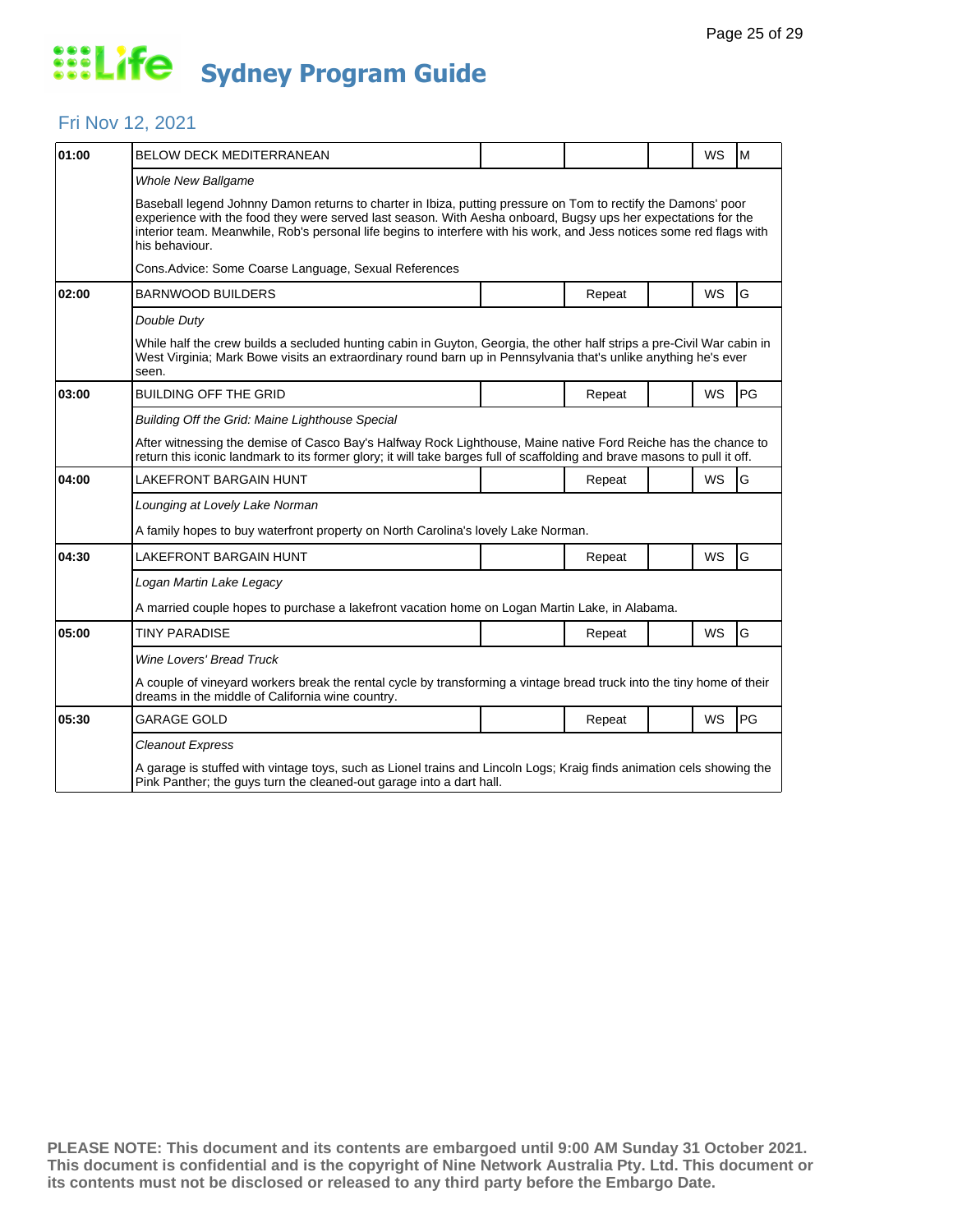### Sat Nov 13, 2021

| 06:00 | HOUSE HUNTERS INTERNATIONAL                                                                                                                                                                                                                             |           | Repeat |  | WS | G  |  |  |
|-------|---------------------------------------------------------------------------------------------------------------------------------------------------------------------------------------------------------------------------------------------------------|-----------|--------|--|----|----|--|--|
|       | Gothenburg                                                                                                                                                                                                                                              |           |        |  |    |    |  |  |
|       | Modern-day Vikings living in Gothenburg, Sweden, need more space for them and their dogs; they want a sturdy<br>home with yard space, but they'll have to battle the circumstances and each other to get a home that will suit their<br>changing needs. |           |        |  |    |    |  |  |
| 06:30 | <b>HOUSE HUNTERS</b>                                                                                                                                                                                                                                    |           | Repeat |  | WS | G  |  |  |
|       | Hopelessly Impatient in Michigan                                                                                                                                                                                                                        |           |        |  |    |    |  |  |
|       | Newlyweds in Grand Rapids, Mich, are on the hunt for their first home; he's hoping to hold onto their downtown<br>lifestyle, while she's ready to transition to a big home in the suburbs and start a family.                                           |           |        |  |    |    |  |  |
| 07:00 | <b>BUILDING ALASKA</b>                                                                                                                                                                                                                                  |           | Repeat |  | WS | PG |  |  |
|       | Honey Bucket                                                                                                                                                                                                                                            |           |        |  |    |    |  |  |
|       | Nick and Kent design and build a "honey bucket," also known as an Alaskan toilet. Brannon and his team haul a<br>wooden stove to their finished cabin, and Jere and Ben's crew struggle to get the roof on the guest rooms and lodge.                   |           |        |  |    |    |  |  |
| 08:00 | THE GARDEN GURUS                                                                                                                                                                                                                                        | Captioned | Repeat |  | WS | G  |  |  |
|       | On The Garden Gurus today, Bonnie shows you how to get started with earth worms, Nigel has tips to keep your<br>furry friends out of the garden beds, and Shy is back with more healthy herbs to grow at home.                                          |           |        |  |    |    |  |  |
| 08:30 | THE BLOCK: FANS V FAVES                                                                                                                                                                                                                                 | Captioned | Repeat |  | WS | PG |  |  |
|       | Best Worst Room Ever                                                                                                                                                                                                                                    |           |        |  |    |    |  |  |
|       | The twins scheme up a plan to earn some cash while getting a tan. Shelley has a challenge worth \$5000, that will<br>put to test everything our blockheads have learnt about renovating and styling since walking on to The Block nine<br>weeks ago.    |           |        |  |    |    |  |  |
| 09:30 | <b>TINY PARADISE</b>                                                                                                                                                                                                                                    |           | Repeat |  | WS | G  |  |  |
|       | <b>Wine Lovers' Bread Truck</b>                                                                                                                                                                                                                         |           |        |  |    |    |  |  |
|       | A couple of vineyard workers break the rental cycle by transforming a vintage bread truck into the tiny home of their<br>dreams in the middle of California wine country.                                                                               |           |        |  |    |    |  |  |
| 10:00 | GARAGE GOLD                                                                                                                                                                                                                                             |           | Repeat |  | WS | PG |  |  |
|       | Cleanout Express                                                                                                                                                                                                                                        |           |        |  |    |    |  |  |
|       | A garage is stuffed with vintage toys, such as Lionel trains and Lincoln Logs; Kraig finds animation cels showing the<br>Pink Panther; the guys turn the cleaned-out garage into a dart hall.                                                           |           |        |  |    |    |  |  |
| 10:30 | LAKEFRONT BARGAIN HUNT                                                                                                                                                                                                                                  |           | Repeat |  | WS | G  |  |  |
|       | Lounging at Lovely Lake Norman                                                                                                                                                                                                                          |           |        |  |    |    |  |  |
|       | A family hopes to buy waterfront property on North Carolina's lovely Lake Norman.                                                                                                                                                                       |           |        |  |    |    |  |  |
| 11:00 | LAKEFRONT BARGAIN HUNT                                                                                                                                                                                                                                  |           | Repeat |  | WS | G  |  |  |
|       | Logan Martin Lake Legacy                                                                                                                                                                                                                                |           |        |  |    |    |  |  |
|       | A married couple hopes to purchase a lakefront vacation home on Logan Martin Lake, in Alabama.                                                                                                                                                          |           |        |  |    |    |  |  |
| 11:30 | <b>POSTCARDS</b>                                                                                                                                                                                                                                        | Captioned | Repeat |  | WS | PG |  |  |
|       | Shane goes birdwatching at Melbourne's Western Treatment Plant, Brodie discovers the mussel capital of the state<br>- Portarlington, Madeline grabs a bite in lush Eltham, and Sam visits Victoria's oldest Gardens in Burnley.                         |           |        |  |    |    |  |  |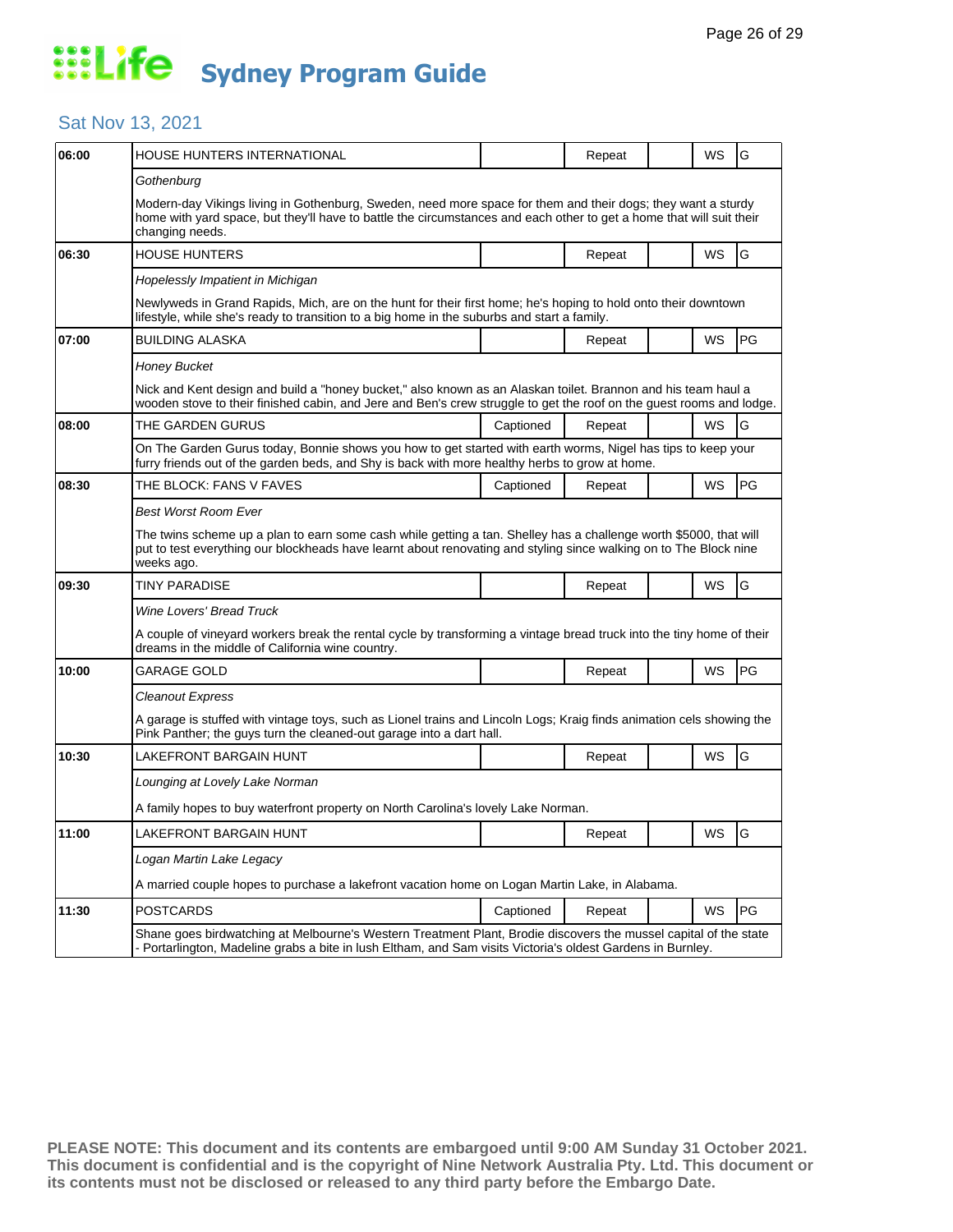### Sat Nov 13, 2021

| 12:00 | FIND ME A DREAM HOME AUSTRALIA                                                                                                                                                                                                                            | Captioned | Repeat |  | WS | G  |  |  |  |
|-------|-----------------------------------------------------------------------------------------------------------------------------------------------------------------------------------------------------------------------------------------------------------|-----------|--------|--|----|----|--|--|--|
|       | Today on Find Me a Dream Home we meet dream home seekers Steven and Emma, who are looking to escape the<br>hustle and bustle of Melbourne to find their dream home in Bendigo, Victoria.                                                                  |           |        |  |    |    |  |  |  |
| 12:30 | <b>GETAWAY</b>                                                                                                                                                                                                                                            | Captioned | Repeat |  | WS | PG |  |  |  |
|       | Scenic - Canada Part 3                                                                                                                                                                                                                                    |           |        |  |    |    |  |  |  |
|       | This week on Getaway David Reyne winds up his 3 week journey through Canada in Montreal and Quebec City,<br>trying out his French, his circus skills and all things maple syrup.                                                                          |           |        |  |    |    |  |  |  |
| 13:00 | HOUSE HUNTERS INTERNATIONAL                                                                                                                                                                                                                               |           | Repeat |  | WS | G  |  |  |  |
|       | Grillin' and Chillin' in Guadalajara                                                                                                                                                                                                                      |           |        |  |    |    |  |  |  |
|       | Three cousins look for a home to share in Guadalajara, Mexico; years after their parents emigrated to Los Angeles,<br>cousins Alex, Marcelo and Gerardo honor their roots by opening a restaurant in their parents' home town.                            |           |        |  |    |    |  |  |  |
| 13:30 | HOUSE HUNTERS INTERNATIONAL                                                                                                                                                                                                                               |           | Repeat |  | WS | G  |  |  |  |
|       | Gothenburg                                                                                                                                                                                                                                                |           |        |  |    |    |  |  |  |
|       | Modern-day Vikings living in Gothenburg, Sweden, need more space for them and their dogs; they want a sturdy<br>home with yard space, but they'll have to battle the circumstances and each other to get a home that will suit their<br>changing needs.   |           |        |  |    |    |  |  |  |
| 14:00 | <b>HOUSE HUNTERS</b>                                                                                                                                                                                                                                      |           | Repeat |  | WS | G  |  |  |  |
|       | Hopelessly Impatient in Michigan                                                                                                                                                                                                                          |           |        |  |    |    |  |  |  |
|       | Newlyweds in Grand Rapids, Mich, are on the hunt for their first home; he's hoping to hold onto their downtown<br>lifestyle, while she's ready to transition to a big home in the suburbs and start a family.                                             |           |        |  |    |    |  |  |  |
| 14:30 | <b>BARNWOOD BUILDERS</b>                                                                                                                                                                                                                                  |           | Repeat |  | WS | G  |  |  |  |
|       | Double Duty                                                                                                                                                                                                                                               |           |        |  |    |    |  |  |  |
|       | While half the crew builds a secluded hunting cabin in Guyton, Georgia, the other half strips a pre-Civil War cabin in<br>West Virginia; Mark Bowe visits an extraordinary round barn up in Pennsylvania that's unlike anything he's ever<br>seen.        |           |        |  |    |    |  |  |  |
| 15:30 | DREAM HOMES REVEALED                                                                                                                                                                                                                                      |           |        |  | WS | G  |  |  |  |
|       | We are exploring the latest and greatest of modern homes. From a home named after an urban park in New York<br>City, to a home described as the panorama home, we get to walk through the experts top choices for Australia's<br>best modern homes.       |           |        |  |    |    |  |  |  |
| 16:00 | DREAM HOMES REVEALED                                                                                                                                                                                                                                      |           |        |  | WS | G  |  |  |  |
|       | Today we will be discovering designs that prove just how diverse our dreams can be. We will join Georgia to check<br>out a home that mixes an industrial past with an urban present. Also exploring a beautiful sprawling home with lots<br>of character. |           |        |  |    |    |  |  |  |
| 16:30 | <b>BUILDING OFF THE GRID</b>                                                                                                                                                                                                                              |           | Repeat |  | WS | PG |  |  |  |
|       | Building Off the Grid: Maine Lighthouse Special                                                                                                                                                                                                           |           |        |  |    |    |  |  |  |
|       | After witnessing the demise of Casco Bay's Halfway Rock Lighthouse, Maine native Ford Reiche has the chance to<br>return this iconic landmark to its former glory; it will take barges full of scaffolding and brave masons to pull it off.               |           |        |  |    |    |  |  |  |
| 17:30 | <b>MAINE CABIN MASTERS</b>                                                                                                                                                                                                                                |           | Repeat |  | WS | PG |  |  |  |
|       | <b>Stable Family Ties</b>                                                                                                                                                                                                                                 |           |        |  |    |    |  |  |  |
|       | Chase and the crew seek to turn a vacation cabin that was originally a 1920s horse barn into a stable building for a<br>large family; drawing from the past, the crew wants to honor the owners' late parents in this emotional build.                    |           |        |  |    |    |  |  |  |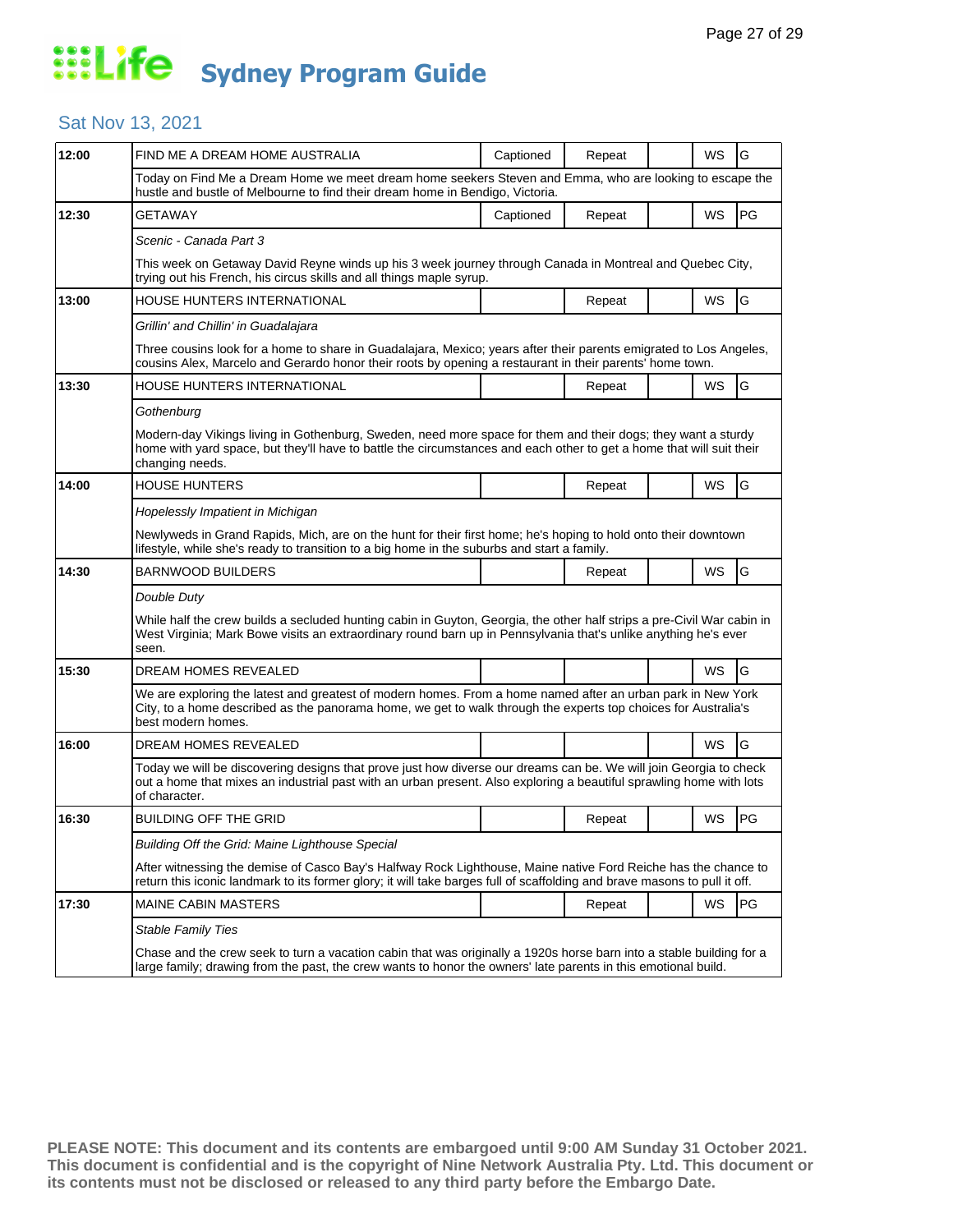#### Sat Nov 13, 2021

| 18:30 | <b>LOG CABIN LIVING</b>                                                                                                                                                                                                                                         |           | Repeat |  | WS        | G         |  |  |
|-------|-----------------------------------------------------------------------------------------------------------------------------------------------------------------------------------------------------------------------------------------------------------------|-----------|--------|--|-----------|-----------|--|--|
|       | Flathead Valley Dream Cabin                                                                                                                                                                                                                                     |           |        |  |           |           |  |  |
|       | An outdoorsy couple that has been living a nomadic lifestyle for two years is finally ready to set down roots together<br>in the Flathead Valley of Montana.                                                                                                    |           |        |  |           |           |  |  |
| 19:00 | LOG CABIN LIVING                                                                                                                                                                                                                                                |           | Repeat |  | WS        | G         |  |  |
|       | <b>Allegheny Mountains Abode</b>                                                                                                                                                                                                                                |           |        |  |           |           |  |  |
|       | After living in Washington DC and Australia young parents are looking for a slower paced life and return to their<br>roots in western Maryland to be near family and raise their two boys.                                                                      |           |        |  |           |           |  |  |
| 19:30 | <b>ESCAPE TO THE CHATEAU</b>                                                                                                                                                                                                                                    | Captioned | Repeat |  | WS        | G         |  |  |
|       | Dick and Angel are preparing for a magical Christmas at the chateau, with festive treats for family and friends,<br>including Dick's walnut wine and a super-sized Christmas tree.                                                                              |           |        |  |           |           |  |  |
| 20:30 | <b>HOUSE HUNTERS</b>                                                                                                                                                                                                                                            |           |        |  | WS        | G         |  |  |
|       | Fancy vs. Functional in Georgia                                                                                                                                                                                                                                 |           |        |  |           |           |  |  |
|       | A family is ready to buy a home after years of living in a cramped apartment in Atlanta. She's looking for a large,<br>single-family home with plenty of space and wow factor, while he wants a townhouse with little maintenance.                              |           |        |  |           |           |  |  |
| 21:30 | HOUSE HUNTERS INTERNATIONAL                                                                                                                                                                                                                                     |           |        |  | <b>WS</b> | G         |  |  |
|       | Technicalities in Lisbon                                                                                                                                                                                                                                        |           |        |  |           |           |  |  |
|       | A woman lands her dream job in the booming tech industry of Lisbon, Portugal, but her husband is hesitant to leave<br>life behind in Washington, DC. He's willing to explore options, but going to one income won't make it easy for Lisbon<br>to win him over. |           |        |  |           |           |  |  |
| 22:30 | HOUSE HUNTERS RENOVATION                                                                                                                                                                                                                                        |           | Repeat |  | WS        | G         |  |  |
|       | Couple's Kitchen Nightmare                                                                                                                                                                                                                                      |           |        |  |           |           |  |  |
|       | A couple currently living with her parents in Studio City, Calif, want a home of their own; she thinks it would be<br>easier to transform a traditional home, while he dreams of having a modern space packed with architectural details.                       |           |        |  |           |           |  |  |
| 23:30 | <b>HOUSE HUNTERS</b>                                                                                                                                                                                                                                            |           |        |  | WS        | G         |  |  |
|       | Fancy vs. Functional in Georgia                                                                                                                                                                                                                                 |           |        |  |           |           |  |  |
|       | A family is ready to buy a home after years of living in a cramped apartment in Atlanta. She's looking for a large,<br>single-family home with plenty of space and wow factor, while he wants a townhouse with little maintenance.                              |           |        |  |           |           |  |  |
| 00:00 | THE REAL HOUSEWIVES OF SALT LAKE<br>CITY                                                                                                                                                                                                                        |           |        |  | WS        | <b>MA</b> |  |  |
|       | Ladies Who Lunch                                                                                                                                                                                                                                                |           |        |  |           |           |  |  |
|       | Mary's luncheon ends in disaster when Jen accuses Mary of being racist and Mary accuses Heather of being two-<br>faced. While Whitney deals with her daddy issues, Meredith's marriage problems escalate and Lisa reflects on her<br>own marriage.              |           |        |  |           |           |  |  |
|       | Cons.Advice: Themes, Some Coarse Language, Sexual References                                                                                                                                                                                                    |           |        |  |           |           |  |  |
| 01:00 | THE REAL HOUSEWIVES OF JERSEY                                                                                                                                                                                                                                   |           |        |  | WS        | M         |  |  |
|       | Two Strikes & You're In                                                                                                                                                                                                                                         |           |        |  |           |           |  |  |
|       | As Kate's attempts to connect with Tessa continue to flounder, Margaret steps in to help them find common ground.<br>Ashley follows Sascha's advice and considers how to be more romantic.                                                                      |           |        |  |           |           |  |  |
|       | Cons. Advice: Some Coarse Language, Sexual References                                                                                                                                                                                                           |           |        |  |           |           |  |  |